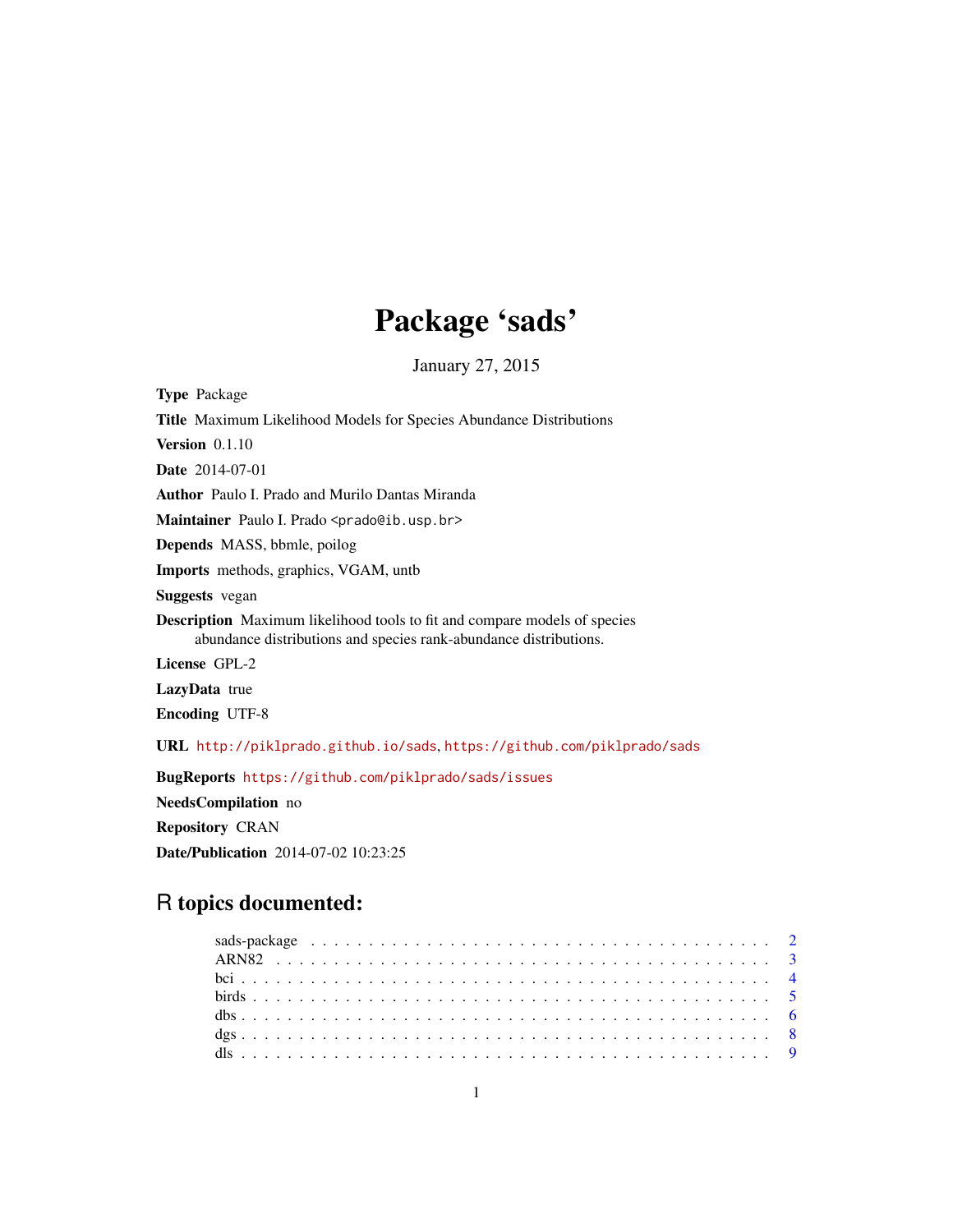<span id="page-1-0"></span>

|       | -11          |
|-------|--------------|
|       | -13          |
|       | -15          |
|       | -16<br>dpoig |
|       | -18          |
|       | -20          |
|       | 21           |
|       | 23           |
|       | 24           |
|       | 26           |
|       | 28           |
|       | 30           |
|       | 33           |
|       | 37           |
|       | 39<br>moths  |
|       | 40           |
|       | 42           |
|       | 43           |
|       | 45           |
|       | 46           |
|       | 47           |
|       | 49           |
|       | 51           |
|       | 53           |
|       | 54           |
|       | 55           |
|       | 57           |
|       | 58           |
| Index | 61           |

sads-package *Modeling Species Abundance Distributions*

# Description

Tools to fit probability distributions to species abundance distributions (SADs) and species rankabundance distributions (RADs) using maximum likelihood.

# Details

| Package:  | sads       |
|-----------|------------|
| Type:     | Package    |
| Version:  | 0.1.10     |
| Date:     | 2014-07-01 |
| License:  | gpl        |
| LazyLoad: | yes        |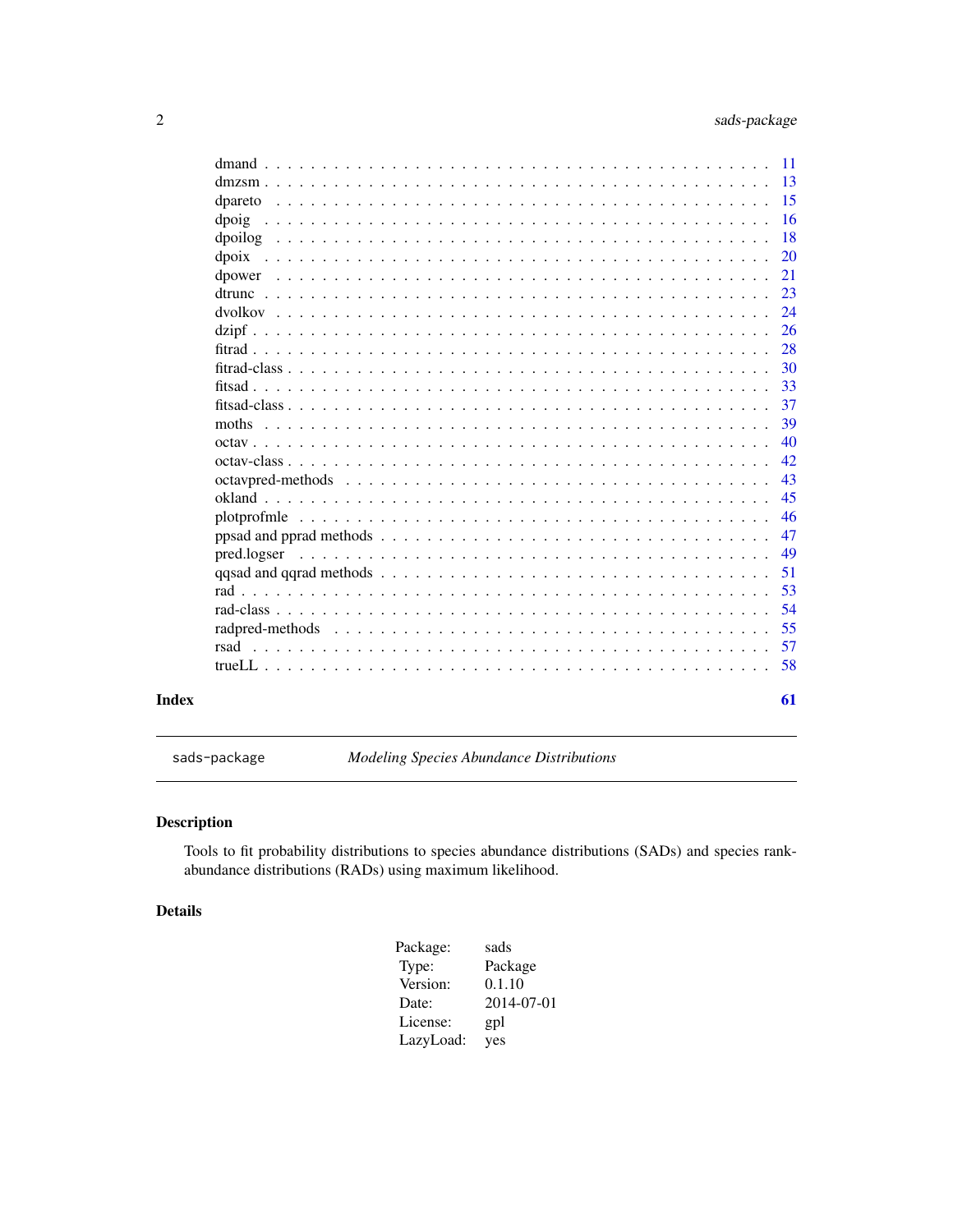<span id="page-2-0"></span>The distribution of abundances of species is one of the basic patterns of ecological communities. The empirical distributions of abundances (SADs) or their ranks (RADs) are traditionally modelled through probability distributions. Hence, the maximum likelihood method can be used to fit and compare competing models for SADs and RADs. The **sads** package provides functions, classes and methods to:

- Fit classic SAD models: log-series, lognormal, broken-stick, . . . ;
- Fit classic rank-abundance (RADs) models: geometric, broken-stick, zipf, zipf-mandelbrodt, . . . ;
- Tools for quick diagnostic and comparison of models;
- Tools to simulate Poisson and Negative Binomial samples from abundances in communities.

#### Author(s)

Paulo I. Prado and Murilo Dantas Miranda Maintainer: P.I. Prado <prado@ib.usp.br>

#### References

Magurran, A.E. 2004. *Measuring Biological Diversity*. Blackwell.

Magurran, A.E. and McGill, B.J. 2011. *Biological Diversity – Frontiers in measurement and assessment*. Oxford University Press.

May, R.M. 1975. Patterns of Species Abundance and Diversity. In M. L. Cody and J. M. Diamond (Eds.), (pp. 81–120). Harvard University Press.

Green,J. and Plotkin, J.B. 2007 A statistical theory for sampling species abundances. *Ecology Letters 10*:1037–1045.

# See Also

vignettes of sads; vegan-package, poilog-package, untb-package.

ARN82 *Biomass of marine animals in colonizing experiments in Baltic Sea*

# Description

A numeric vector of biomass of species of benthonic marine invertebrates that colonized experimental containers laid in the Baltic Sea.

# Usage

data(ARN82.eB.apr77)

#### Format

Named vector of positive numbers. Labels are a sequential numeric code for species, in the same sequence as the original table.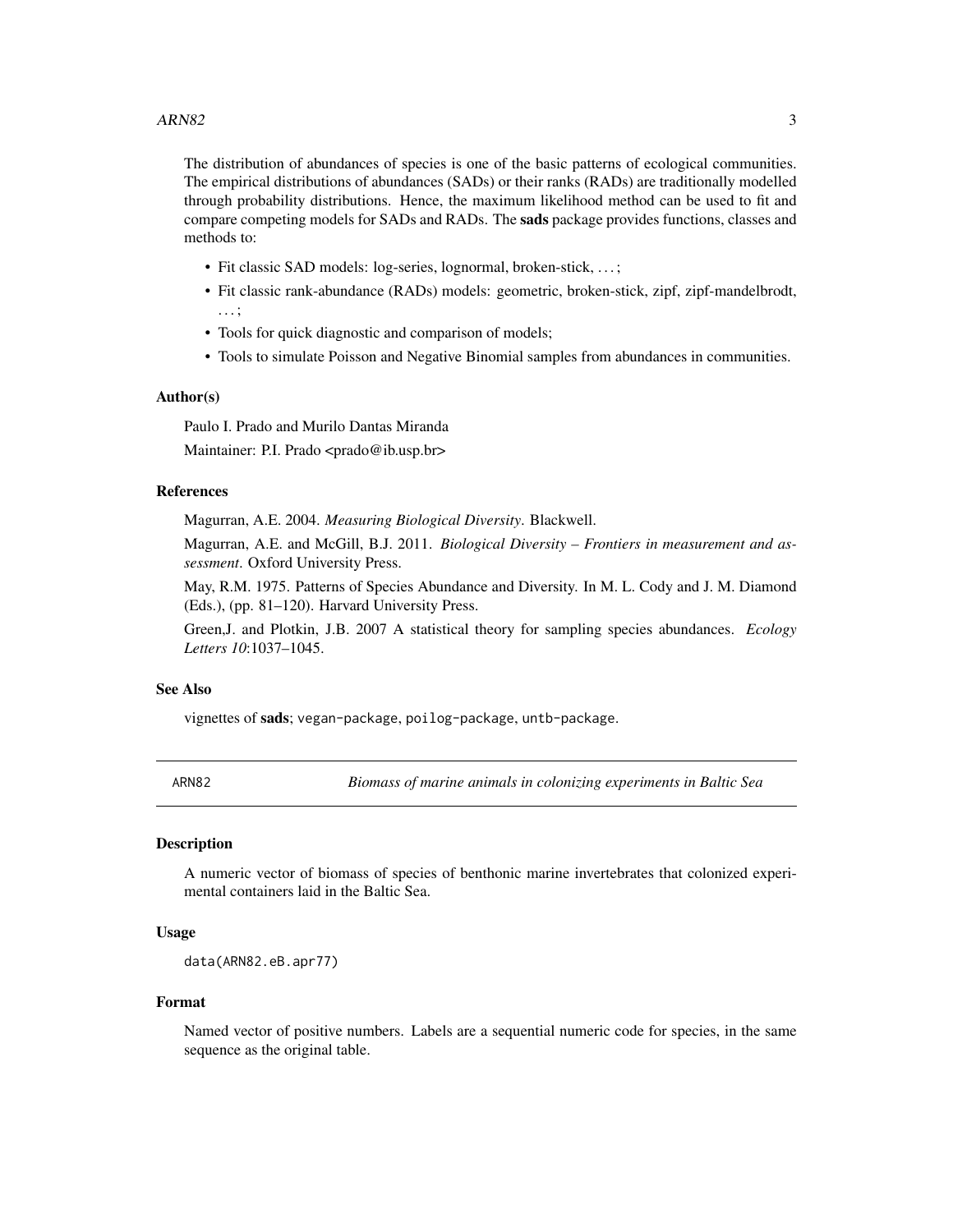#### <span id="page-3-0"></span>Details

Each value is the biomass of invertebrate species sampled in 13 containers laid in the seafloor,as reported in Table I in Arntz & Rumohr (1982). After the first year of exposition, 13 containers were recovered every two months, starting in December 1976. Data are from containers recovered in April 1977.

#### Source

Arntz, W. E., & Rumohr, H. (1982). An experimental study of macrobenthic colonization and succession, and the importance of seasonal variation in temperate latitudes. Journal of experimental marine biology and ecology, 64(1), 17-45.

# References

Hughes, R. (1986). Theories and models of species abundance. The American Naturalist, 128(6), 879-899.

bci *Tree species abundance in Barro Colorado Island Plot*

#### **Description**

Number of species of trees with diameter at breast height >= 10 mm in a 50 ha plot of tropical forest in the Barro Colorado Island, Panama.

#### Usage

data(bci)

# Format

A named vector of 225 integers.

#### Details

The BCI forest dynamics research project was made possible by National Science Foundation grants to Stephen P. Hubbell: DEB-0640386, DEB-0425651, DEB-0346488, DEB-0129874, DEB-00753102, DEB-9909347, DEB-9615226, DEB-9615226, DEB-9405933, DEB-9221033, DEB-9100058, DEB-8906869, DEB-8605042, DEB-8206992, DEB-7922197, support from the Center for Tropical Forest Science, the Smithsonian Tropical Research Institute, the John D. and Catherine T. MacArthur Foundation, the Mellon Foundation, the Small World Institute Fund, and numerous private individuals, and through the hard work of over 100 people from 10 countries over the past two decades. The plot project is part the Center for Tropical Forest Science, a global network of large-scale demographic tree plots.

#### Source

Datasheet 'full matrix' of supplemental table 1 in Condit et al. (2002).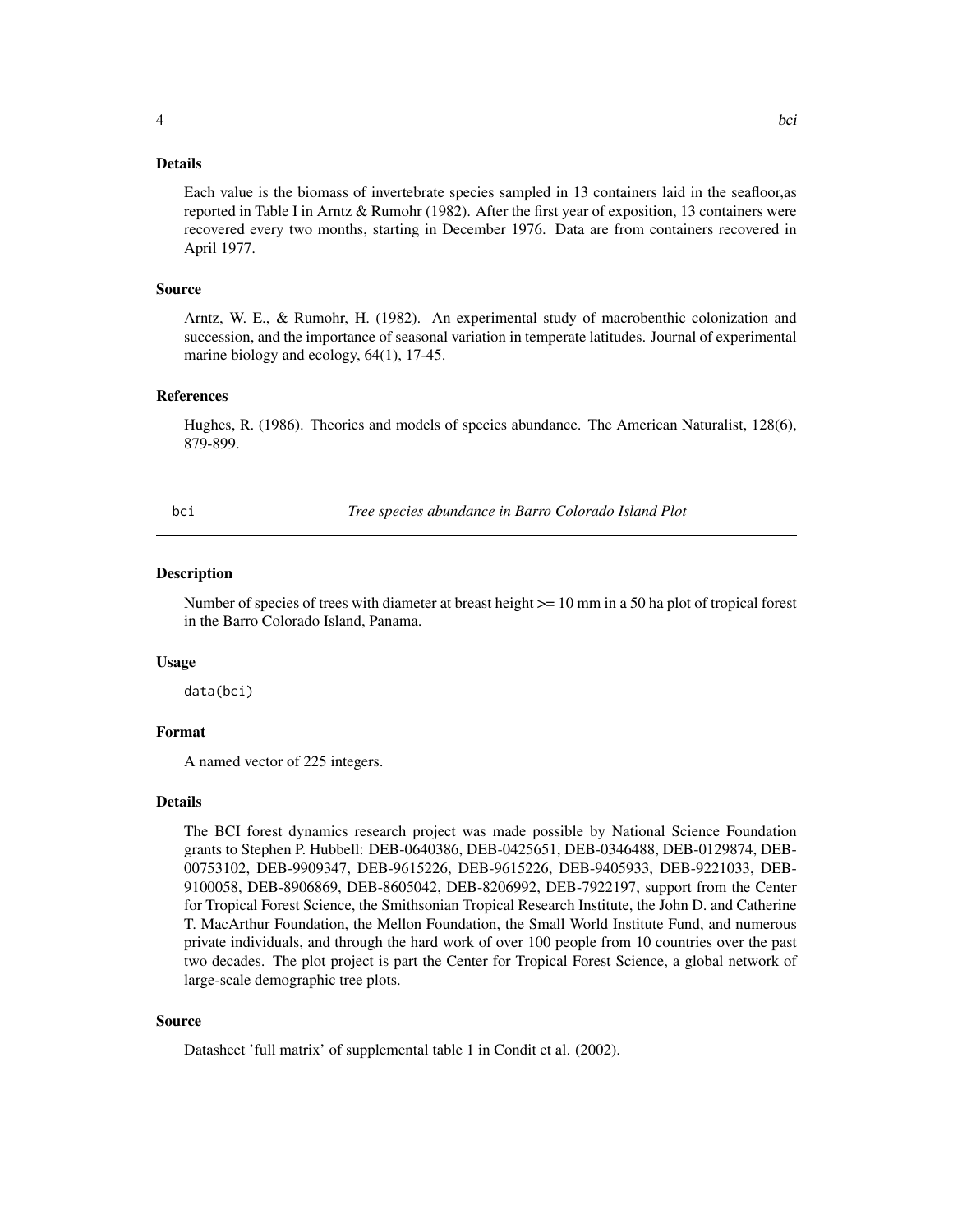#### <span id="page-4-0"></span>birds 5

#### References

Condit et. al 2002. Beta-diversity in tropical forest trees. *Science 295*:666-669

Hubbell, S.P., Condit, R., and Foster, R.B. 2005. Barro Colorado Forest Census Plot Data. URL https://ctfs.arnarb.harvard.edu/webatlas/datasets/bci.

Condit, R. 1998. *Tropical Forest Census Plots*. Springer-Verlag and R. G. Landes Company, Berlin, Germany, and Georgetown, Texas.

birds *Abundances of breeding birds in Quacker Run Valley, NY*

# **Description**

Number of sights of nesting birds by species in a census in a 16,697 acres Park in New York State, ran in 1936 by A. A. Saunders.

#### Usage

data(birds)

# Format

A unnamed vector of integers

# Details

This is one of the datasets that F. W. Preston used to show the application of the lognormal distribution to describe the abundance of species in a sample of a biological community.

#### Source

Table IA of Preston (1948), which did not provide species names.

# References

Preston, F. W. 1948. The Commonness, and rarity, of species. *Ecology 29*:254-283.

Saunders, A. A. 1936. Studies of breeding birds in the Allegany State Park. New York State Museum Handbook 16. Albany, NY.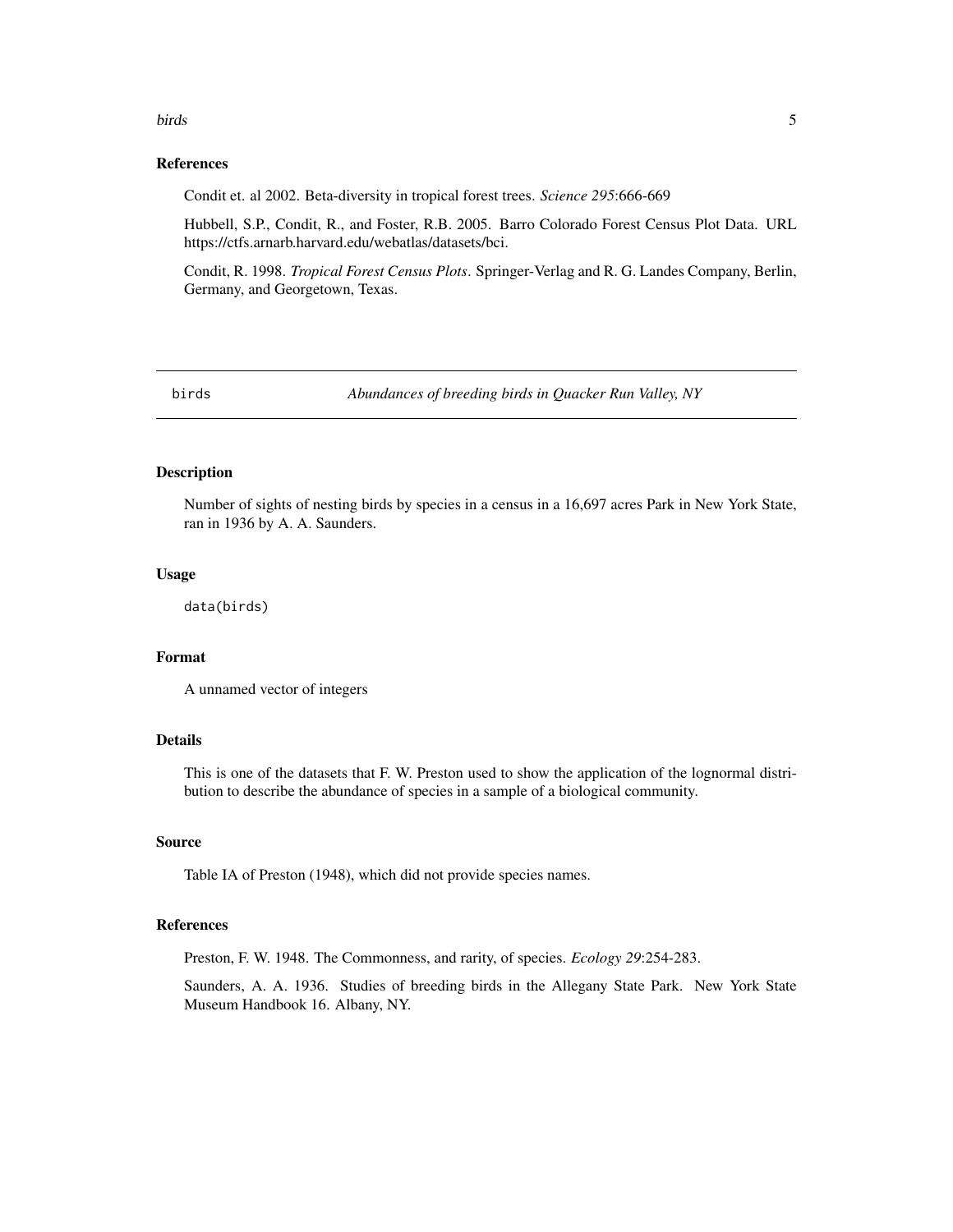#### <span id="page-5-1"></span><span id="page-5-0"></span>Description

Density, distribution function and quantile function for the Broken-stick distribution with parameters N and S.

#### Usage

```
dbs( x, N, S, log = FALSE )
pbs( q, N, S, lower.tail = TRUE, log.p = FALSE )
qbs(p, N, S, lower.tail = TRUE, log.p = FALSE)
drbs(x, N, S, log = FALSE)
prbs(q, N, S, lower.tail = TRUE, log.p = FALSE)
qrbs(p, N, S, lower.tail = TRUE, log.p = FALSE)
```
#### Arguments

| $\mathsf{x}$ | vector of (non-negative integer) quantiles. In the context of species abundance<br>distributions, this is a vector of abundances (for dbs) or abundance ranks (for<br>drbs) of species in a sample. |
|--------------|-----------------------------------------------------------------------------------------------------------------------------------------------------------------------------------------------------|
| q            | vector of (non-negative integer) quantiles. In the context of species abundance<br>distributions, a vector of abundances (for dbs) or abundance ranks (for drbs) of<br>species in a sample.         |
| p            | vector of probabilities.                                                                                                                                                                            |
| N            | positive integer $0 < N <$ Inf, sample size. In the context of species abundance<br>distributions, the sum of abundances of individuals in a sample.                                                |
| <sub>S</sub> | positive integer $0 < S < \text{Inf}$ , number of elements in a collection. In the context<br>of species abundance distributions, the number of species in a sample.                                |
| log, log.p   | logical; if TRUE, probabilities $p$ are given as $log(p)$ .                                                                                                                                         |
| lower.tail   | logical; if TRUE (default), probabilities are $P[X \le x]$ , otherwise, $P[X > x]$ .                                                                                                                |

#### Details

The Broken-stick distribution was proposed as a model for the expected abundance of elements in a collection:

 $n(i) = N/S$  (sum(from k=i to S)  $1/k$ )

where n(i) is the abundance in the i-th most abundant element (MacArthur 1960, May 1975). Hence the probability (or expected proportion of occurrences) in the i-th element is

 $p(i) = n(i)/N = n(i) = (sum(from k=i to S) 1/k) / S$ 

[dpq]rbs stands for "rank-abundance Broken-stick" and return probabilities and quantiles based on the expression above, for p(i). Therefore, [dpq]rbs can be used as rank-abundance model for species ranks in a sample or biological community see [fitrad](#page-27-1).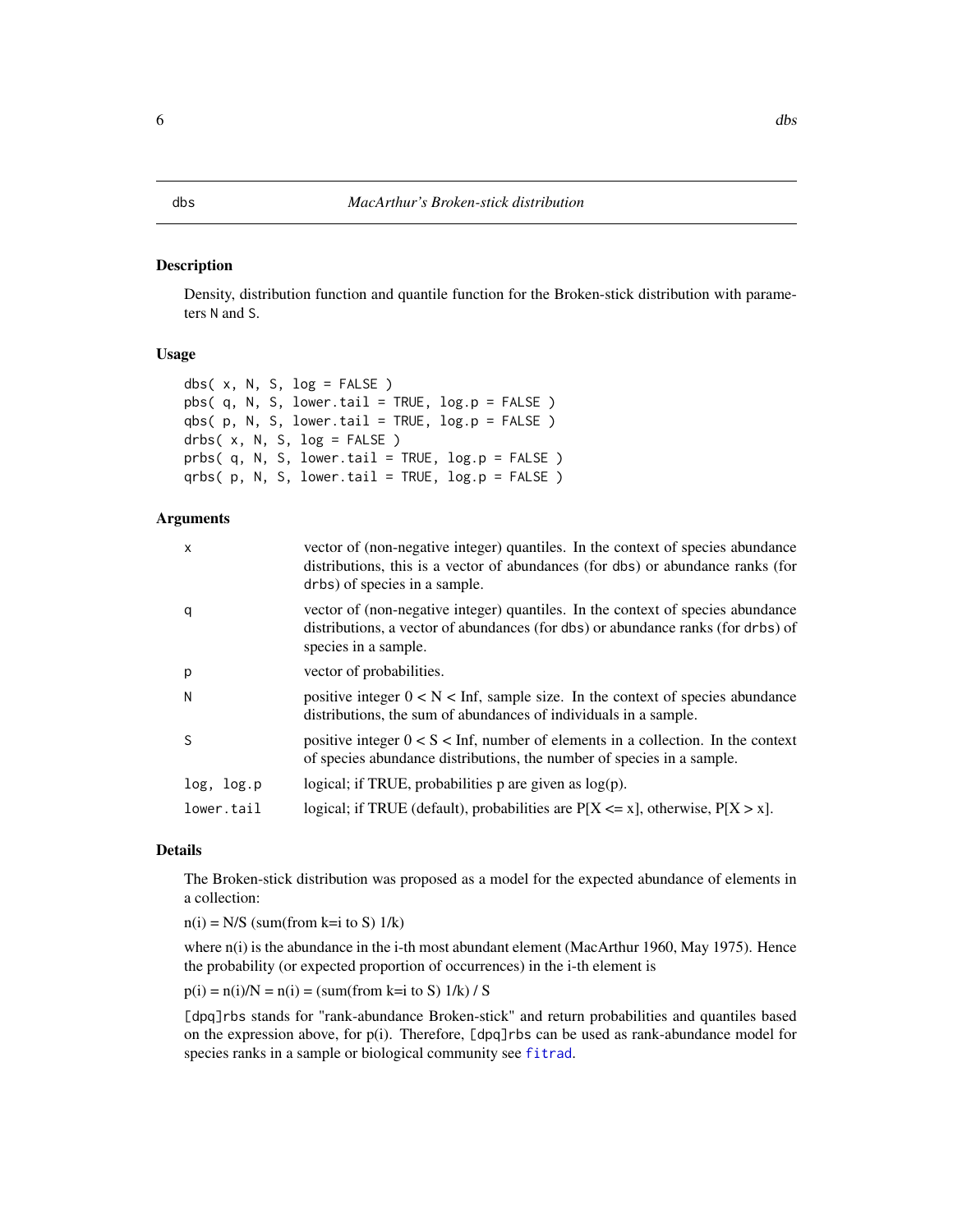<span id="page-6-0"></span>The probability density for a given abundance value in the Broken-stick model is given by

 $p(x) = (1 - x/N)^{N}(S-2) (S - 1)/N$ 

Where x is the abundance of a given element in the collection (May 1975). [dpq]bs return probabilities and quantiles according to the expression above for  $p(x)$ . Therefore, [dpq]bs can be used as a species abundance model see [fitsad](#page-32-1).

#### Value

dbs gives the (log) density and pbs gives the (log) distribution function of abundances, and qbs gives the corresponding quantile function. drbs gives the (log) density and prbs gives the (log) distribution function of ranks, and qrbs gives the corresponding quantile function.

#### Author(s)

Paulo I Prado <prado@ib.usp.br> and Murilo Dantas Miranda.

# References

MacArthur, R.H. 1960. On the relative abundance of species. *Am Nat 94*:25–36.

May, R.M. 1975. Patterns of Species Abundance and Diversity. In Cody, M.L. and Diamond, J.M. (Eds) *Ecology and Evolution of Communities*. Harvard University Press. pp 81–120.

# See Also

[fitbs](#page-32-2) and [fitrbs](#page-27-2) to fit the Broken-stick distribution as a abundance (SAD) and rank-abundance (RAD) model.

#### Examples

```
x \le -1:25PDF <- drbs(x=x, N=100, S=25)
CDF <- prbs(q=x, N=100, S=25)
par(mfrow=c(1,2))
plot(x,CDF, ylab="Cumulative Probability", type="b",
     main="Broken-stick distribution, CDF")
plot(x,PDF, ylab="Probability", type="h",
     main="Broken-stick distribution, PDF")
par(mfrow=c(1,1))
## quantile is the inverse of CDF
all.equal( qrbs( CDF, N=100, S=25), x) # should be zero
```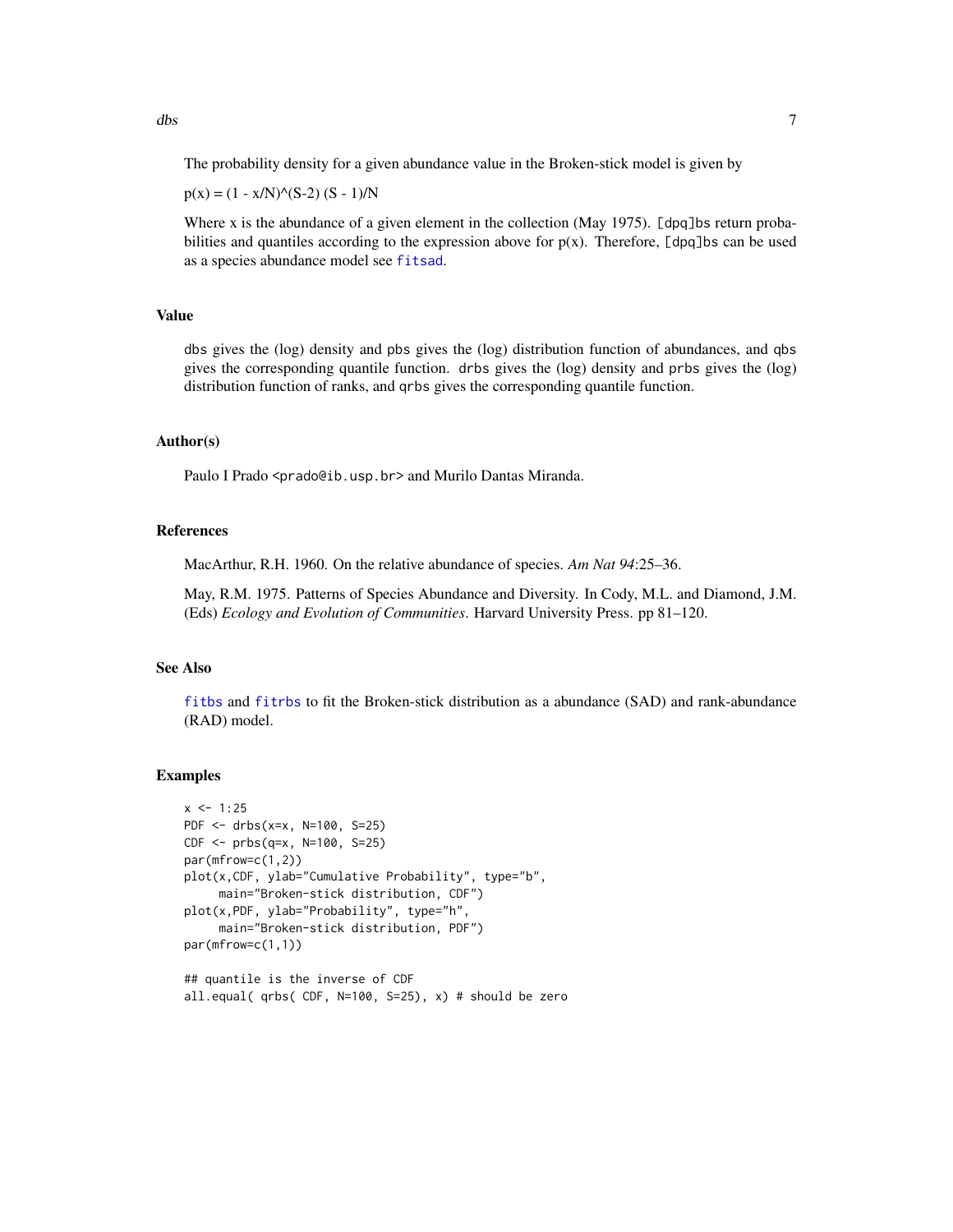# <span id="page-7-1"></span><span id="page-7-0"></span>Description

Density, distribution function and quantile function for the Geometric Series distribution, with parameter k.

# Usage

|  |  | dgs( $x, k, S, log = FALSE$ )                    |  |
|--|--|--------------------------------------------------|--|
|  |  | $pgs( q, k, S, lowertail = TRUE, log.p = FALSE)$ |  |
|  |  | $qgs( p, k, S, lowertail = TRUE, log.p = FALSE)$ |  |

### Arguments

| $\mathsf{x}$ | vector of (non-negative integer) quantiles. In the context of species abundance<br>distributions, this is a vector of abundance ranks of species in a sample. |
|--------------|---------------------------------------------------------------------------------------------------------------------------------------------------------------|
| k            | positive real, $0 < k < 1$ ; geometric series coefficient; the ratio between the abun-<br>dances of i-th and $(i+1)$ -th species.                             |
| q            | vector of (non-negative integer) quantiles. In the context of species abundance<br>distributions, a vector of abundance ranks of species in a sample.         |
| p            | vector of probabilities.                                                                                                                                      |
| <sup>S</sup> | positive integer $0 < S <$ Inf, number of elements in a collection. In the context<br>of species abundance distributions, the number of species in a sample.  |
| log, log.p   | logical; if TRUE, probabilities $p$ are given as $log(p)$ .                                                                                                   |
| lower.tail   | logical; if TRUE (default), probabilities are $P[X \le x]$ , otherwise, $P[X > x]$ .                                                                          |

# Details

The Geometric series distribution gives the probability (or expected proportion of occurrences) of the i-th most abundant element in a collection:

 $p(i) = C * k * (1-k)^{\wedge}(i-1)$ 

where C is a normalization constant which makes the summation of  $p(i)$  over S equals to one:

 $C = 1/(1 - (1-k)^{k}S)$ 

where S is the number of species in the sample.

Therefore, [dpq]gs can be used as rank-abundance model for species ranks in a sample or biological community see [fitrad-class](#page-29-1).

# Value

dgs gives the (log) density and pgs gives the (log) distribution function of ranks, and qgs gives the corresponding quantile function.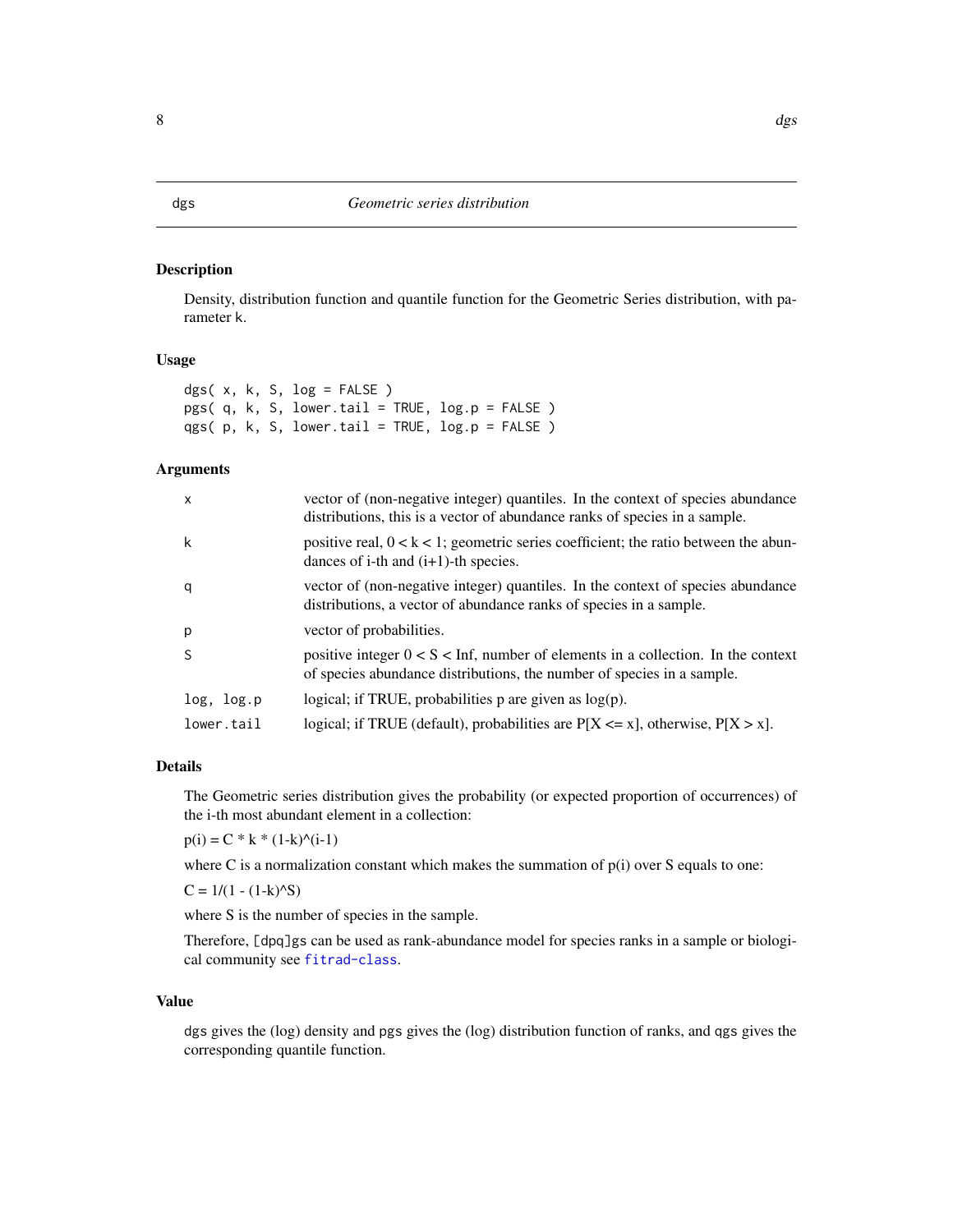# <span id="page-8-0"></span>Note

The Geometric series is NOT the same as geometric distribution. In the context of community ecology, the first can be used as a rank-abundance model and the former as a species-abundance model. See [fitsad](#page-32-1) and [fitrad](#page-27-1) and vignettes of sads package.

# Author(s)

Paulo I Prado <prado@ib.usp.br> and Murilo Dantas Miranda.

# References

Doi, H. and Mori, T. 2012. The discovery of species-abundance distribution in an ecological community. *Oikos 122:* 179–182.

May, R.M. 1975. Patterns of Species Abundance and Diversity. In Cody, M.L. and Diamond, J.M. (Eds) *Ecology and Evolution of Communities*. Harvard University Press. pp 81–120.

# See Also

[fitgs](#page-27-2), [fitrad](#page-27-1) to fit the Geometric series as a rank-abundance model.

# Examples

```
x \le -1:25PDF <- dgs(x=x, k=0.1, S=25)
CDF <- pgs(q=x, k=0.1, S=25)
par(mfrow=c(1,2))
plot(x,CDF, ylab="Cumulative Probability", type="b",
     main="Geometric series distribution, CDF")
plot(x,PDF, ylab="Probability, log-scale", type="h",
     main="Geometric series distribution, PDF", log="y")
par(mfrow=c(1,1))
## quantile is the inverse of CDF
all.equal(qgs(CDF, k=0.1, S=25), x)
```
<span id="page-8-1"></span>dls *Fisher's Log-series distribution*

### Description

Density, distribution function and quantile function for the Fisher's log-series probability distribution with parameter alpha.

#### Usage

```
dls( x, N , alpha, log=FALSE)
pls(q, N, alpha, lower.tail=TRUE, log.p=FALSE)
qls(p, N, alpha, lower.tail = TRUE, log.p = FALSE)
```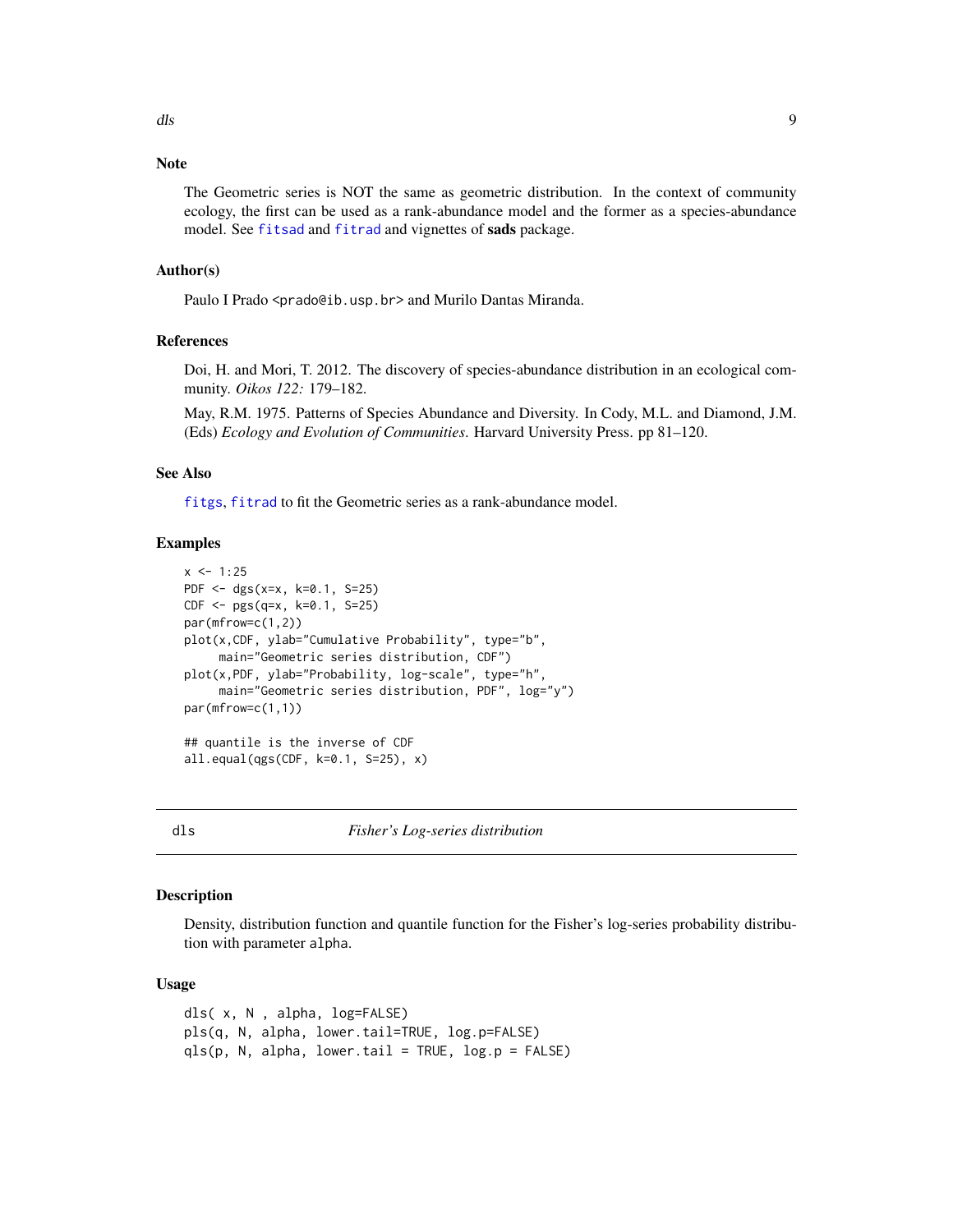# Arguments

| $\mathsf{x}$ | vector of (integer, x>0) quantiles. Usually a vector of abundances of species in<br>a sample. |
|--------------|-----------------------------------------------------------------------------------------------|
| q            | vector of (integer, x>0) quantiles. Usually a vector of abundances of species in<br>a sample. |
| p            | vector of probabilities.                                                                      |
| N            | sample size. Usually the total number of individuals in the sample (see details).             |
| alpha        | real positive; Fisher's alpha parameter (see details).                                        |
| log, log.p   | logical; if TRUE, probabilities $p$ are given as $log(p)$ .                                   |
| lower.tail   | logical; if TRUE (default), probabilities are $P[X \le x]$ , otherwise, $P[X > x]$ .          |

# Details

The Fisher log-series is a limiting case of the Negative Binomial where the dispersion parameter of the negative binomial tends to zero. It was originally proposed by Fisher (1943) to relate the expected number of species in a sample from a biological community to the sample size as:

 $S = alpha * log(1 + N/alpha)$ 

Where alpha is the single parameter of the log-series distribution, often used as a diversity index. From this relation follows that the expected number of species with x individuals in the sample is

 $S(x) = alpha*X^x/x$ 

Where X is a function of alpha and N, that tends to one as the sample size N increases:

 $X = N / (alpha + N)$ 

The density function used here is derived by Alonso et al. (2008, supplementary material). In ecology, this density distribution gives the probability that a species has an abundance of x individuals in a random sample of size N of the community. In the community the species abundances are independent random variables that follow a log-series distribution. Thus, a random sample of a log-series is also a log-series distribution.

Hence, a log-series distribution is a model for species abundances distributions (SAD) under the assumptions that (a) species abundances in the community are independent identically distributed log-series variables, (b) sampling is a Poisson process, (c) sampling is done with replacement, or the fraction sampled is small enough to approximate a sample with replacement.

### Value

dls gives the (log) of the density, pls gives the (log) distribution function, qls gives the (log) the quantile function.

Invalid values for parameter alpha will result in return values NaN, with a warning.

# Author(s)

Paulo I Prado <prado@ib.usp.br> and Murilo Dantas Miranda.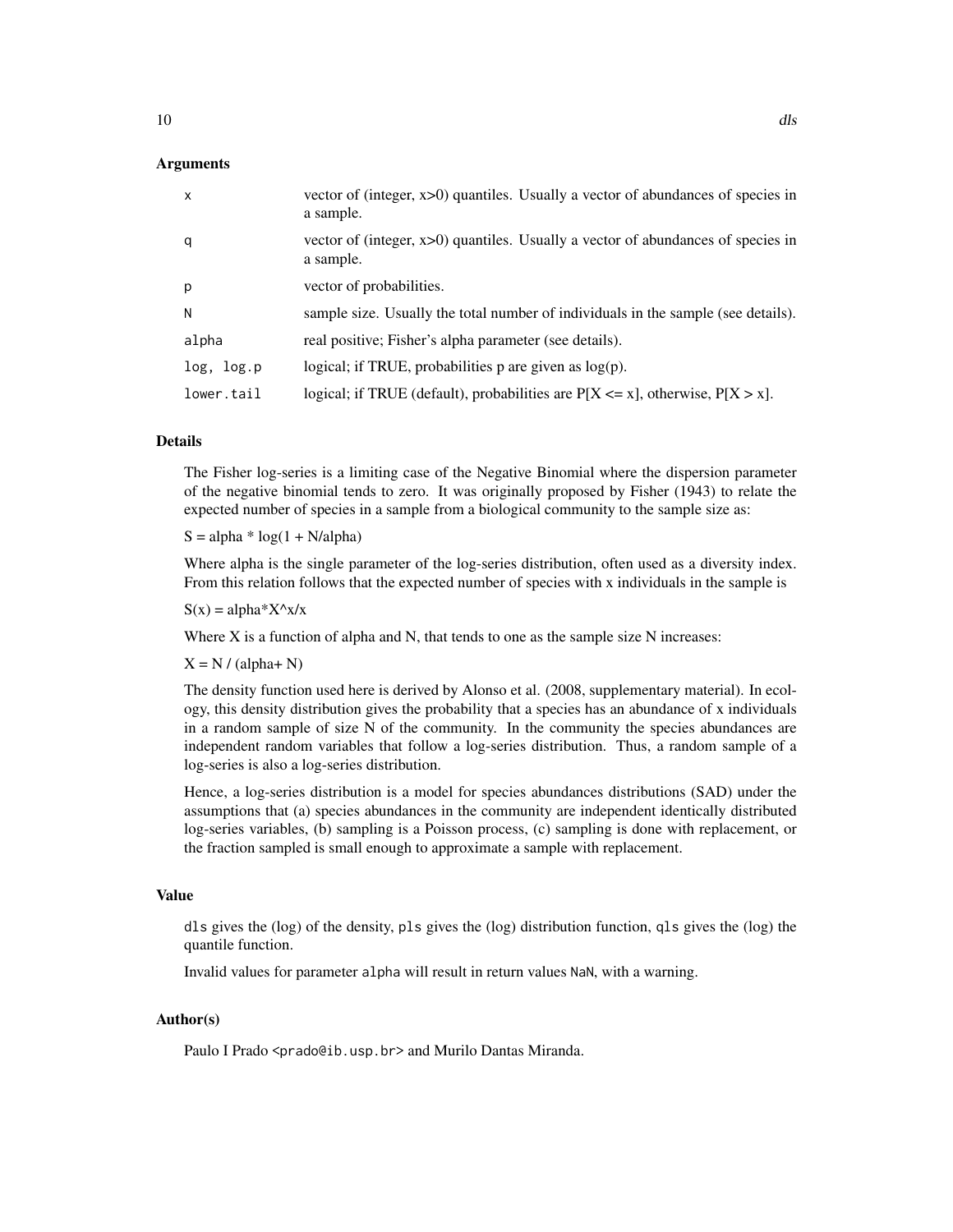#### <span id="page-10-0"></span>dmand 11 and 12 and 12 and 12 and 12 and 12 and 12 and 12 and 12 and 12 and 12 and 12 and 12 and 12 and 12 and 12 and 12 and 12 and 12 and 12 and 12 and 12 and 12 and 12 and 12 and 12 and 12 and 12 and 12 and 12 and 12 and

# References

Alonso, D. and Ostling, A., and Etienne, R. S. 2008 The implicit assumption of symmetry and the species abundance distribution. Ecology Letters, 11: 93-105.

Fisher, R.A, Corbert, A.S. and Williams, C.B. (1943) The Relation between the number of species and the number of individuals in a random sample of an animal population. The Journal of Animal Ecology, 12(1): 42–58.

Green,J. and Plotkin, J.B. 2007 A statistical theory for sampling species abundances. Ecology Letters 10:1037–1045

Pielou, E.C. 1977. Mathematical Ecology. New York: John Wiley and Sons.

# See Also

dpois, dnbinom, [dpoig](#page-15-1). For maximum likelihood estimation in the context of species abundance distributions see [fitls](#page-32-2), fisherfit in vegan package and fisher in untb package.

#### Examples

```
x < -1:100PDF <- dls(x=x, N=100, alpha=5)
CDF < - plus(q=x, N=100, alpha=5)par(mfrow=c(1,2))
plot(x,CDF, ylab="Cumulative Probability", type="b",
     main="Log-Series distribution, CDF")
plot(x,PDF, ylab="Probability", type="h",
     main="Log-Series distribution, PDF")
par(mfrow=c(1,1))
## Fisher log-series is a discrete PDF, hence:
all.equal(pls(10,N=1000,alpha=50), sum(dls(1:10,N=1000,alpha=50))) # should be TRUE
## qls is the inverse of pls
all.equal(qls(CDF,N=100,alpha=5), x) # should be TRUE
```
<span id="page-10-1"></span>dmand *Zipf-Mandelbrodt distribution*

#### **Description**

Density, distribution function and quantile function for Zipf-Mandelbrodt distribution with parameters N s and v.

#### Usage

```
dmand( x, N, s, v, log=FALSE)
pmand( q, N, s, v, lower.tail=TRUE, log.p=FALSE)
qmand( p, N, s, v, lower.tail = TRUE, log.p = FALSE)
```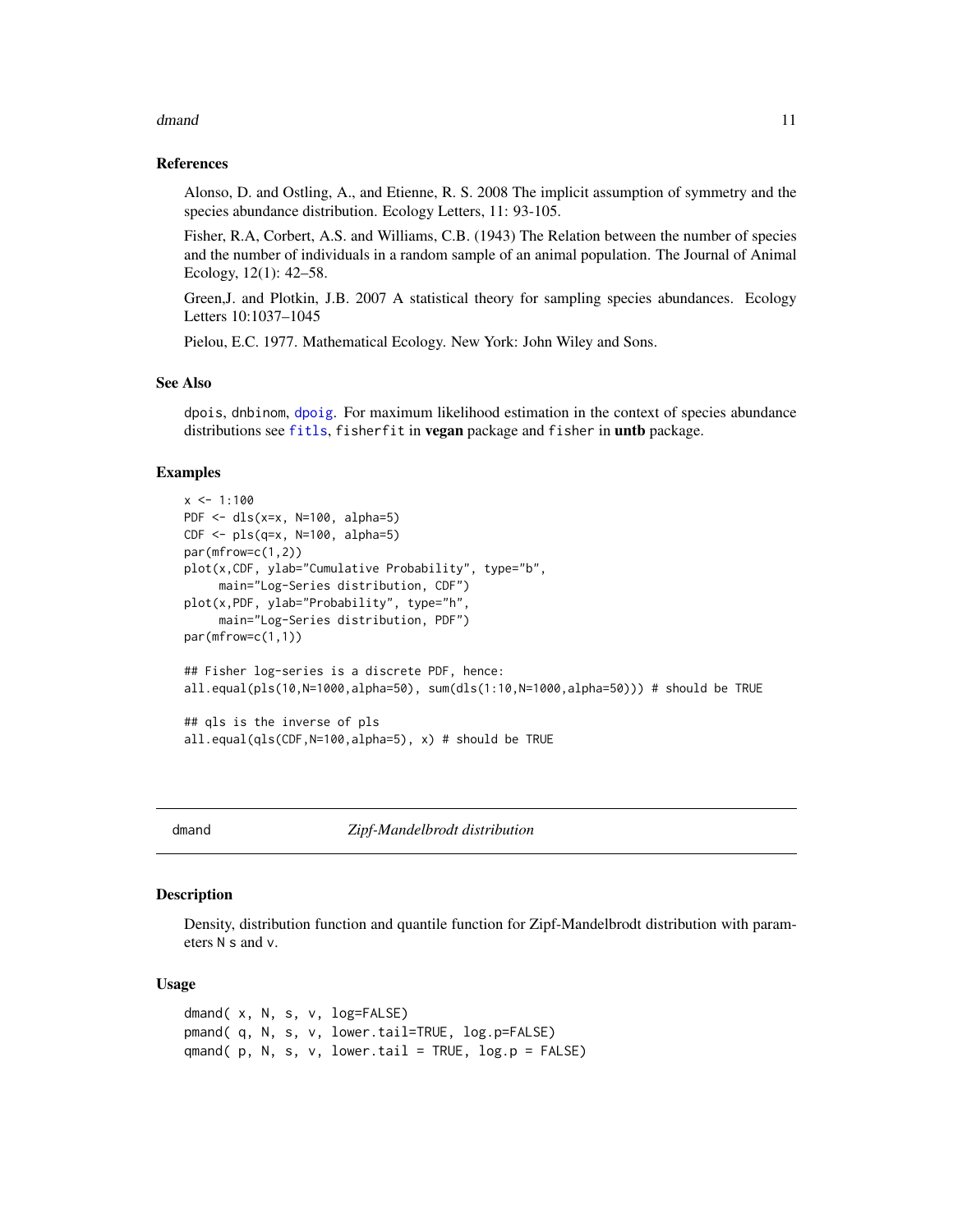#### Arguments

| $\mathsf{x}$ | vector of (non-negative integer) quantiles. In the context of species abundance<br>distributions, this is a vector of abundance ranks of species in a sample.                 |
|--------------|-------------------------------------------------------------------------------------------------------------------------------------------------------------------------------|
| q            | vector of (non-negative integer) quantiles. In the context of species abundance<br>distributions, a vector of abundance ranks of species in a sample.                         |
| p            | vector of probabilities.                                                                                                                                                      |
| N            | positive integer $0 < N <$ Inf, total number of elements of a collection. In the<br>context of species abundance distributions, usually the number of species in a<br>sample. |
| S            | positive real $s > 0$ ; Zipf-Mandelbrodt exponent.                                                                                                                            |
| $\vee$       | positive real or zero $v \ge 0$ ; Zipf-Mandelbrodt parameter.                                                                                                                 |
| log, log.p   | logical; if TRUE, probabilities $p$ are given as $log(p)$ .                                                                                                                   |
| lower.tail   | logical; if TRUE (default), probabilities are $P[X \le x]$ , otherwise, $P[X > x]$ .                                                                                          |

# Details

The Mandelbrodt distribution describes the probability or frequency of occurrence of a given element from a set of N elements. This probability is inversely proportional to a power s of the rank of the frequency of the element in the set. The density function is

 $p(x) = ((x+v)^{(-s)}) / sum(((1:N)+v)^{(-s)})$ 

Since  $p(x)$  is proportional to a power of x, the Zipf-Mandelbrodt distribution is a power distribution. The Zipf distribution is a special case when  $v=0$ . Hence, the Zipf-Mandelbrodt distribution is generalization of the Zipf Law, and is widely used in the for the same purposes. In Ecology, it can be used to describe the probability of the abundance rank x of given species in a sample or assemblage of N species.

#### Value

dmand gives the (log) density of the density, pmand gives the (log) distribution function, qmand gives the quantile function.

Invalid values for parameters v or s will result in return values NaN, with a warning.

#### Author(s)

Paulo I Prado <prado@ib.usp.br> and Murilo Dantas Miranda.

# References

Johnson N.L., Kemp, A.W. and Kotz S. 2005. *Univariate Discrete Distributions*, 3rd edition, Hoboken, New Jersey: Wiley. Section 11.2.20.

Magurran, A.E. and McGill, B.J. 2011. *Biological Diversity - Frontiers in measurement and assessment*. Oxford: Oxford University Press.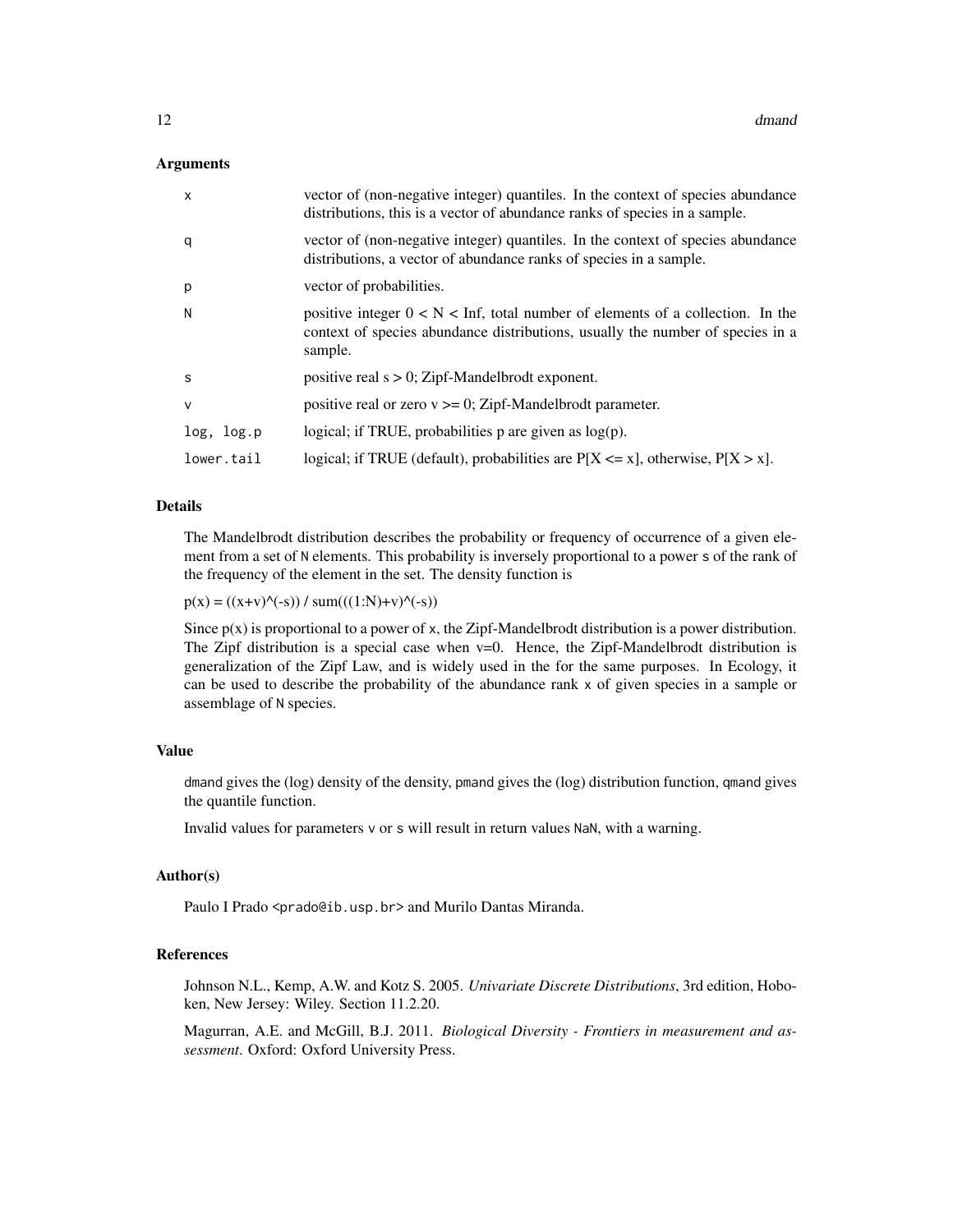#### <span id="page-12-0"></span>dmzsm and the contract of the contract of the contract of the contract of the contract of the contract of the contract of the contract of the contract of the contract of the contract of the contract of the contract of the

#### See Also

dmand and rmand and related functions in mandR package; Zeta for zeta distribution in VGAM package.

#### Examples

```
x \le -1:100PDF <- dmand(x=x, N=100, s=1.5, v=2)
CDF <- pmand(q=x, N=100, s=1.5, v=2)
par(mfrow=c(1,2))
plot(x,CDF, ylab="Cumulative Probability", type="b",
     main="Zipf-Mandelbrodt distribution, CDF")
plot(x,PDF, ylab="Probability", type="h",
     main="Zipf-Mandelbrodt distribution, PDF")
par(mfrow=c(1,1))
## quantile is the inverse of CDF
all.equal( qmand(p=CDF, N=100, s=1.5, v=2), x)
## Zipf distribution is a particular case of ZM when v=0
all.equal( dmand(x=x, N=100, s=1.5, v=0), dzipf(x=x, N=100, s=1.5) )
```
<span id="page-12-1"></span>dmzsm *Metacommunity zero-sum multinomial distribution*

#### Description

Density and distribution function for Alonso & McKane's mZSM distribution with parameter theta.

# Usage

 $dmzsm(x, J, theta, log = FALSE)$ pmzsm(q, J, theta, lower.tail=TRUE, log.p=FALSE)

#### Arguments

| $\mathsf{x}$ | vector of (non-negative integer) quantiles. In the context of species abundance<br>distributions, this is a vector of abundance of species in a sample. |
|--------------|---------------------------------------------------------------------------------------------------------------------------------------------------------|
| q            | vector of (non-negative integer) quantiles. In the context of species abundance<br>distributions, a vector of abundance of species in a sample.         |
| J            | positive integer $0 < J <$ Inf, sample size. In the context of species abundance<br>distributions, usually the number of individuals in a sample.       |
| theta        | positive real theta $> 0$ ; Hubbell's 'fundamental biodiversity number'                                                                                 |
| log, log.p   | logical; if TRUE, probabilities $p$ are given as $log(p)$ .                                                                                             |
| lower.tail   | logical; if TRUE (default), probabilities are $P[X \le x]$ , otherwise, $P[X > x]$ .                                                                    |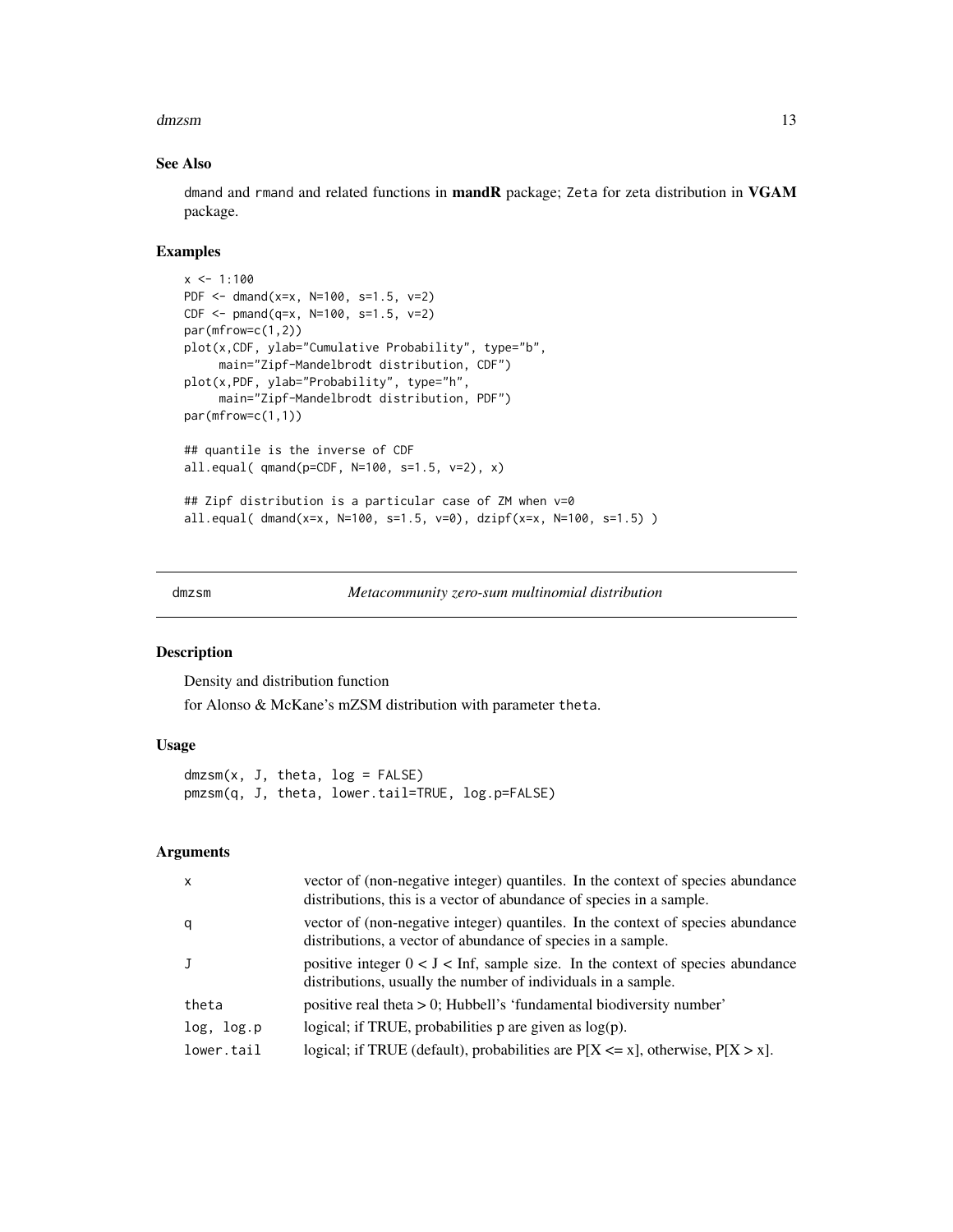#### Details

The metacommunity Zero-sum multinomial distribution (mZSM) describes the probabilities of abundances (population sizes) in a random sample of size J taken from a collection of populations (the metacommunity). The total number of individuals in the metacommunity is fixed (zero-sum assumption). The populations in the metacommunity undergo a stochastic birth-death-immigration process, with equal demographic rates (neutrality or ecological equivalence assumption, Hubbell 2001). Alonso and McKane (2004) proposed an approximation for the density function for a large Poisson sample (J>100):

 $p(x) = N(x)/(sum(from 1 to S) N(x))$ 

where S is the number of populations in the sample, and  $N(x)$  is the expected number of sampled populations of size x :

 $N(x) = \text{theta}/x (1 - x/J)^{\wedge}(\text{theta } -1)$ 

Therefore, the mZSM is a model for species abundances distributions (SAD) in a sample taken from a community under the assumptions that (a) species abundances in the community follows the stationary distribution of a neutral, zero-sum stochastic process of birth, death and speciation (or migration); (b) sampling is a Poisson process with expected value well approximated by  $N(x)$ , (c) individuals are sampled with replacement, or the fraction of total individuals sampled is small enough to approximate a sample with replacement.

# Value

dmzsm gives the (log) density of the density and pmzsm gives the (log) distribution function.

Invalid values for parameters J or theta will result in return values NaN, with a warning.

# Author(s)

Paulo I Prado <prado@ib.usp.br> and Murilo Dantas Miranda.

#### References

Alonso, D. and McKane, A.J. 2004. Sampling Hubbell's neutral model of biodiversity. *Ecology Letters 7*:901-910.

Hubbell, S.P. 2001. *The Unified Neutral Theory of Biodiversity*. Princeton University Press.

#### See Also

[fitmzsm](#page-32-2) for maximum likelihood estimation; alonso.eqn12 in package untb which is based on the exact formulation of mZSM.

#### Examples

```
## Alonso & McKanne (2004) figure 2
data(moths) #Fisher's moths data
m.tab \le hist(moths, breaks = 2^(0:12), plot = FALSE)
plot(m.tab$density~m.tab$mids, log="xy",
     xlab = "Abundance", ylab = "Probability density",
     ylim=c(1e-7,1))
X \leftarrow 1: max(moths)
```
<span id="page-13-0"></span>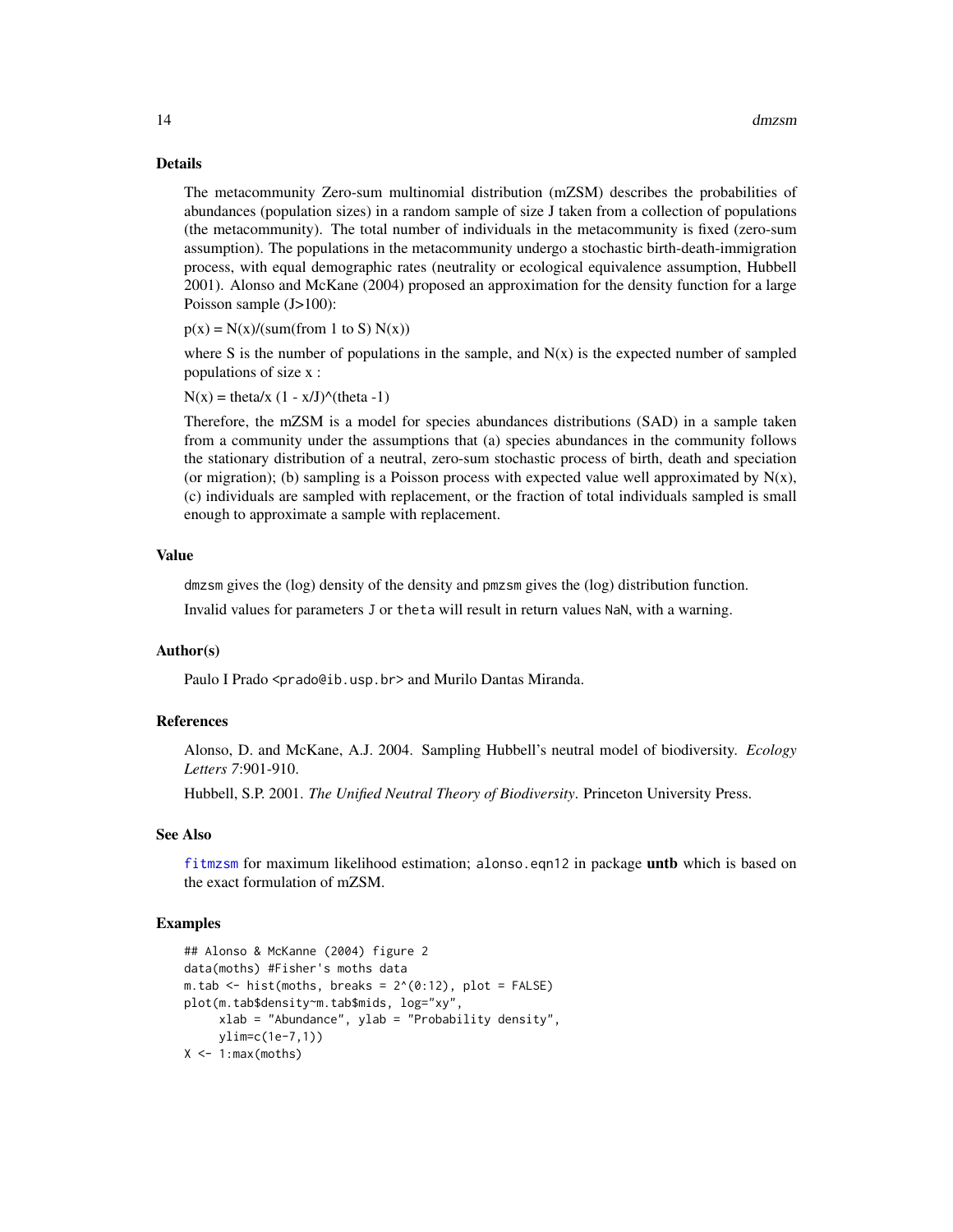#### <span id="page-14-0"></span>dpareto and 15

```
Y \le - dmzsm(X, J = sum(moths), theta = 39.8)lines(Y \sim X)
```
<span id="page-14-1"></span>dpareto *Pareto distribution*

# Description

Density, distribution function and quantile function for the Pareto distribution with parameters shape and scale.

#### Usage

```
dpareto(x, shape, scale = min(x), log = FALSE)
pparento(q, shape, scale = min(q), lower.tail = TRUE, log.p = FALSE)qparento(p, shape, scale = min(q), lower.tail = TRUE, log.p = FALSE)
```
#### Arguments

| $\mathsf{x}$ | vector of (non-negative integer) quantiles. In the context of species abundance<br>distributions, this is a vector of abundances of species in a sample. |
|--------------|----------------------------------------------------------------------------------------------------------------------------------------------------------|
| q            | vector of (non-negative integer) quantiles. In the context of species abundance<br>distributions, a vector of abundances of species in a sample.         |
| p            | vector of probabilities.                                                                                                                                 |
| shape        | positive real; shape parameter, a.k.a Pareto's index or tail index.                                                                                      |
| scale        | positive real, scale $\geq$ = min(x); scale parameter.                                                                                                   |
| log, log.p   | logical; if TRUE, probabilities p and densities d are given as $log(p)$ and $log(d)$ .                                                                   |
| lower.tail   | logical; if TRUE (default), probabilities are $P[X \le x]$ , otherwise, $P[X > x]$ .                                                                     |

#### Details

The Pareto distribution is a continuous power-law density distribution with scale and shape parameters that has the form:

 $f(x) = shape * scale^s shape / x^s(shape+1)$ 

For all  $x \ge$  scale, and

 $f(x) = 0$ 

otherwise.

The shape parameter is known as Pareto's index or tail index, and increases the decay of  $f(x)$ . This distribution was originally used to describe the allocation of wealth or income among individuals in human societies. As a continuous counterpart of Zipf Law, Pareto distribution describes well many other variables that follow a power-law.

In ecology the Pareto distribution can be used to describe the distribution of abundances among species in a biological assemblage (a.k.a. biological community) or in a sample taken from such an assemblage. Though much less used than the lognormal to fit SADs, it can fit better the extremities of the empirical distributions to which the lognormal applies (Johnson et al. 1995, p.608).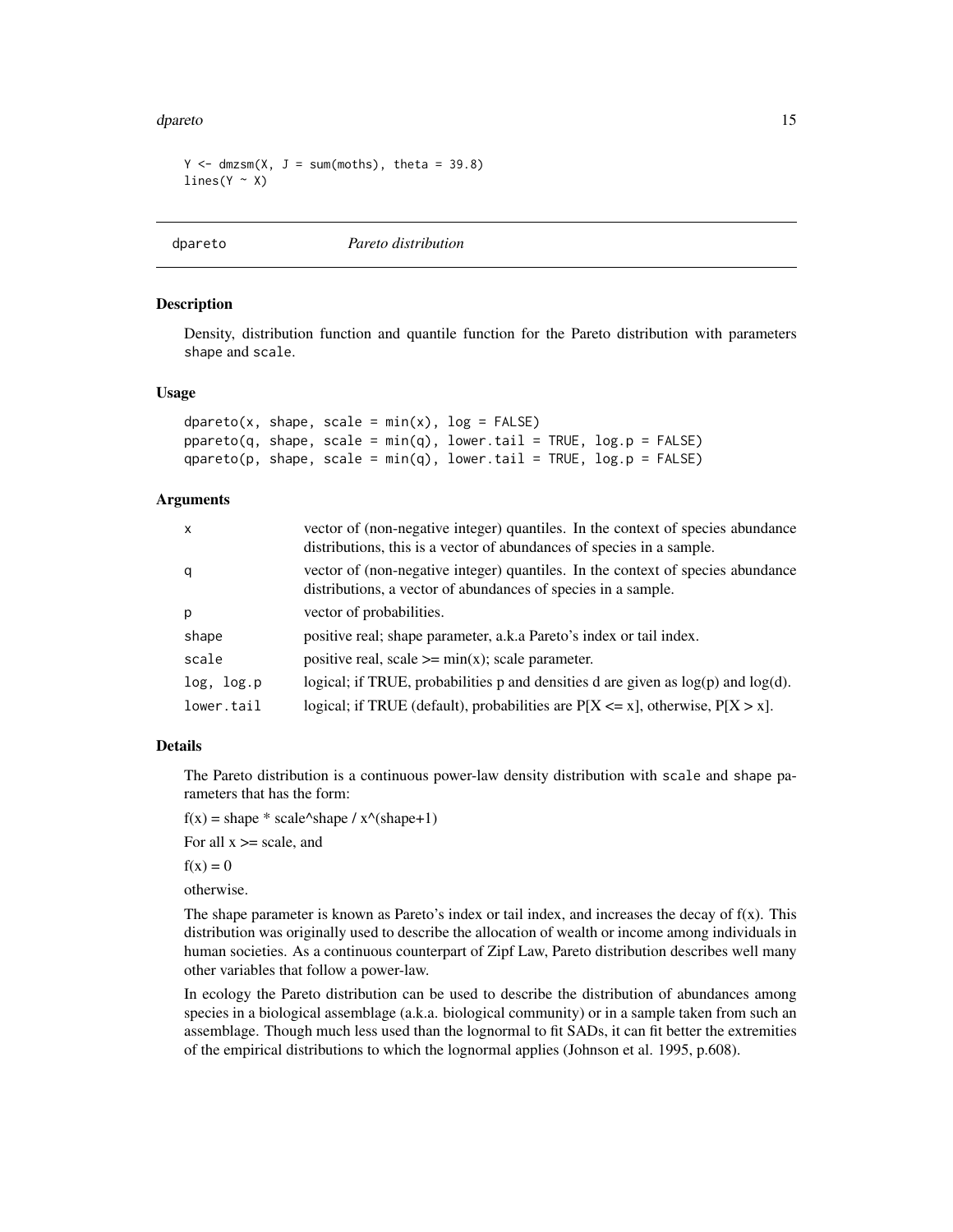# <span id="page-15-0"></span>Value

dpareto gives the (log) density, ppareto gives the (log) distribution function, qpareto gives the quantile function.

Invalid values for parameters shape or scale will result in return values NaN, with a warning.

#### Note

These functions implement the Pareto distribution of the first kind sensu Johnson et al. (1995, pp.574).

The pdf and cdf are defined as zero for all  $x <$  scale, but the functions [dp]pareto currently return an error if scale  $> min(x)$ , to avoid some fitting and plotting problems.

# Author(s)

Paulo I Prado <prado@ib.usp.br> and Murilo Dantas Miranda.

#### **References**

Johnson, N.L., Kotz, S. and Balakrishnan, N. 1995. *Continuous Univariate Distributions*, volume 2, chapter 20. Wiley, New York.

#### See Also

Pareto in packages VGAM and actuar for more general and flexible implementations; [fitpareto](#page-32-2) for maximum likelihood estimation in the context of species abundance distributions.

#### Examples

```
par(mfrow=c(1,2))
curve(dpareto(x, shape=3, scale=1), 1,8, ylab="Density",
     main="Pareto PDF")
curve(ppareto(x, shape=3, scale=1), 1,8, ylab="Probability",
     main="Pareto CDF")
par(mfrow=c(1,1))
```

```
## Quantile is the inverse function of probability:
p.123 <-ppareto(1:3,shape=3,scale=0.99)
all.equal(qpareto(p.123, shape=3, scale=0.99), 1:3)
```
<span id="page-15-1"></span>dpoig *Compound Poisson-gamma distribution*

#### **Description**

Density for the Poisson-gamma compound probability distribution with parameters frac, rate and rate.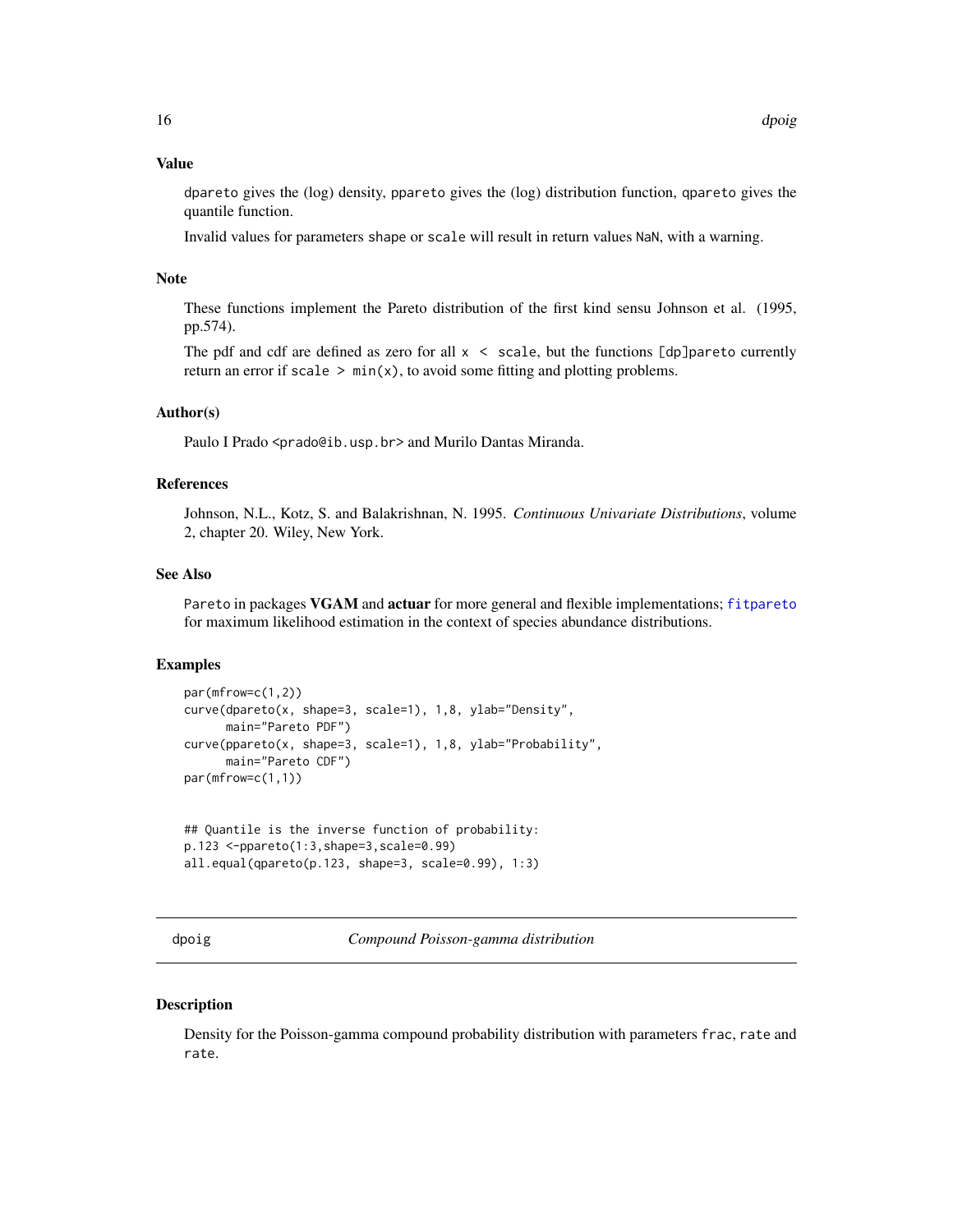#### d*poig* the contract of the contract of the contract of the contract of the contract of the contract of the contract of the contract of the contract of the contract of the contract of the contract of the contract of the co

# Usage

dpoig(x, frac, rate, shape, log=FALSE)

#### Arguments

| $\mathsf{x}$ | vector of (non-negative integer) quantiles.                                                                                       |
|--------------|-----------------------------------------------------------------------------------------------------------------------------------|
| frac         | single numeric '0 <frac<math>\leq=1'; fraction of the population or community sampled<br/>(see details)</frac<math>               |
| rate         | vector of (non-negative) rates of the gamma distribution of the sampled popula-<br>tion (see details). Must be strictly positive. |
| shape        | the shape parameter of the gamma distribution of the sampled population (see<br>details). Must be positive.                       |
| log          | logical; if TRUE, probabilities p are given as $log(p)$                                                                           |

#### Details

A compound Poisson-gamma distribution is a Poisson probability distribution where its single parameter, the process mean rate, is frac\*n, where n is a random variable with gamma distribution. The density function is given by Green & Plotkin (2007)

In ecology, this distribution gives the probability that a species has an abundance of x individuals in a random sample of a fraction frac of the community. In the community the species abundances are independent random variables that follow an gamma density function.

Hence, a Poisson-gamma distribution is a model for species abundances distributions (SAD) under the assumptions that (a) species abundances in the community are independent identically distributed gamma variables, (b) sampling is a Poisson process with expected value frac\*n, (c) the sampling is done with replacement, or the fraction sampled is small enough to approximate a sample with replacement.

The Poisson-gamma distribution is also known as the Negative Binomial distribution. The function dpoig is provided to express the Negative Binomial explicitly as a compound distribution. The Fisher log-series (Fisher 1943) is a limiting case where the dispersion parameter of the Negative Binomial tends to zero.

# Value

(log) density of the (zero-truncated) density

#### Author(s)

Paulo I Prado <prado@ib.usp.br> and Cristiano Strieder.

#### References

Fisher, R.A, Corbert, A.S. and Williams, C.B. (1943) The Relation between the number of species and the number of individuals in a random sample of an animal population. *The Journal of Animal Ecology, 12*:42–58.

Green,J. and Plotkin, J.B. 2007 A statistical theory for sampling species abundances. *Ecology Letters 10*:1037–1045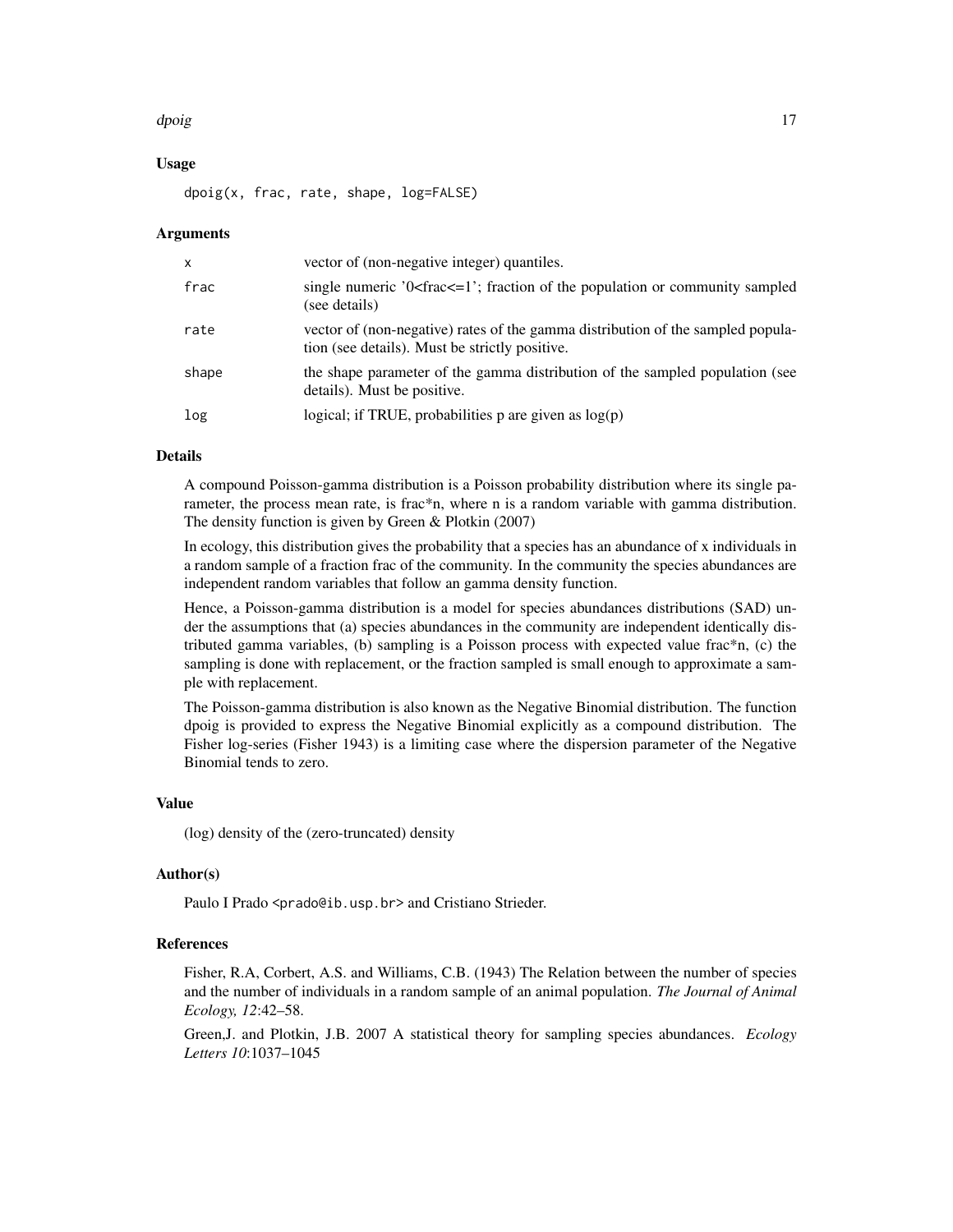Pielou, E.C. 1977. *Mathematical Ecology*. New York: John Wiley and Sons.

# See Also

dgamma, dpois, dnbinom

<span id="page-17-1"></span>dpoilog *Poisson-lognormal distribution*

# **Description**

Density, distribution function and quantile function for Poisson-lognormal distribution with parameters mu and sigma.

#### Usage

dpoilog( x, mu, sig, log=FALSE) ppoilog( q, mu, sig, lower.tail=TRUE, log.p=FALSE) qpoilog(  $p$ , mu, sig,  $S = 30$ , lower.tail = TRUE,  $log.p = FALSE$ )

#### **Arguments**

| $\mathsf{x}$ | vector of (non-negative integer) quantiles. Usually a vector of abundances of<br>species in a sample. |
|--------------|-------------------------------------------------------------------------------------------------------|
| q            | vector of (non-negative integer) quantiles. Usually a vector of abundances of<br>species in a sample. |
| p            | vector of probabilities.                                                                              |
| mu,sig       | parameters of the compounding lognormal distribution (see details).                                   |
| log, log.p   | logical; if TRUE, probabilities $p$ are given as $log(p)$ .                                           |
| lower.tail   | logical; if TRUE (default), probabilities are $P[X \le x]$ , otherwise, $P[X > x]$ .                  |
|              | positive integer; initial value for bisection method. (see note)                                      |

#### Details

A compound Poisson-lognormal distribution is a Poisson probability distribution where its single parameter lambda, is a random variable with lognormal distribution. The density function is

 $p(x) = (exp(x * mu + x^2 * sig/2) * (2 * pi * sig)^(-1/2)) / x! * g(y)$ 

where  $g(y) = int$ -infty^infty exp(-exp(y))\*exp(((-y-mu-x\*sig)^2)/(2\*sig)) dy

(Bulmer 1974 eq. 5). For  $x = 0, 1, 2, ...$ .

In ecology, this distribution gives the probability that a species has an abundance of x individuals in a random sample of a fraction 'f' of the community. In the community the species abundances are independent random variables that follow a lognormal density function, with parameters (mu + ln(f), sigma) (Engen et al. 2002).

<span id="page-17-0"></span>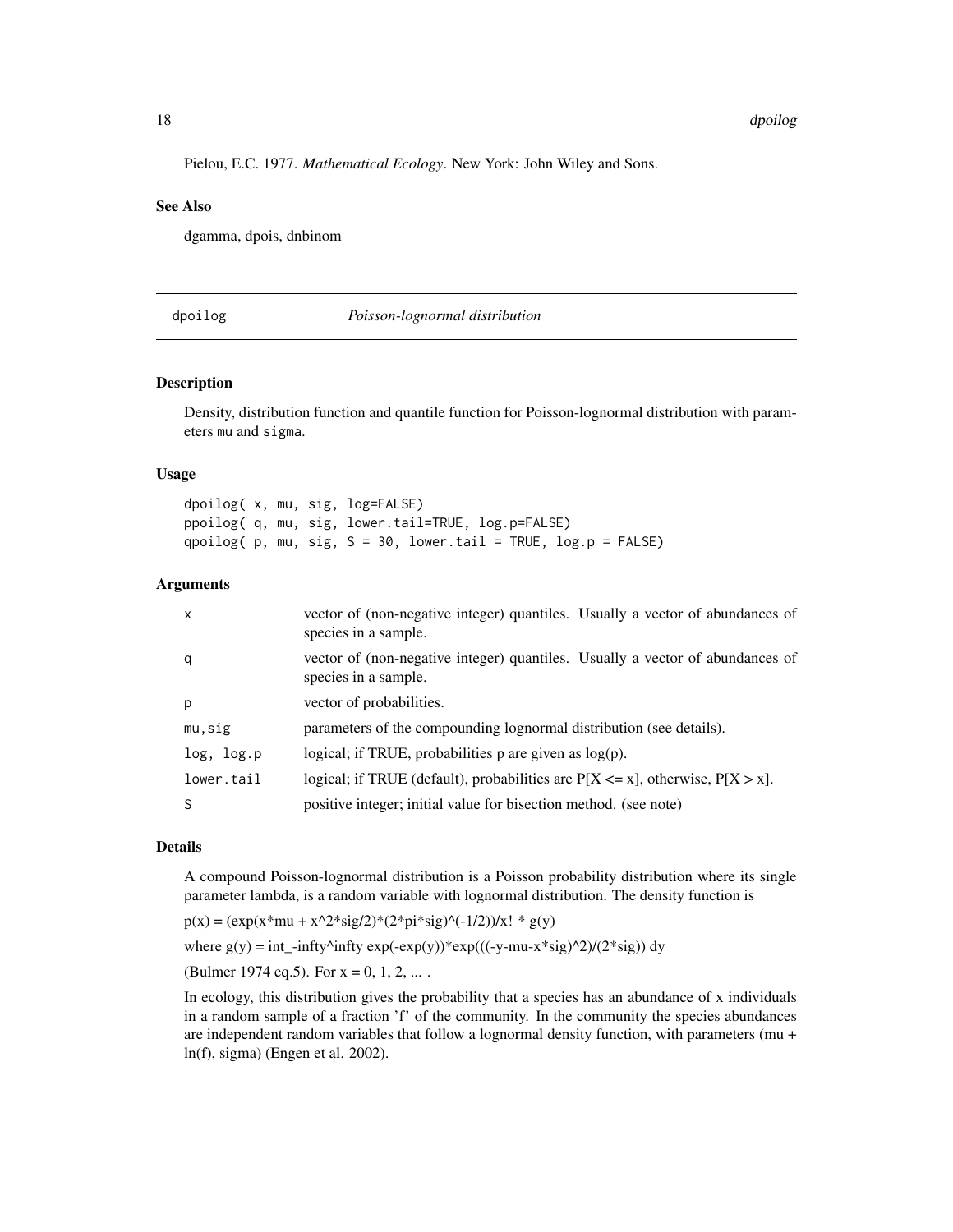#### dpoilog the contract of the contract of the contract of the contract of the contract of the contract of the contract of the contract of the contract of the contract of the contract of the contract of the contract of the co

Hence, a Poisson-lognormal distribution is a model for species abundances distributions (SAD) in a sample taken from a community under the assumptions that (a) species abundances in the community are independent identically distributed lognormal variables, (b) sampling is a Poisson process with expected value  $E[x] = f^*n$  where n is the abundance in the community and f the fraction of individuals sampled, (c) individuals are sampled with replacement, or the fraction of total individuals sampled is small enough to approximate a sample with replacement. See Engen (1977) and Alonso et al. (2008) for critical evaluations.

#### Value

'dpoilog' gives the (log) density of the density, 'ppoilog' gives the (log) distribution function, 'qpoilog' gives the quantile function.

#### Note

parameter S in qpoilog is just a starting value for the bisection method, and does not affect the final result, only the convergence velocity. A good guess is the total number of observations, which in the context of SADs is the observed number of species.

#### Author(s)

Paulo I. Prado <prado@ib.usp.br> and Murilo Dantas Miranda

#### Source

The three functions were built from dpoilog function from **poilog** package (Vidar Grøtan and Steinar Engen).

dpoilog is just a wrapper of poilog::dpoilog with an additional log argument.

ppoilog does the cumulative sum of poilog::dpoilog.

qpoilog uses modified bisection method to find numerically quantiles using ppoilog, and is extremely slow for a large number of quantiles.

#### References

Alonso, D. and Ostling, A., and Etienne, R. S. 2008 The implicit assumption of symmetry and the species abundance distribution. *Ecology Letters, 11*: 93-105.

Bulmer,M. G. 1974. On Fitting the Poisson Lognormal Distribution to Species-Abundance Data. *Biometrics, 30*: 101-110.

Grøtan V. and Engen S. 2008. poilog: Poisson lognormal and bivariate Poisson lognormal distribution. R package version 0.4.

Engen, S. 1977. Comments on two different approaches to the analysis of species frequency data. *Biometrics, 33*: 205-213.

Engen, S., R. Lande, T. Walla & P. J. DeVries. 2002. Analyzing spatial structure of communities using the two-dimensional Poisson lognormal species abundance model. *American Naturalist 160*: 60-73.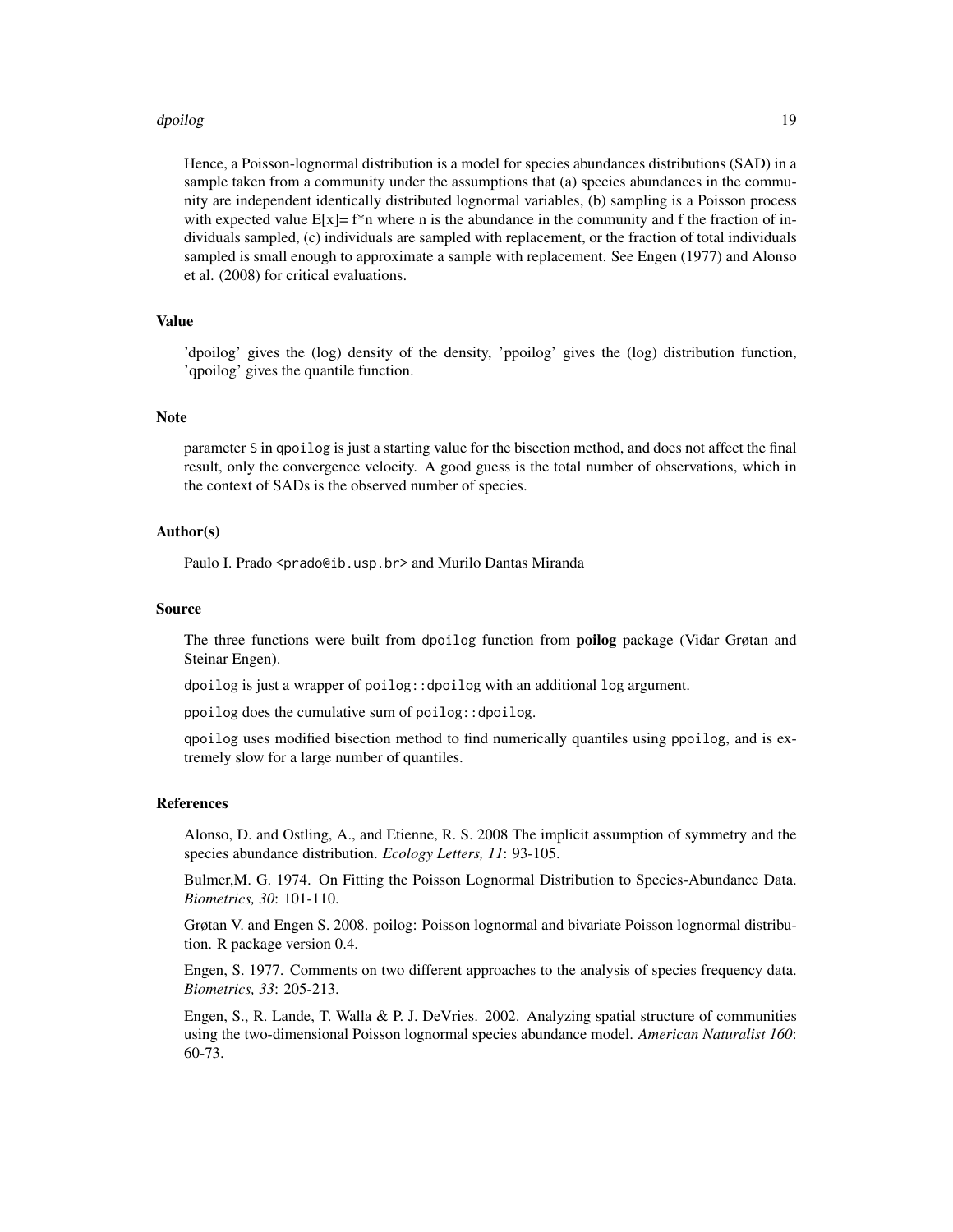# <span id="page-19-0"></span>See Also

dpois, dlnorm; dpoilog and rpoilog in poilog package; [rsad](#page-56-1) for random generation, [fitpoilog](#page-32-2) for maximum likelihood estimation.

<span id="page-19-1"></span>dpoix *Compound Poisson-Exponential distribution*

# Description

Density for the Poisson-exponential compound probability distribution with parameters fraction and rate.

#### Usage

dpoix(x, frac, rate, log=FALSE)

#### Arguments

| X    | vector of (non-negative integer) quantiles.                                                                  |
|------|--------------------------------------------------------------------------------------------------------------|
| frac | single numeric $0 <$ frac $\leq$ 1; fraction of the population or community sampled<br>(see details).        |
| rate | vector of (non-negative) rates of the exponential distribution of the sampled pop-<br>ulation (see details). |
| log  | logical; if TRUE, probabilities $p$ are given as $log(p)$ .                                                  |

# Details

A compound Poisson-exponential distribution is a Poisson probability distribution where its single parameter lambda, is frac\*n, where n is a random variable with exponential distribution. Thus, the expected value and variance are  $E[X] = Var[X] = frac*n$ . The density function is

 $p(y) = rate*frac\wedge y / (frac + rate)\wedge (y+1)$ 

for  $x = 0, 1, 2, \ldots$  (Green & Plotkin 2007) In ecology, this distribution gives the probability that a species has an abundance of x individuals in a random sample of a fraction frac of the community. In the community the species abundances are independent random variables that follow an exponential density function.

Hence, a Poisson-exponential distribution is a model for species abundances distributions (SAD) in a sample taken from a community under the assumptions that (a) species abundances in the community are independent identically distributed exponential variables, (b) sampling is a Poisson process with expected value 'frac\*n', (c) individuals are sampled with replacement, or the fraction of total individuals sampled is small enough to approximate a sample with replacement. See Engen (1977) and Alonso et al. (2008) for critic evaluations.

# Value

(log) density of the (zero-truncated) density.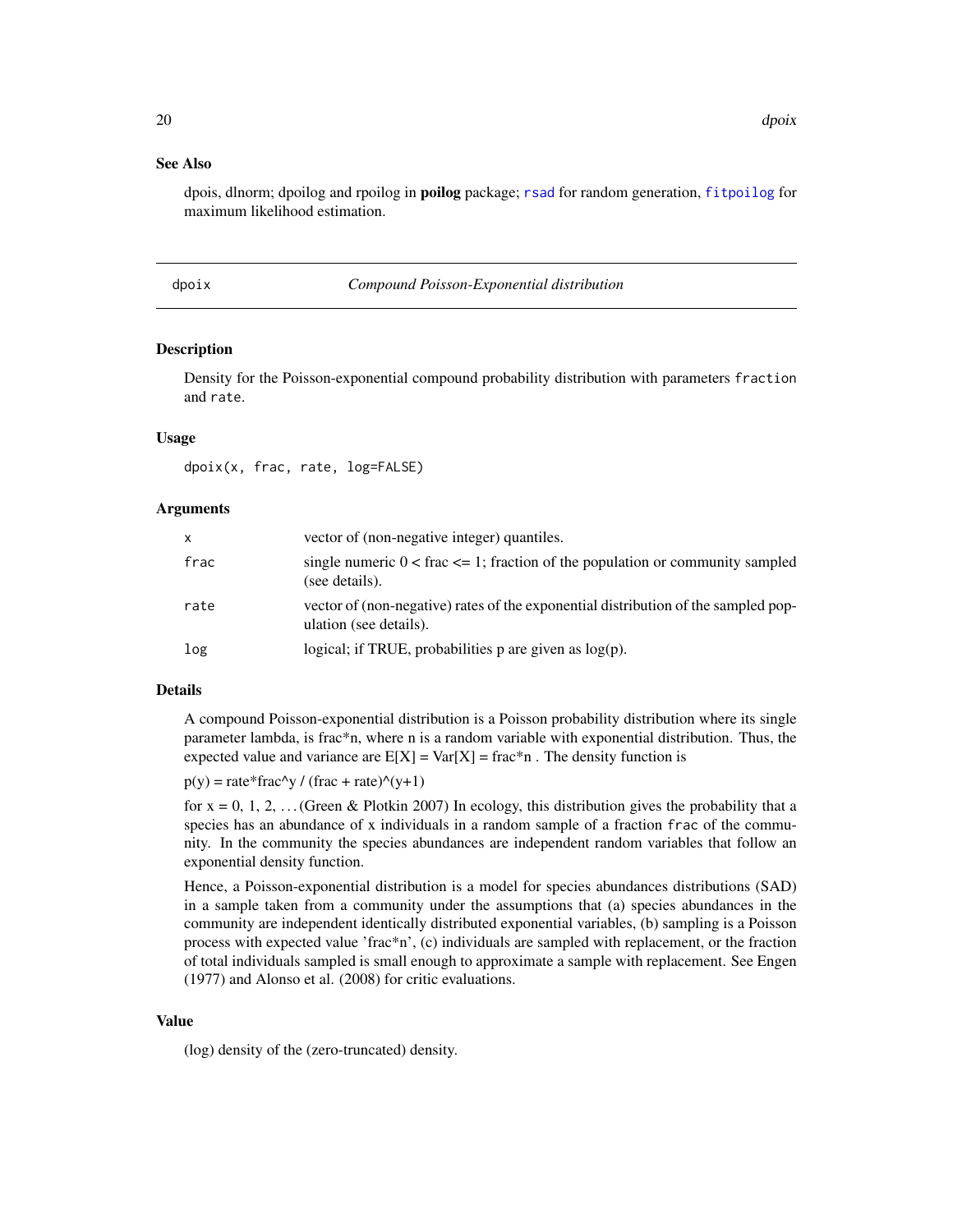#### <span id="page-20-0"></span>dpower 21 and 22 and 22 and 22 and 22 and 22 and 22 and 22 and 22 and 22 and 22 and 22 and 22 and 22 and 22 and 22 and 22 and 22 and 22 and 22 and 22 and 22 and 22 and 22 and 22 and 22 and 22 and 22 and 22 and 22 and 22 an

#### Author(s)

Paulo I Prado <prado@ib.usp.br> and Cristiano Strieder.

# References

Alonso, D. and Ostling, A., and Etienne, R.S. 2008. The implicit assumption of symmetry and the species abundance distribution. *Ecology Letters, 11*: 93–105.

Engen, S. 1977. Comments on two different approaches to the analysis of species frequency data. *Biometrics, 33*: 205–213.

Pielou, E.C. 1977. *Mathematical Ecology*. New York: John Wiley and Sons.

Green,J. and Plotkin, J.B. 2007 A statistical theory for sampling species abundances. *Ecology Letters 10*:1037–1045

#### See Also

dexp, dpois.

<span id="page-20-1"></span>dpower *Power discrete distribution*

# Description

Density, distribution function and quantile function for discrete version of power distribution with parameter s.

# Usage

```
dpower( x, s, log=FALSE)
ppower( q, s, lower.tail=TRUE, log.p=FALSE)
qpower( p, s, lower.tail= TRUE, log.p=FALSE)
```
# Arguments

| $\mathsf{x}$ | vector of (integer $x>0$ ) quantiles. In the context of species abundance distribu-<br>tions, this is a vector of abundances of species in a sample. |
|--------------|------------------------------------------------------------------------------------------------------------------------------------------------------|
| q            | vector of (integer $x>0$ ) quantiles. In the context of species abundance distribu-<br>tions, a vector of abundances of species in a sample.         |
| p            | vector of probabilities.                                                                                                                             |
| <sub>S</sub> | positive real $s > 1$ ; exponent of the power distribution.                                                                                          |
| log, log.p   | logical; if TRUE, probabilities $p$ are given as $log(p)$ .                                                                                          |
| lower.tail   | logical; if TRUE (default), probabilities are $P[X \le x]$ , otherwise, $P[X > x]$ .                                                                 |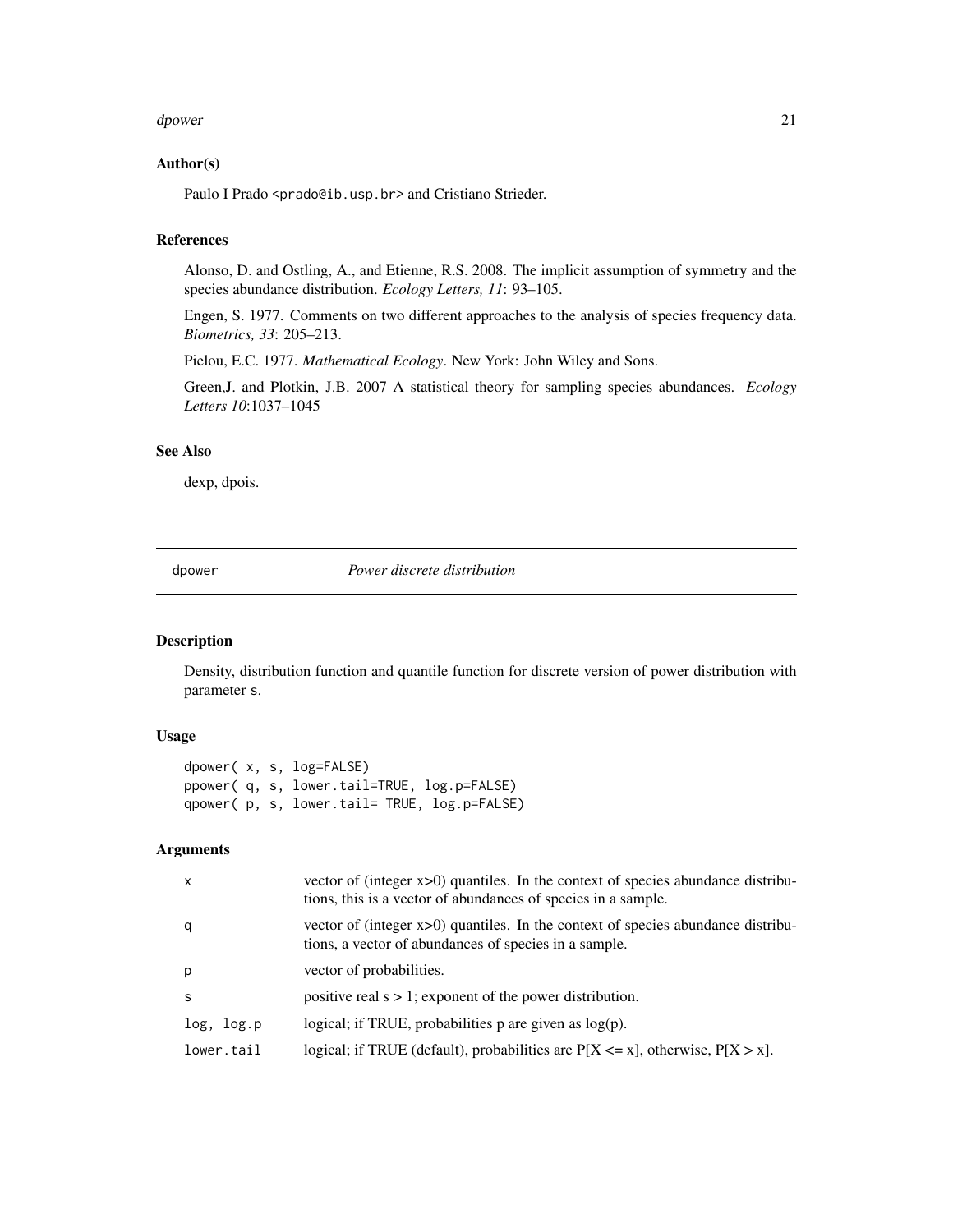#### Details

The power density is a discrete probability distribution defined for integer  $x > 0$ :

 $p(x) = x^{\wedge}(-s) / zeta(s)$ 

Hence  $p(x)$  is proportional to a negative power of 'x', given by the 's' exponent. The Riemann's zeta function is the integration constant.

The power distribution can be used as a species abundance distribution (sad) model, which describes the probability of the abundance 'x' of a given species in a sample or assemblage of species.

# Value

dpower gives the (log) density of the density, ppower gives the (log) distribution function, qpower gives the quantile function.

Invalid values for parameter s will result in return values NaN, with a warning.

#### Author(s)

Paulo I Prado <prado@ib.usp.br> and Murilo Dantas Miranda.

# References

Johnson N. L., Kemp, A. W. and Kotz S. (2005) *Univariate Discrete Distributions*, 3rd edition, Hoboken, New Jersey: Wiley. Section 11.2.20.

#### See Also

dzeta in VGAM package; [fitpower](#page-32-2) for maximum likelihood estimation in the context of species abundance distributions.

# Examples

```
x < -1:20PDF \leq- dpower(x=x, s=2)
CDF \leftarrow power(q=x, s=2)par(mfrow=c(1,2))
plot(x,CDF, ylab="Cumulative Probability", type="b",
     main="Power distribution, CDF")
plot(x,PDF, ylab="Probability", type="h",
     main="Power distribution, PDF")
par(mfrow=c(1,1))
## The power distribution is a discrete PDF, hence:
all.equal( ppower(10, s=2), sum(dpower(1:10, s=2)) ) # should be TRUE
## quantile is the inverse of CDF
all.equal(qpower(CDF, s=2), x)
```
<span id="page-21-0"></span>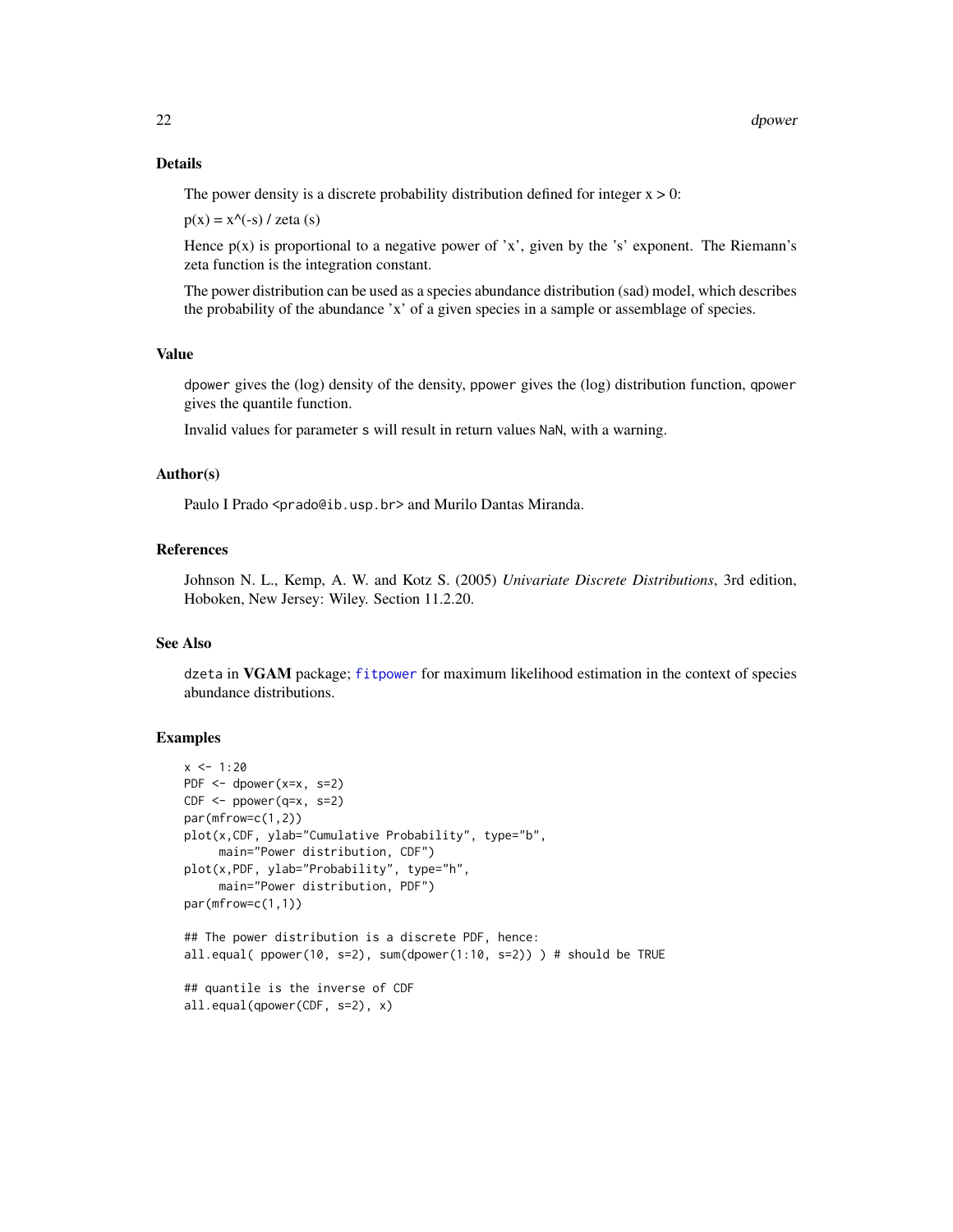<span id="page-22-0"></span>

# Description

Returns density, probability and quantile values for distribution functions left-truncated at a specified value.

#### Usage

```
dtrunc(f, x, trunc, coef, log = FALSE)
ptrunc(f, q, trunc, coef, lower.tail=TRUE, log.p=FALSE)
qtrunc(f, p, trunc, coef, lower.tail = TRUE, log.p = FALSE)
```
# **Arguments**

| $\mathsf{f}$ | character; root name of the density or distribution function to be truncated - e.g.,<br>"Inorm" for the lognormal distribution; "geom" for the geometric distribution. |
|--------------|------------------------------------------------------------------------------------------------------------------------------------------------------------------------|
| x, q         | vector of quantiles.                                                                                                                                                   |
| trunc        | numeric, trunc $> min(x)$ . Truncation value (see details).                                                                                                            |
| p            | vector of probabilities.                                                                                                                                               |
| coef         | numeric named list; parameters values of the density or distribution function,<br>named accordingly (see details).                                                     |
| log, log.p   | logical; if TRUE, probabilities $p$ are given as $log(p)$ .                                                                                                            |
| lower.tail   | logical; if TRUE (default), probabilities are $P[X \le x]$ , otherwise, $P[X > x]$ .                                                                                   |

#### Details

Given a distribution with probability distribution function (PDF) g and cumulative distribution function (CDF) G, a random variable x with these distributions left-truncated at trunc has its PDF:

 $g'(x) = g(x)/(1 - G(true))$  for any  $x \le$  trunc and zero otherwise

and CDF:

 $G'(x) = (G(max(x, trunc)) - G(true)) / (1 - G(true))$ 

dtrunc and ptrunc calculates the left-truncated distributions functions  $g'(x)$  and  $G'(x)$  defined above for a vector of values x from any standard distribution function available in R. This means that the 'upper tail' of a continuous distribution is rescaled to integrate to one. Accordingly, for discrete distributions, the probabilities for all x>trunc are rescaled to sum one. qtrunc is the inverse function of ptrunc.

Left-truncated distributions can be used to describe the species abundance distributions (SADs), specially for continuous distributions (e.g., truncated lognormal distribution).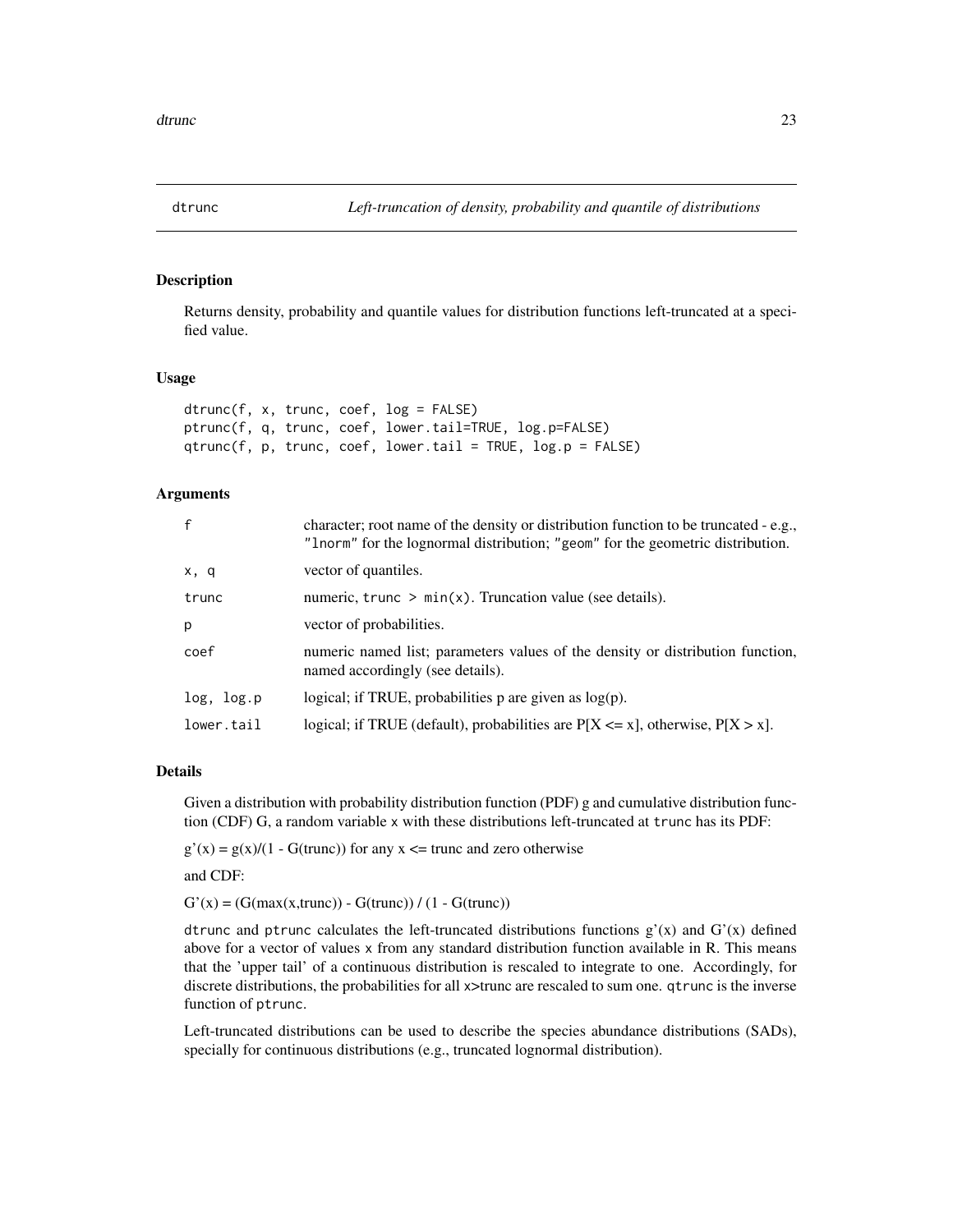#### <span id="page-23-0"></span>Value

dtrunc gives the (log) density defined by f left-truncated at trunc. ptrunc gives the (log) distribution function defined by f left-truncated at trunc. qtrunc gives the quantile of the density defined by f left-truncated at trunc.

#### Source

Codes from Nadarajah and Kotz (2006), which provide a more generic solution for left and right truncation.

# References

Nadarajah, S. and Kotz, S. 2006. R Programs for Computing Truncated Distributions. *Journal of Statistical Software 16*:Code Snippet 2.

# See Also

Distributions for standard distributions in R; many functions in package sads have an argument trunc that allows to simulate and fit truncated distributions for species abundance distributions (e.g., [fitsad](#page-32-1) [rsad](#page-56-1), [radpred](#page-54-1), [octavpred](#page-42-1). Package 'VGAM' has truncated versions of many standard functions; see Truncate-methods in package distr for general methods to build R objects of truncated distributions.

#### Examples

```
A \le - dtrunc("lnorm", x = 1:5, trunc = 0.5,
      coef = list(meanlog=1, sdlog=1.5))
## same as
B \le - dlnorm( 1:5, meanlog = 1, sdlog = 1.5) /
 (plnorm ( 0.5, meanlog = 1, sdlog = 1.5, lower = FALSE))## checking
identical( A, B )
A \le ptrunc("pois", q = 1:5, trunc = 0,
      coef = list( lambda = 1.5 ) )## same as
B \le - (ppois( 1:5, lambda = 1.5) -
     ppois(0 , lambda = 1.5 ) ) /
  (ppois(0, lambda = 1.5, lower = FALSE))## checking
identical(A,B)
```
<span id="page-23-1"></span>

dvolkov *Neutral Biodiversity Theory distribution by Volkov* et al.

# Description

Density, distribution function and quantile function for species abundances distribution in a neutral community with immigration as deduced by Volkov et al. (2003).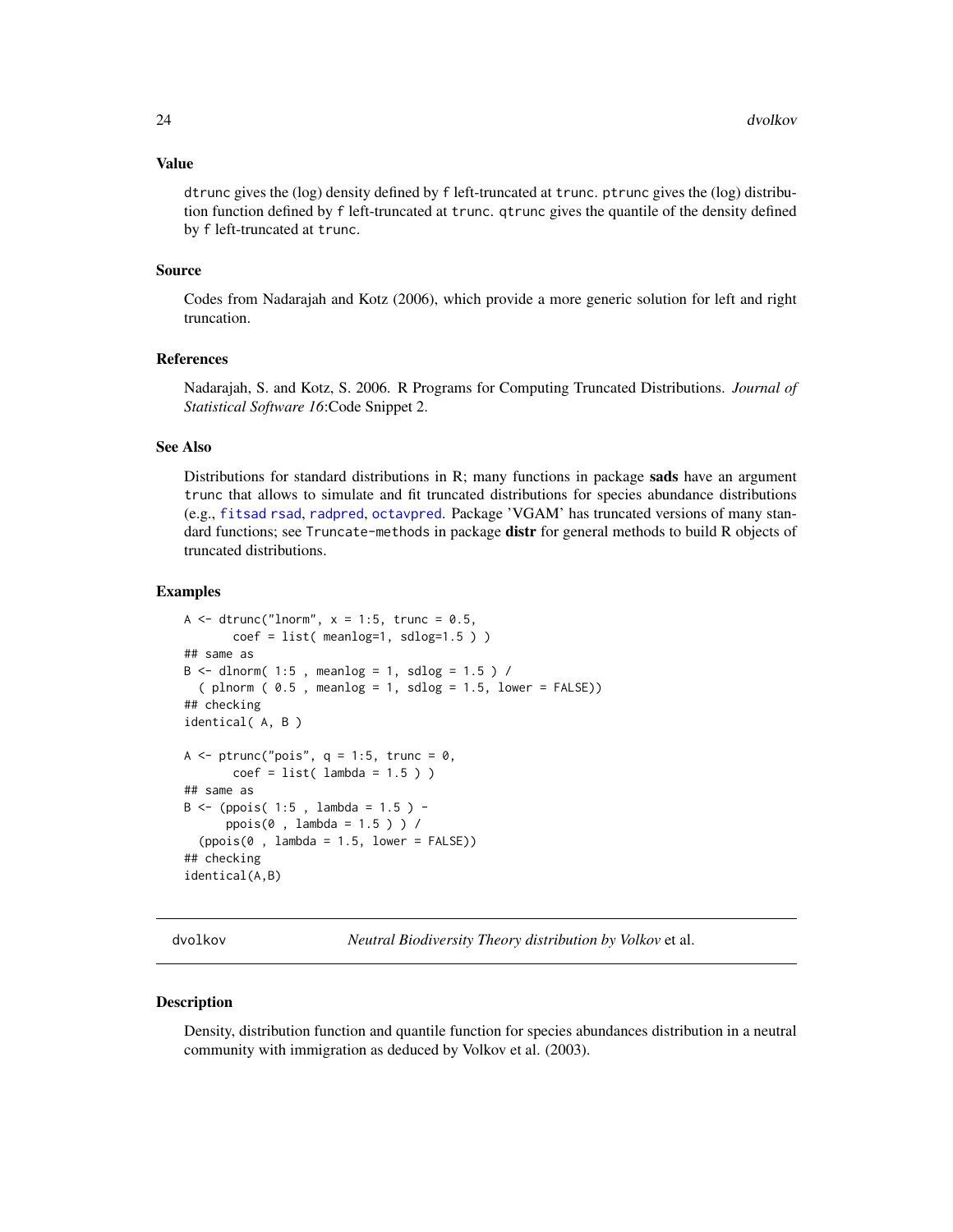#### dvolkov 25

#### Usage

```
dvolkov( x, theta, m, J, log = FALSE )
pvolkov( q, theta, m , J, lower.tail = TRUE, log.p = FALSE )
qvolkov( p, theta, m, J, lower.tail = TRUE, log.p = FALSE )
```
# Arguments

| $\mathsf{x}$ | vector of (non-negative integer) quantiles. In the context of species abundance<br>distributions, this is a vector of abundance of species in a sample. |
|--------------|---------------------------------------------------------------------------------------------------------------------------------------------------------|
| q            | vector of (non-negative integer) quantiles. In the context of species abundance<br>distributions, a vector of abundance of species in a sample.         |
| p            | vector of probabilities.                                                                                                                                |
| theta        | positive real, theta $> 0$ ; Hubbell's 'fundamental biodiversity number'.                                                                               |
| m            | positive real, $0 \le m \le 1$ ; immigration rate (see details).                                                                                        |
| J            | positive integer; sample size. In the context of species abundance distributions,<br>usually the number of individuals in a sample.                     |
| log, log.p   | logical; if TRUE, probabilities $p$ are given as $log(p)$ .                                                                                             |
| lower.tail   | logical; if TRUE (default), probabilities are $P[X \le x]$ , otherwise, $P[X > x]$ .                                                                    |

#### Details

Volkov et al (2003) proposed one of the analytic solutions for the species abundance distributions (SADs) for The Neutral Theory of Biodiversity (Hubbell 2001).

The solution is deduced from a model of stochastic dynamics of a set of species where the following rules apply: (1) replacement of a dead individual by local offspring – with probability 1-m, individuals picked at random are replaced by the offspring of other individuals picked at random; (2) replacement of a dead individual by an immigrant – with probability m individuals picked at random are replaced by an immigrants taken at random from a pool of potential colonizers (the metacommunity).

Volkov et al. (2003, eq.7) provide the stationary solution for the expected number of species with a given abundance. A probability density function is easily calculated by taking these expected values for abundances 1:J and dividing them by the total number of species. dvolkov is a wrapper of untb::volkov (Hankin 2007) that performs these calculations. pvolkov provides CDF by cumulative sum of density values, and qvolkov use a numeric interpolation with a step function (approxfun) to find quantiles. Calculations can be slow even for datasets of moderate size.

#### Value

dvolkov gives the (log) density of the density, pvolkov gives the (log) distribution function, qvolkov gives the (log) the quantile function.

Invalid values for parameters J or theta will result in return values NaN, with a warning.

#### Author(s)

Paulo I Prado <prado@ib.usp.br> and Murilo Dantas Miranda.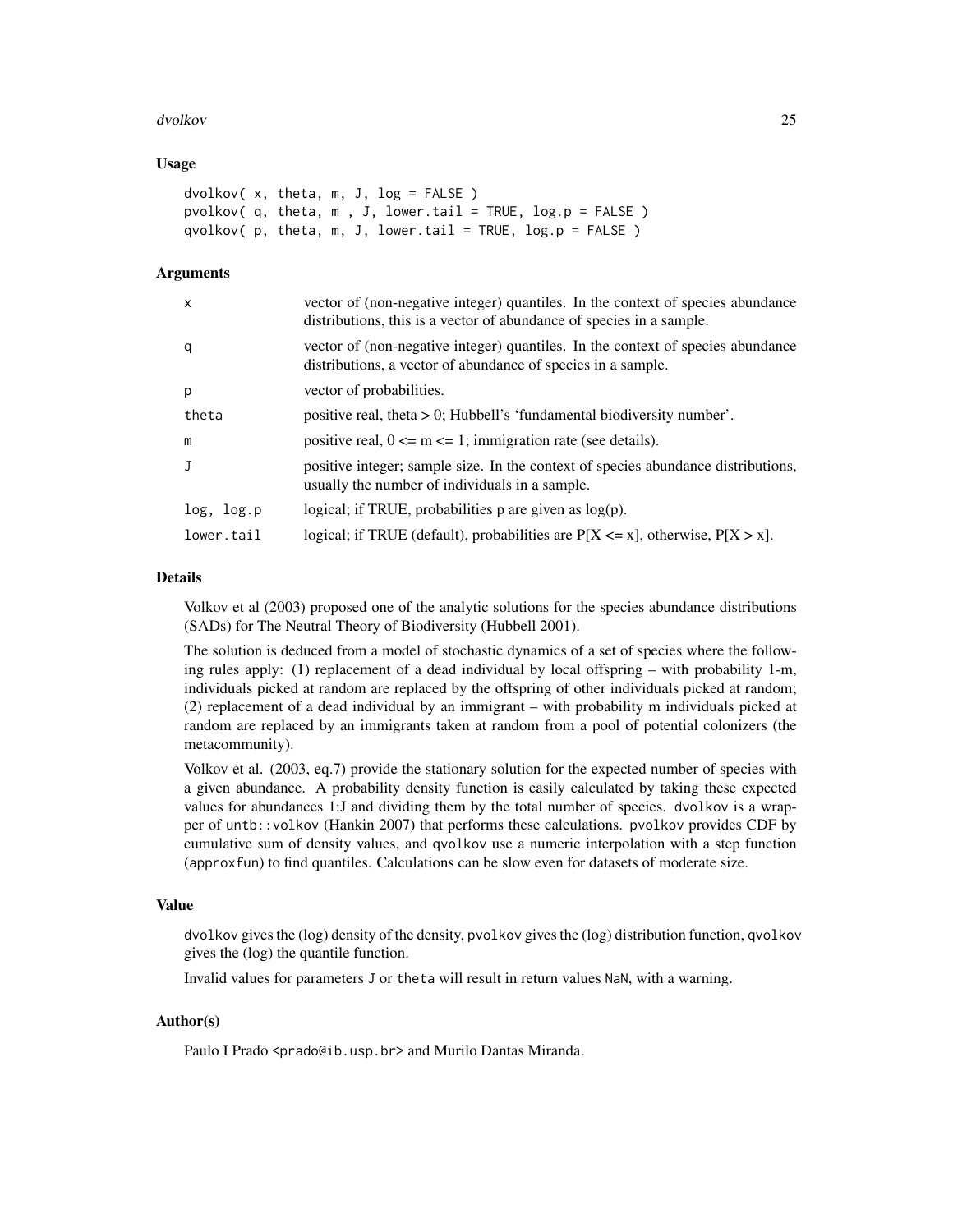#### <span id="page-25-0"></span>Source

function untb::volkov (Robin Hankin) calculates the expected number of species in a given abundance class according to eq. 7 in Volkov et al (2003). dvolkov is simply a wrapper that converts expected numbers to densities.

#### References

Hankin, R.K.S. 2007. Introducing untb, an R Package For Simulating Ecological Drift Under the Unified Neutral Theory of Biodiversity. *Journal of Statistical Software 22* (12).

Hubbell, S. P. 2001. *The Unified Neutral Theory of Biodiversity*. Princeton University Press.

Volkov, I., Banavar, J.R., Hubbell, S.P., Maritan, A. 2003. Neutral theory and relative species abundance in ecology. *Nature 424*:1035–1037

#### See Also

[fitvolkov](#page-32-2) for maximum likelihood fit, [dmzsm](#page-12-1) for the distribution of abundances in the metacommunity, volkov in package untb.

#### Examples

```
## Volkov et al 2003 fig 1
## But without Preston correction to binning method
## and only the line of expected by Volkov's model
data( bci )
bci.oct <- octav( bci, preston = FALSE )
plot( bci.oct )
CDF \le pvolkov( bci.oct$upper, theta = 47.226, m = 0.1, J = sum(bci))
bci.exp <- diff(c(0,CDF)) * length(bci)
midpoints <- as.numeric( bci.oct$octave ) - 0.5
lines( midpoints, bci.exp, type="b" )
## the same with octavpred
bci.exp2 <- octavpred( bci, sad = "volkov",
                      coef = list(theta = 47.226, m = 0.1))
lines( bci.exp2 )
```
<span id="page-25-1"></span>dzipf *Zipf distribution*

### Description

Density, distribution function and quantile function for Zipf distribution with parameters N and s.

#### Usage

```
dzipf( x, N, s, log=FALSE)
pzipf( q, N, s, lower.tail=TRUE, log.p=FALSE)
qzipf(p, N, s, lower.tail = TRUE, log.p = FALSE)
```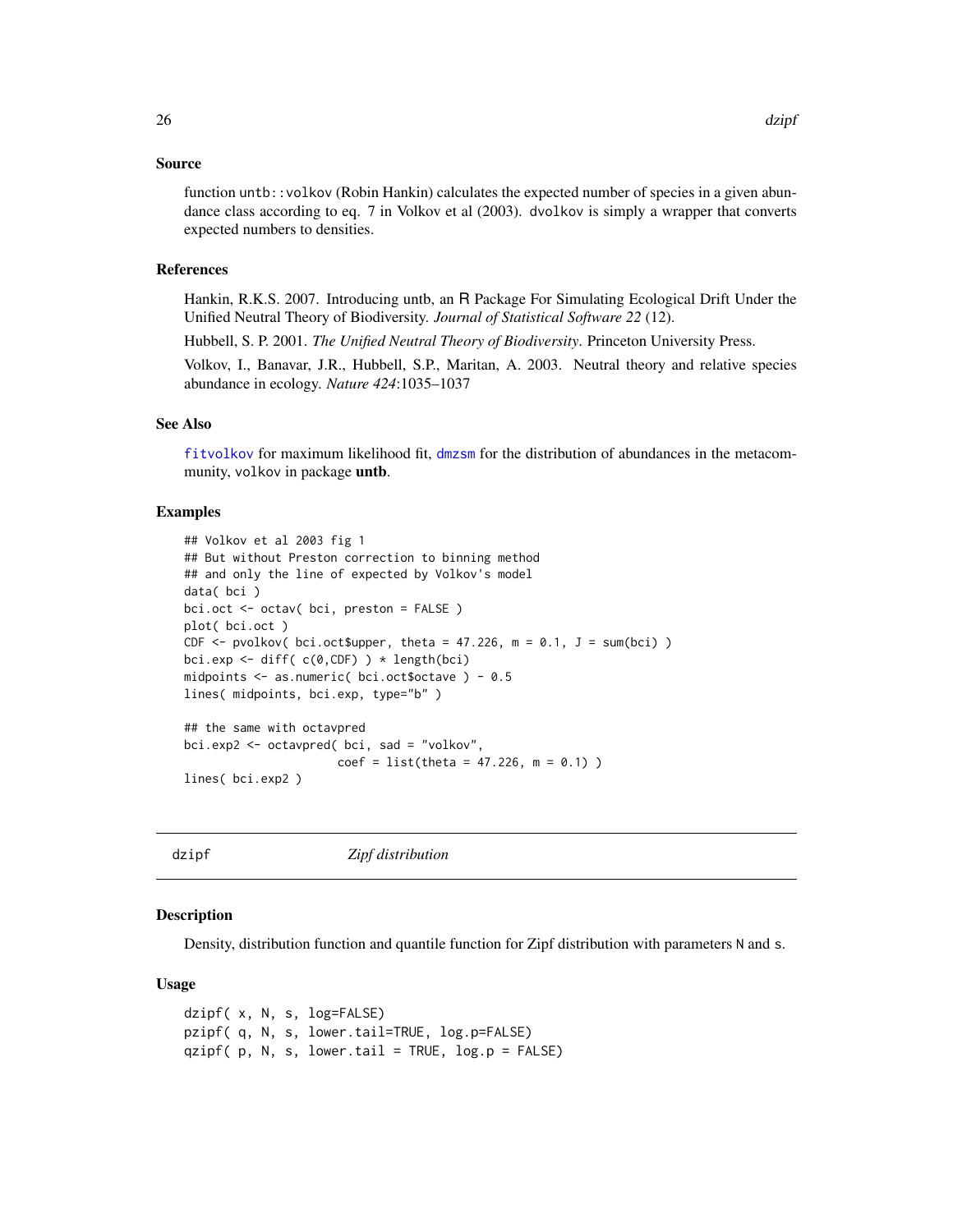#### dzipf 27 *a.*

# Arguments

| $\mathsf{x}$ | vector of (non-negative integer) quantiles. In the context of species abundance<br>distributions, this is a vector of abundance ranks of species in a sample.                 |
|--------------|-------------------------------------------------------------------------------------------------------------------------------------------------------------------------------|
| q            | vector of (non-negative integer) quantiles. In the context of species abundance<br>distributions, a vector of abundance ranks of species in a sample.                         |
| p            | vector of probabilities.                                                                                                                                                      |
| N            | positive integer $0 < N <$ Inf, total number of elements of a collection. In the<br>context of species abundance distributions, usually the number of species in a<br>sample. |
| S            | positive real $s > 0$ ; Zipf's exponent                                                                                                                                       |
| log, log.p   | logical; if TRUE, probabilities $p$ are given as $log(p)$ .                                                                                                                   |
| lower.tail   | logical; if TRUE (default), probabilities are $P[X \le x]$ , otherwise, $P[X > x]$ .                                                                                          |

# Details

The Zipf distribution describes the probability or frequency of occurrence of a given element from a set of N elements. According to Zipf's law, this probability is inversely proportional to a power s of the frequency rank of the element in the set. The density function is

 $p(x) = (x^{\wedge}(-s)) / \operatorname{sum}((1:N)^{\wedge}(-s))$ 

Since  $p(x)$  is proportional to a power of x, the Zipf distribution is a power distribution. The Zeta distribution is a special case at the limit  $N \rightarrow$  Inf.

The Zipf distribution has a wide range of applications (Li 2011). One of its best know application is to describe the probability of occurrence of a given word that has a ranking x in a *corpus* that has a total of N words. It can be used as well to describe the probability of the abundance rank of a given species in a sample or assemblage of N species.

# Value

dzipf gives the (log) density, pzipf gives the (log) distribution function, qzipf gives the quantile function.

#### Author(s)

Paulo I Prado <prado@ib.usp.br> and Murilo Dantas Miranda.

#### References

Johnson N. L., Kemp, A. W. and Kotz S. (2005) *Univariate Discrete Distributions*, 3rd edition, Hoboken, New Jersey: Wiley. Section 11.2.20.

Li, W. (2011). Zipf's Law Bibliography. [http://www.nslij-genetics.org/wli/zipf/index.](http://www.nslij-genetics.org/wli/zipf/index.html) [html](http://www.nslij-genetics.org/wli/zipf/index.html).

Zipf's Law. [http://en.wikipedia.org/wiki/Zipf's\\_law](http://en.wikipedia.org/wiki/Zipf).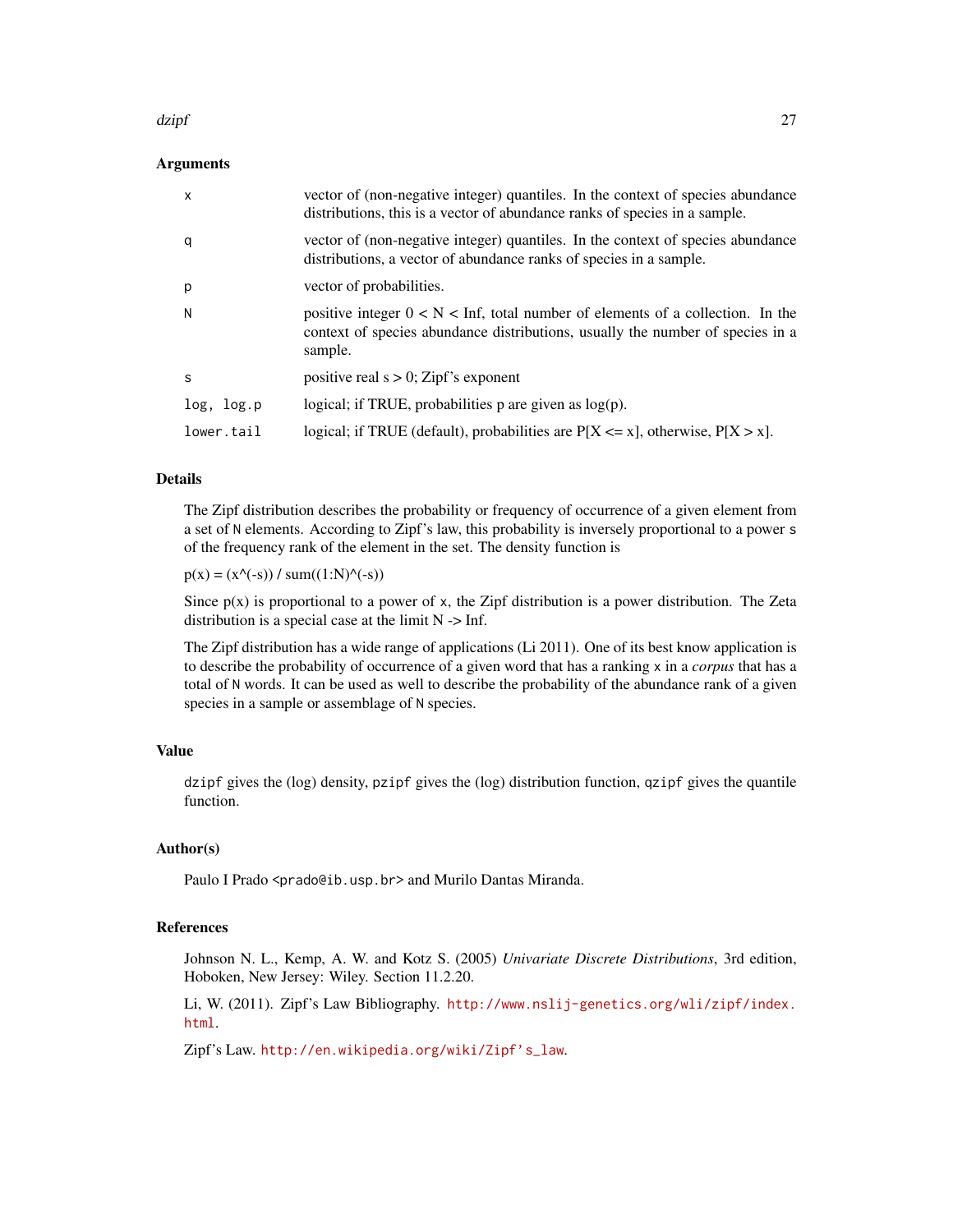# See Also

dzipf and rzipf and related functions in **zipfR** package; Zeta for zeta distribution in VGAM package. [fitzipf](#page-27-2) to fit Zipf distribution as a rank-abundance model.

#### Examples

```
x < -1:20PDF <- dzipf(x=x, N=100, s=2)
CDF <- pzipf(q=x, N=100, s=2)
par(mfrow=c(1,2))
plot(x,CDF, ylab="Cumulative Probability", type="b",
     main="Zipf distribution, CDF")
plot(x,PDF, ylab="Probability", type="h",
     main="Zipf distribution, PDF")
par(mfrow=c(1,1))
## quantile is the inverse of CDF
all.equal( qzipf(CDF, N=100, s=2), x) # should be TRUE
## Zipf distribution is discrete hence
all.equal( sum(dzipf(1:10, N=10, s=2)), pzipf(10, N=10, s=2)) # should be TRUE
```
<span id="page-27-1"></span>

fitrad *ML fitting of species rank-abundance distributions*

#### <span id="page-27-2"></span>Description

Fits probability distributions for abundance ranks of species in a sample or assemblage by maximum likelihood.

# Usage

```
fitrad(x, rad =c("gs", "mand", "rbs", "zipf"), ...)fitgs(x, trunc, ...)
fitmand(x, trunc, start.value, ...)
fitrbs(x, trunc, ...)
fitzipf(x, N, trunc, start.value, upper = 20, ...)
```
#### Arguments

x vector of (positive integer) quantiles or an object of [rad-class](#page-53-1). In the context of rads, the numerical vector contains abundances of species in a sample or ecological assemblage according to their abundance. The [rad-class](#page-53-1) object contains ranked abundances of species in a sample or ecological assemblage. rad character; root name of community rad distribution to be fitted. "gs" for geometric series (not geometric distribution, [dgeom](#page-0-0)), "mand" for Zipf-Mandelbrodt distribution, "rbs" for MacArthur's Broken-stick distribution, "zipf" for Zipf distribution.

<span id="page-27-0"></span>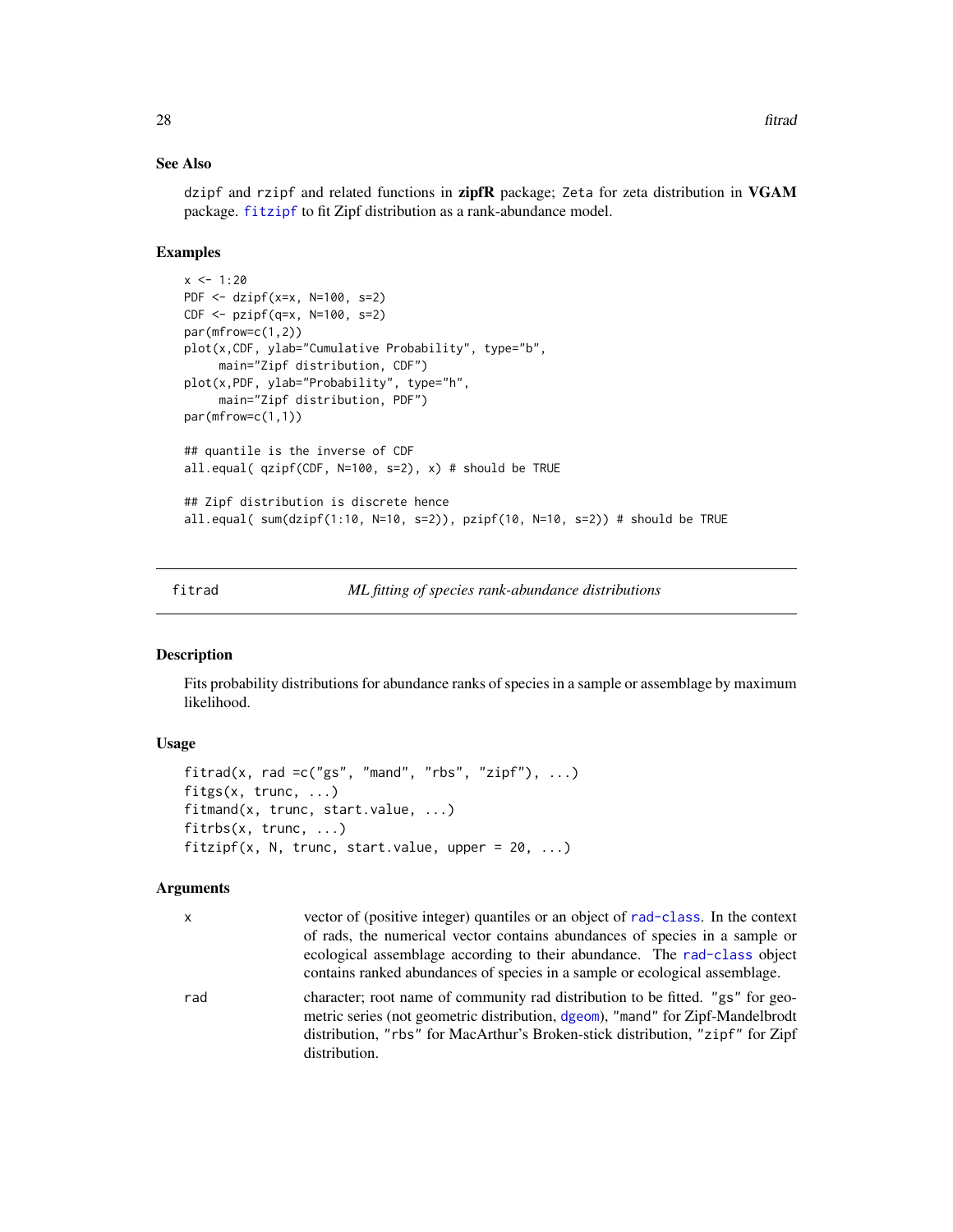<span id="page-28-0"></span>

| trunc       | non-negative integer, trunc $\geq \min(x)$ ; truncation point to fit a truncated distri-<br>bution.                                                                                               |
|-------------|---------------------------------------------------------------------------------------------------------------------------------------------------------------------------------------------------|
| N           | positive integer, total number of individuals in the sample/assemblage.                                                                                                                           |
| start.value | numeric named list; starting values of free parameters to be passed to mle2.<br>Parameters should be named as in the corresponding density function, and in<br>the same order.                    |
| upper       | real positive; upper bound for the Brent's one-parameter optimization method<br>(default), for fits that use this method by default. See details and optim.                                       |
| $\cdot$     | in fitrad further arguments to be passed to the specific fitting function (most used<br>are trunc and start. value). In the specific fitting functions further arguments<br>to be passed to mle2. |

# Details

All these functions fit rank-abundance distributions (RAD) to a vector of abundances or a rankabundance table of the [rad-class](#page-53-1). RADs assign probabilities  $p(i)$  to each rank i, which can be interpreted as the expected proportion of total individuals in the sample that are of the i-th species.

fitrad is simply a wrapper that calls the specific functions to fit the distribution chosen with the argument rad. Users can interchangeably use fitrad or the individual functions detailed below (e.g. fitrad(x, sad="rbs", ...) is the same as  $fiths(x, ...)$  and so on).

The distributions are fitted by the maximum likelihood method using numerical optimization, with mle2. The resulting object is of fitrad-class which can be handled with mle2 methods for fitted models and has also some additional methods for RADs models (see [fitrad-class](#page-29-1) and examples). By default, fitting to one-parameter distributions (fitgs, fitzipf) uses Brent's one-dimensional method of optimization (see [optim](#page-0-0)).

fitgs fits Motomura's Geometric Series (Whittaker 1965, May 1975) to abundance ranks. This was the first model fitted to species abundance data (Motomura 1932, *apud* Doi and Mori 2012), which was subsequently described as the result of niche pre-emption at a constant rate (Numata et. al. 1953 *apud* Doi and Mori 2012).

fitrbs fits the Broken-stick distribution (MacArthur 1960) to abundance ranks. It is defined only by the observed number of elements S in the collection and collection size N. Therefore, once a sample is taken, the Broken-stick has no free parameters. Therefore, there is no actual fitting, but still the fitrbs calls mle2 with fixed parameters N and S and eval.only=TRUE to return an object of fitrad-class to keep compatibility with other RAD models fitted to the same data. Therefore the resulting objects allows most of the operations with RAD models, such as comparison with other models through model selection, diagnostic plots and so on (see [fitrad-class\)](#page-29-1).

fitzipf and fitmand fit the Zipf distribution and its two-parameter generalization, the Zipf-Mandelbrodt distribution. Both are discrete power-law distributions commonly proposed as RAD models, though they in general provide poor fit to species abundances (Newman 2005).

#### Value

An object of [fitrad-class](#page-29-1) which inherits from mle2-class and thus has methods for handling results of maximum likelihood fits from mle2 and also specific methods to handle rank-abundance models.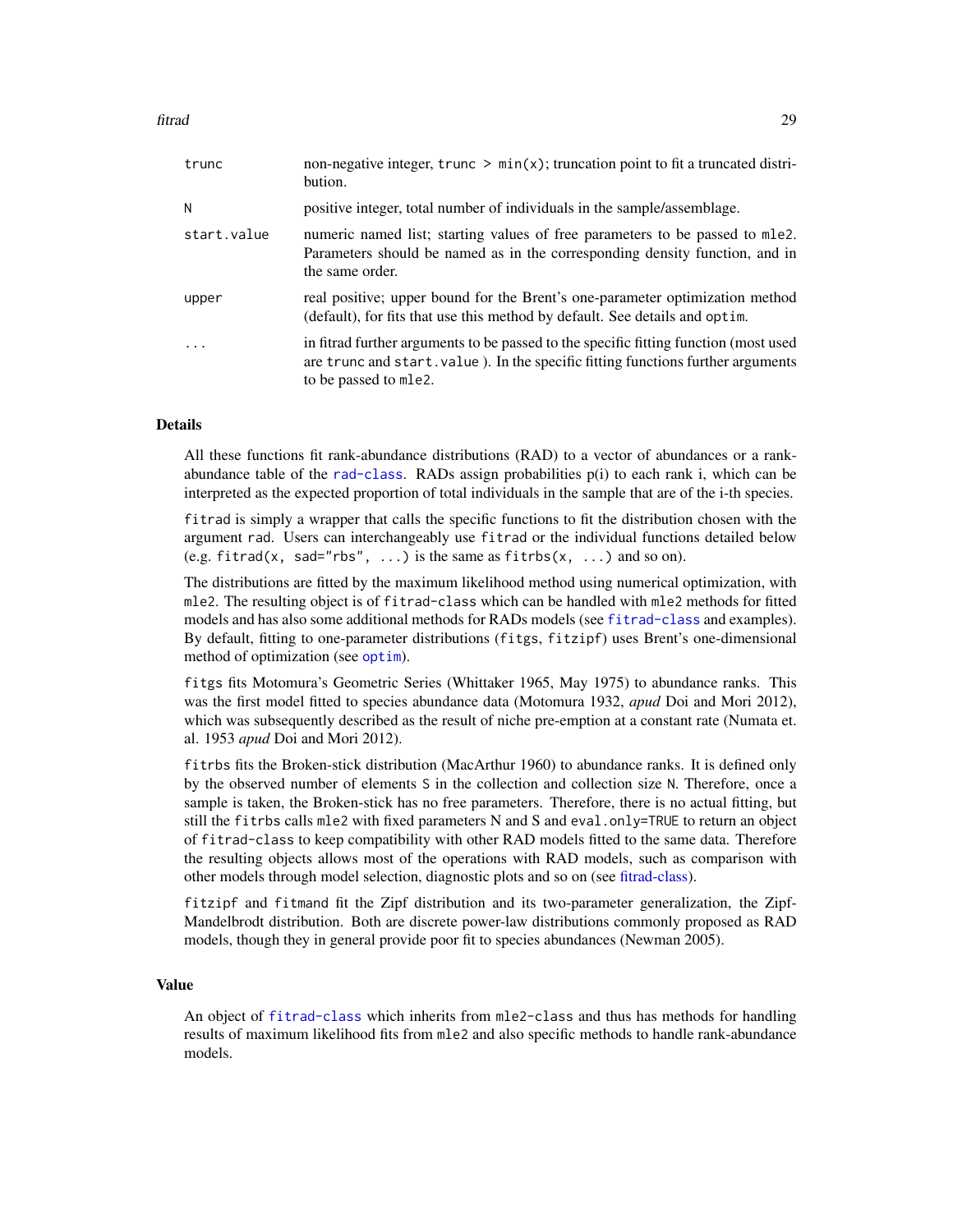#### <span id="page-29-0"></span>Author(s)

Paulo I Prado <prado@ib.usp.br> and Murilo Dantas Miranda

#### Source

all fitting functions builds on mle2 and methods from 'bbmle' package (Bolker 2012), which in turn builds on mle function and associated classes and methods.

# References

Bolker, B. and R Development Core Team 2012. bbmle: Tools for general maximum likelihood estimation. R package version 1.0.5.2. http://CRAN.R-project.org/package=bbmle

Doi, H. and Mori, T. 2012. The discovery of species-abundance distribution in an ecological community. *Oikos 122:* 179–182.

MacArthur, R.H. 1960. On the relative abundance of species. *Am Nat 94*:25–36.

May, R.M. 1975. Patterns of Species Abundance and Diversity. In Cody, M.L. and Diamond, J.M. (Eds) *Ecology and Evolution of Communities*. Harvard University Press. pp 81–120.

Newman, M.E.J. 2005. Power laws, Pareto distributions and Zipf's law. *Contemporary Physics, 46:* 323–351.

Whittaker, R.H. 1965. Dominance and diversity in land plant communities. *Science 147*: 250–260.

### See Also

[dgs](#page-7-1), [dmand](#page-10-1), [drbs](#page-5-1), [dzipf](#page-25-1), for corresponding density functions created for fitting RADs; [fitrad-class](#page-29-1).

# Examples

```
## Figure 2 of Motomura (1932)
data(okland)
plot(rad(okland))
ok.gs <- fitrad(okland, "gs")
lines(radpred(ok.gs))
## Comparison with Zipf-Mandelbrodt
ok.zm <- fitrad(okland, "mand")
```

```
AICctab(ok.gs, ok.zm, nobs=length(okland))
lines(radpred(ok.zm), col="red")
```
<span id="page-29-1"></span>fitrad-class *Class* "fitrad" *for maximum likelihood fitting of species rankabundance distributions*

#### Description

This class extends mle2-class to encapsulate models of species rank-abundance distributions (RADs) fitted by maximum likelihood.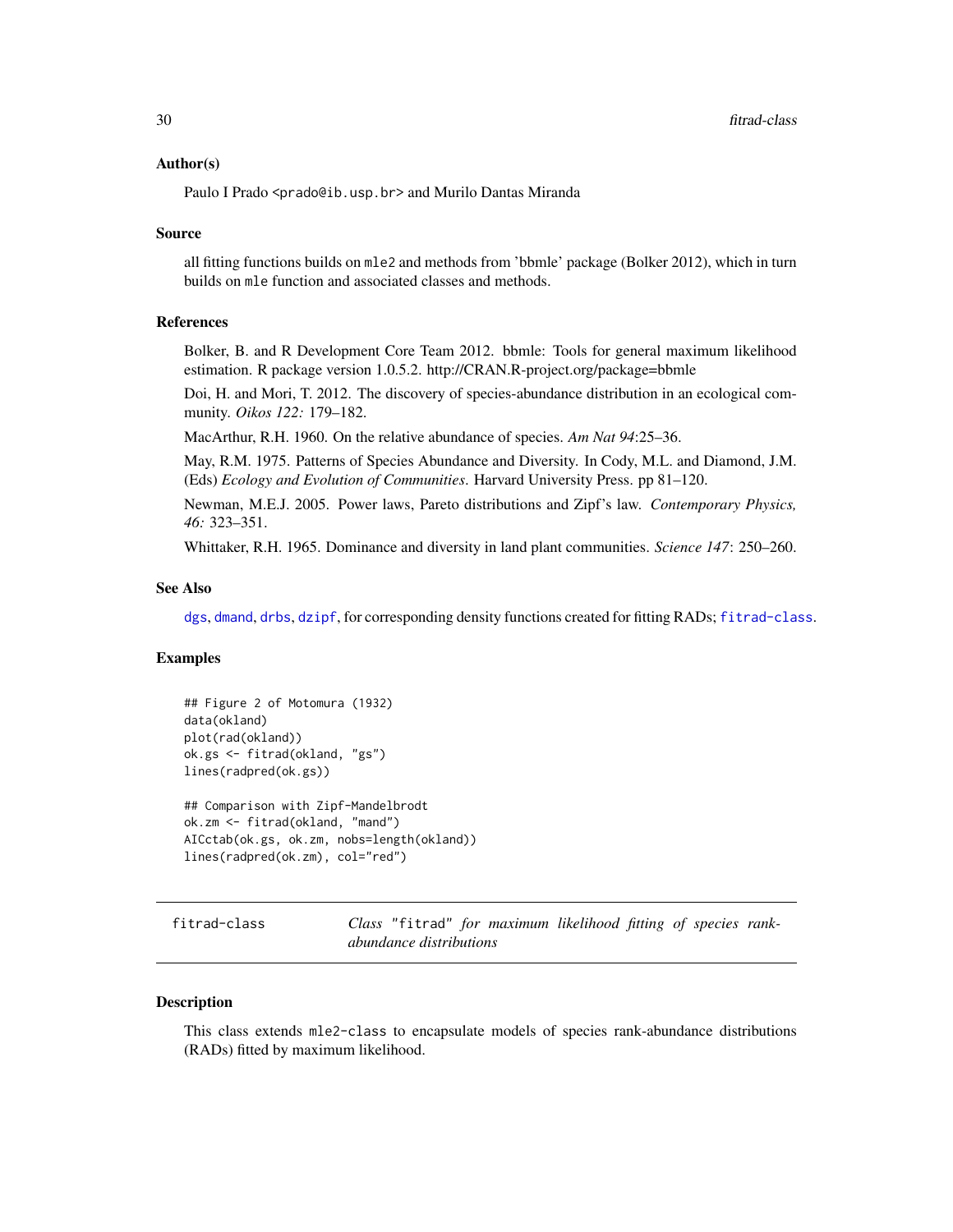#### <span id="page-30-0"></span>fitrad-class 31

# Objects from the Class

Objects created by a call to function [fitrad](#page-27-1), which fits a probability distribution to an abundance vector.

#### **Slots**

- rad: Object of class "character"; root name of the species abundance distribution fitted. See man page of fitrad for available models.
- distr: Object of class "character"; type of distribution given in the slot rad: "D" for discrete or "C" for continuous.
- trunc: Object of class "numeric"; truncation value used in the fitted model. 'NA' for a nontruncated distribution.
- rad.tab: Object of class "rad"; rank-abundance table of observed abundances.
- call: Object of class "language"; The call to [mle2](#page-0-0).
- call.orig: Object of class "language" The call to [mle2](#page-0-0), saved in its original form (i.e. without data arguments evaluated).
- coef: Object of class "numeric"; Vector of estimated parameters.
- fullcoef: Object of class "numeric"; Fixed and estimated parameters.
- vcov: Object of class "matrix"; Approximate variance-covariance matrix, based on the second derivative matrix at the MLE.
- min: Object of class "numeric"; Minimum value of objective function = minimum negative loglikelihood.
- details: Object of class "list"; Return value from [optim](#page-0-0).
- minuslogl: Object of class "function"; The negative log-likelihood function.
- method: Object of class "character"; The optimization method used.
- data: Object of class "data. frame"; Data with which to evaluate the negative log-likelihood function.
- formula: Object of class "character"; If a formula was specified, a character vector giving the formula and parameter specifications.

optimizer: Object of class "character"; The optimizing function used.

# Extends

Class ["mle2"](#page-0-0), directly.

#### Methods

- AICc signature(object = "fitrad"): Akaike information criterion corrected for small samples.
- octavpred signature(object = "fitrad", sad = "missing", rad = "missing", coef = "missing", trunc = "mis "missing", N = "missing"): expected number of species per abundance octave, see [octav](#page-39-1) and [octavpred](#page-42-1).
- plot signature( $x =$  "fitrad",  $y =$  "ANY"): diagnostic plots of the fitted model.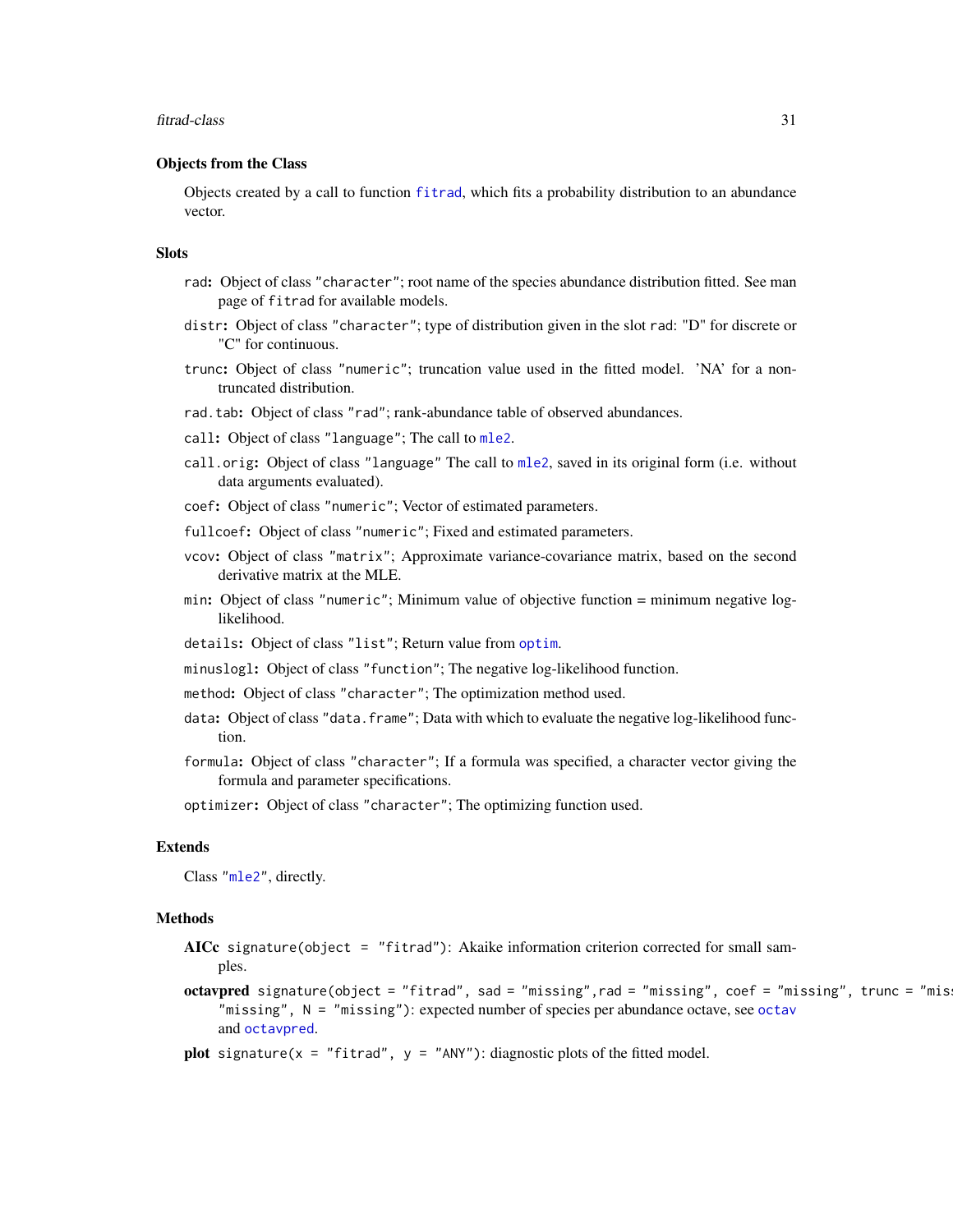- <span id="page-31-0"></span>pprad signature( $x =$  "fitrad", sad = "missing", coef = "missing", trunc = "missing"): plot of observed vs predicted percentiles of the abundance distribution, details in [pprad](#page-46-1).
- $qqrad$  signature(x = "fitrad", sad = "missing", coef = "missing", trunc = "missing"): plot of observed vs predicted quantiles of the abundance distribution, details in [qqrad.](#page-50-1)
- r<mark>adpred</mark> signature(object = "fitrad", sad = "missing",rad = "missing", coef = "missing", trunc = "missi "missing",  $S =$  "missing",  $N =$  "missing"): expected abundances of the 1st to n-th most abundant species, see [rad](#page-52-1) and [radpred](#page-54-1).

#### **Note**

Class fitrad only adds four slots to class mle2. The descriptions of slots inherited from mle2-class replicate those in [mle2-class](#page-0-0). AICc has a minor tweak to work with fitrad-class and so is listed in the 'Methods' section.

#### Author(s)

Paulo I Prado <prado@ib.usp.br> and Murilo Dantas Miranda, after Ben Bolker and R Core Team.

#### Source

this class builds on mle2-class of **bbmle** package (Bolker 2012), which in turn builds on mle-class.

#### References

Bolker, B. and R Development Core Team 2012. bbmle: Tools for general maximum likelihood estimation. R package version 1.0.5.2. http://CRAN.R-project.org/package=bbmle

# See Also

[mle2-class](#page-0-0) for all methods available from which fitrad-class inherits; [fitrad](#page-27-1) for details on fitting RADs models; [octavpred](#page-42-1) and [radpred](#page-54-1) to get rank-abundance and frequencies of species in octaves predicted from fitted models.

#### Examples

```
ok.gser <- fitrad(okland, "gs")
## The class has a plot method to show diagnostic plots
par(mfrow=c(2,2))
plot(ok.gser)
par(mfrow=c(1,1))
## Some useful methods inherited from mle2-class
coef(ok.gser)
confint(ok.gser)
logLik(ok.gser)
## Model selection
ok.zipf <- fitrad(okland, "zipf")
AICctab(ok.gser, ok.zipf, nobs=length(moths), base=TRUE)
```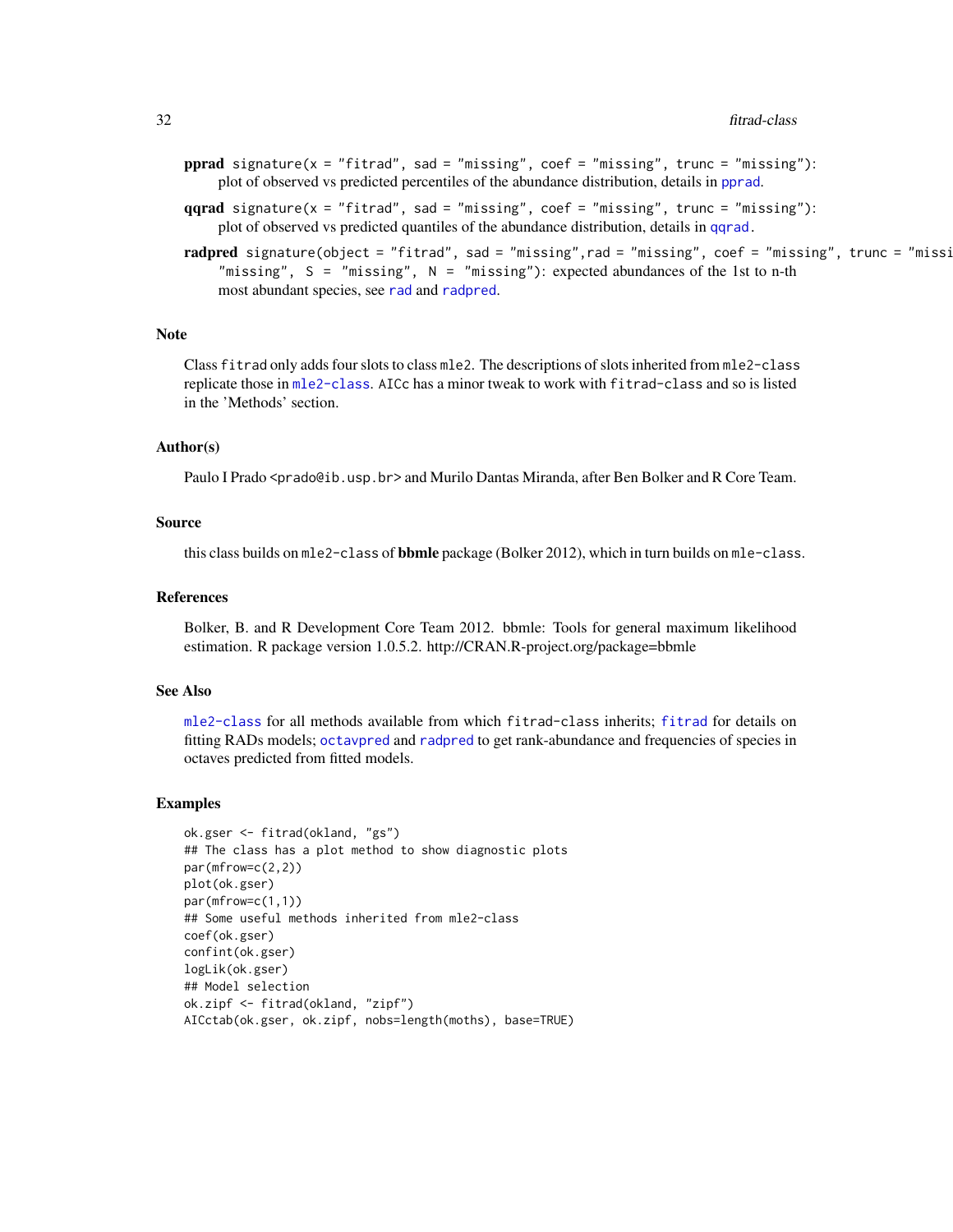#### <span id="page-32-2"></span><span id="page-32-1"></span><span id="page-32-0"></span>Description

Fits probability distributions for abundances of species in a sample or assemblage by maximum likelihood.

#### Usage

```
fitsad(x, sad = c("bs","gamma","geom","lnorm","ls","mzsm","nbinom","pareto",
       "poilog","power","weibull","volkov"), ...)
fitbs(x, trunc, ...)
fitgamma(x, trunc, start.value, trueLL = TRUE, dec.places = 0, ...)
fitgeom(x, trunc = 0, start.value, ...)
fitlnorm(x, trunc, start.value, trueLL = TRUE, dec.places = 0, ...)
fits(x, trunc, start.value, upper = length(x), ...)fitmzsm(x, trunc, start.value, upper = length(x), ...)fitnbinom(x, trunc, start.value, ...)
fitpareto(x, trunc, start.value, trueLL = TRUE, dec.places = 0, upper = 20, ...)
fitpoilog(x, trunc = 0, ...)
fitpower(x, trunc, start.value, upper = 20, ...)
fitvolkov(x, trunc, start.value, ...)
fitweibull(x, trunc, start.value, trueLL = TRUE, dec.places = 0, ...)
```
#### Arguments

| x   | vector of (positive integer) quantiles. In the context of SADs, some abundance                         |
|-----|--------------------------------------------------------------------------------------------------------|
|     | measurement (e.g., number of individuals, biomass) of species in a sample or<br>ecological assemblage. |
|     |                                                                                                        |
| sad | character; root name of community sad distribution to be fitted. "gamma" for                           |
|     | gamma distribution, "geom" for geometric distributions (not geometric series                           |

gamma distribution, "geom" for geometric distributions (not geometric series rad model, [dgs](#page-7-1)), "lnorm" for lognormal, "ls" for Fisher's log-series, "mzsm" for Alonso & McKane's neutral metacommunity distribution, "nbinom" for negative binomial, "pareto" for Pareto distribution, "poilog" for Poisson-lognormal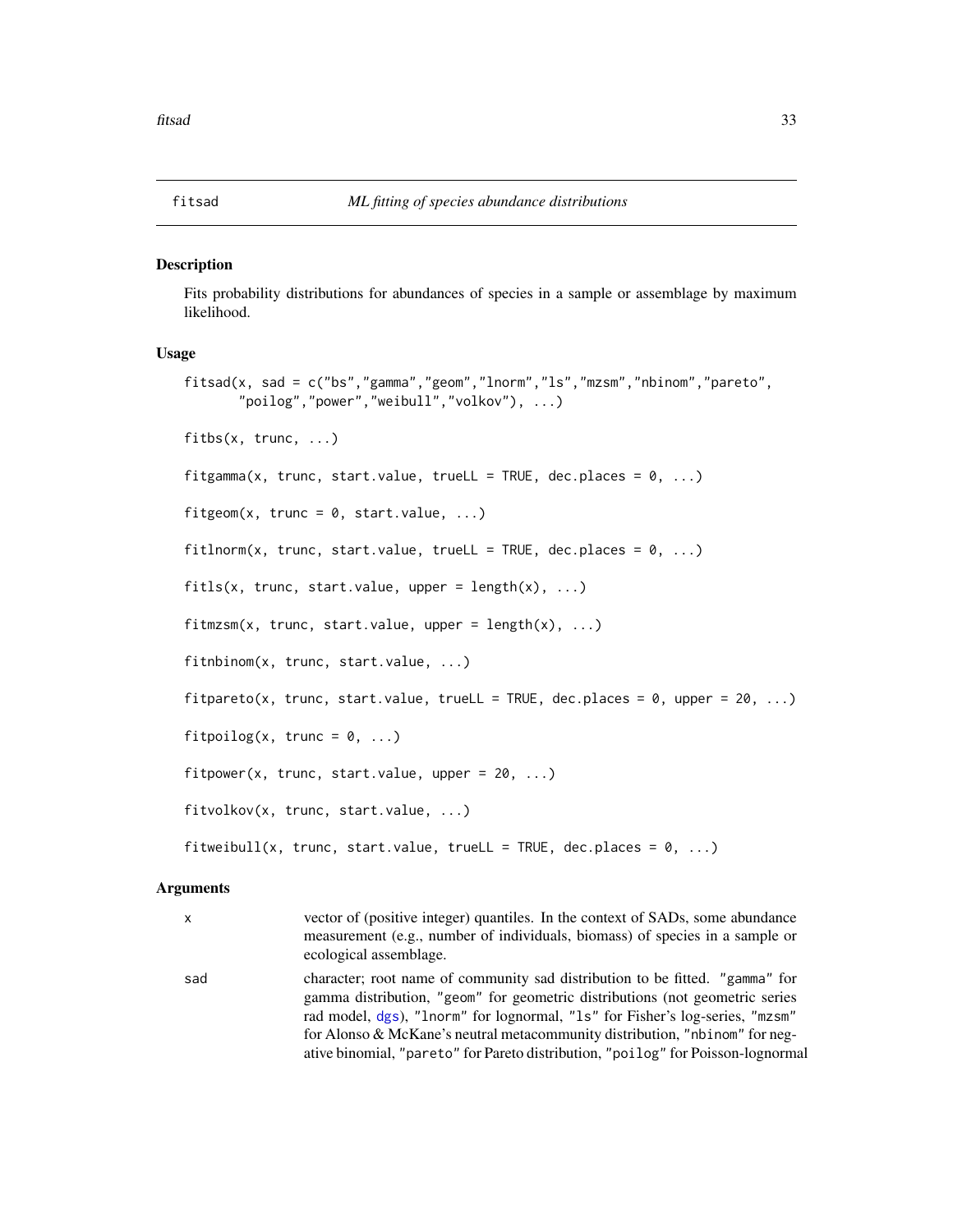<span id="page-33-0"></span>

|             | distribution, "power" for power-law distribution, "volkov" for Volkov's et al.<br>neutral community distribution, "we ibull" for Weibull distribution.                                                                                                                                                                           |
|-------------|----------------------------------------------------------------------------------------------------------------------------------------------------------------------------------------------------------------------------------------------------------------------------------------------------------------------------------|
| trunc       | non-negative integer, $trunc > min(x)$ ; truncation point to fit a truncated distri-<br>bution.                                                                                                                                                                                                                                  |
| start.value | numeric named list; starting values of free parameters to be passed to mle2.<br>Parameters should be named as in the corresponding density function, and in<br>the same order.                                                                                                                                                   |
| trueLL      | logical; use 'true likelihood' for continuous models? (see trueLL).                                                                                                                                                                                                                                                              |
| dec.places  | positive integer; number of decimal places used in the measurement of the ob-<br>served values. Observed values will be rounded to this number of decimals. This<br>argument defines the measurement precision for abundance variables. Used for<br>continuous distributions when argument trueLL=TRUE (see details and trueLL). |
| upper       | real positive; upper bound for the Brent's one-parameter optimization method<br>(default), for fits that use this method by default. See details and optim.                                                                                                                                                                      |
|             | in fits ad further arguments to be passed to the specific fitting function (most<br>used are trunc, start. value and trueLL). In the specific fitting functions fur-<br>ther arguments to be passed to mle2.                                                                                                                     |

#### Details

fitsad is simply a wrapper that calls the specific functions to fit the distribution chosen with the argument sad. Users can interchangeably use fitsad or the individual functions detailed below (e.g. fitsad(x, sad="geom", ...) is the same as fitgeom(x, ...) and so on).

The distributions are fitted by the maximum likelihood method using numerical optimization, with mle2. The result object is of fitsad-class which can be handled with mle2 methods for fitted models and has also some additional methods for SADs models (see [fitsad-class](#page-36-1) and examples).

Functions fitgamma, fitlnorm, fitweibull, fit the standard continuous distributions most used as SADs models. Functions power and pareto fit power-law continuous distributions with one and two-parameters, that have been suggested as SADs models. By default, all continuous distributions are fit using the correct likelihood for independent observations of a continuous variable (Lindsey 1999, see [trueLL](#page-57-1)). Hence, the correct number of decimal places of the abundance measure must be given in the argument dec.places. A warning message reminds users about that when trueLL=TRUE. When the abundance measure is the number of individuals of each species in the sample, the default value dec.places=0 is the correct choice. In this case, the probability of a given abundance value x will be calculated as  $CDF(x + 0.5)$  - CDF( $x - 0.5$ ), where CDF is the cumulative density function of the continuous distribution.

Functions fitgeom, fitnbinom fits geometric and negative binomial distributions which are two discrete standard distributions also used to fit SADs. Since species with zero individuals in the sample are in general unknown, these functions fit by default zero-truncated distributions. Using the geometric distribution as a SAD model is not to be confounded to fitting the Geometric series [fitgs](#page-27-2) as a rank-abundance distribution (RAD) model.

Function fitls implements the original numerical recipe by Fisher (1943) to fit the log-series distribution, given a vector of species abundances. Alonso et al. (2008, supplementary material) showed that this recipe gives the maximum likelihood estimate of Fisher's alpha, the single parameter of the log-series. Fitting is done through numerical optimization with the uniroot function, following the code of the function fishers. alpha of the **untb** package. After that, the estimated value of alpha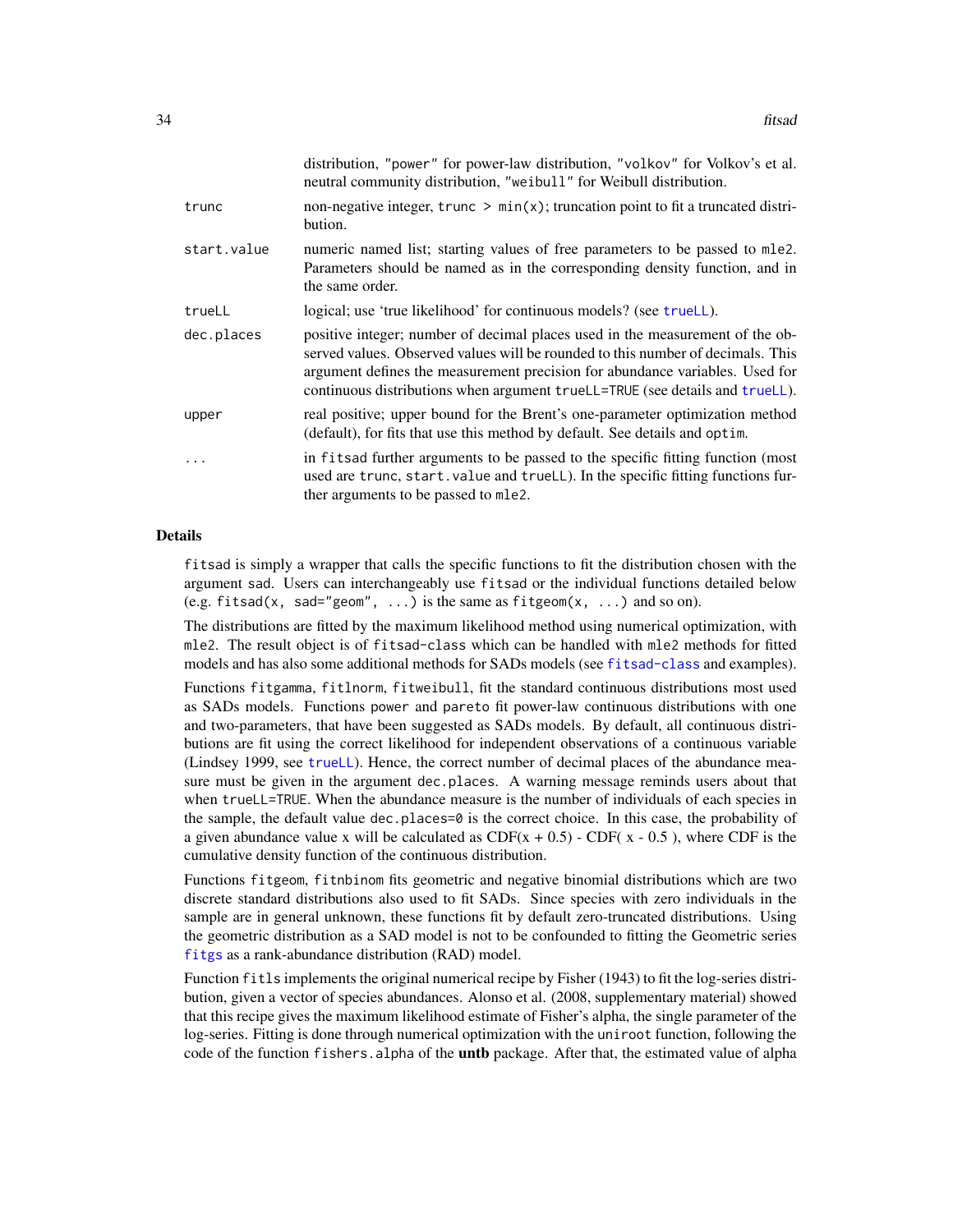<span id="page-34-0"></span>fitsad 35

parameter is use as the starting value to get the Log-likelihood from the lamaseries density function dls, using the function mle2.

Function fitbs fits the Broken-stick distribution (MacArthur 1960). It is defined only by the observed number of elements S in the collection and collection size N. Therefore, once a sample is taken, the Broken-stick has no free parameters. Therefore, there is no actual fitting, but still fitbs calls mle2 with fixed parameters N and S and eval.only=TRUE to return an object of classes fitsad to keep compatibility with other SADs models fitted to the same data. Therefore the resulting objects allows most of the operations with SAD models, such as comparison with other models through model selection, diagnostic plots and so on (see [fitsad-class](#page-36-1)).

Function fitpoilog fits the Poisson-lognormal distribution. This is a compound distributions that describes the abundances of species in Poisson sample of community that follows a lognormal SAD. This is a sampling model of SAD, which is approximated by the 'veil line' truncation of the lognormal (Preston 1948). The Poisson-lognormal is the analytic solution for this sampling model, as Fisher's log-series is a analytic limit case for a Poisson-gamma (a.k.a negative binomial) distribution. As geometric and negative binomial distributions, the Poisson-lognormal includes zero, but the fit is zero-truncated by default, as for fitgeom, fitnbinom.

fitmzsm fits the metacommunity Zero-sum multinomial distribution [dmzsm](#page-12-1) from the Neutral Theory of Biodiversity (Alonso and McKane 2004). The mZSM describes the SAD of a sample taken from a neutral metacommunity under random drift. It has two parameters, the number of individuals in the sample J and theta, the 'fundamental biodiversity number'. Because J is known from the sample size, the fit resumes to estimate a single parameter, theta. By default, fitmzsm fits mZSM to a vector of abundances with Brent's one-dimensional method of optimization (see optim). The log-series distribution (Fisher et al. 1943) is a limiting case of mZSM (Hubbel 2001), and theta tends to Fisher's alpha as J increases. In practice the two models provide very similar fits to SADs (see example).

Function fitvolkov fits the SAD model for a community under neutral drift with immigration (Volkov et al. 2003). The model is a stationary distribution deduced from a stochastic process compatible with the Neutral Theory of Biodiversity (Hubbell 2001). It has two free parameters, the 'fundamental biodiversity number' theta, and the immigration rate m (see [dvolkov](#page-23-1)) fitvolkov builds on function volkov from package **untb** to fit Volkov's *et al.* SAD model to a vector of abundances. The fit can be extremely slow even for vectors of moderate size.

# Value

An object of fitsad-class which inherits from mle2-class and thus has methods for handling results of maximum likelihood fits from mle2 and also specific methods to handle SADs models (see [fitsad-class](#page-36-1)).

#### Author(s)

Paulo I Prado <prado@ib.usp.br> and Murilo Dantas Miranda, after Ben Bolker, R Core Team, Robin Hanking, Vidar Grøtan and Steinar Engen.

#### Source

all fitting functions builds on mle2 and methods from **bbmle** package (Bolker 2012), which in turn builds on mle function and associated classes and methods; fitls and fitvolkov uses codes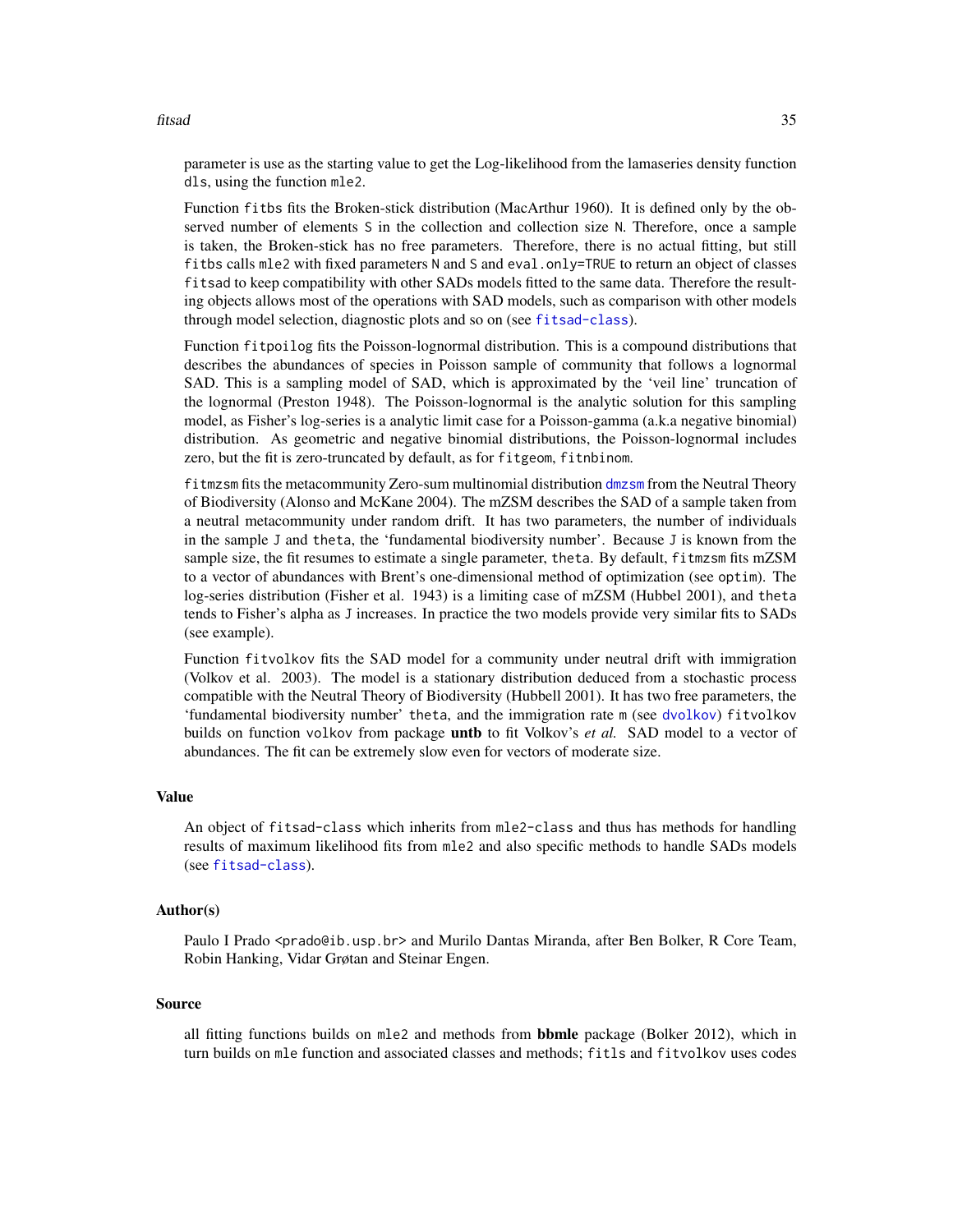<span id="page-35-0"></span>and functions from untb package (Hankin 2007); fitpoilog builds on poilog package (Grøtan & Engen 2008).

### References

Alonso, D. and McKane, A.J. 2004. Sampling Hubbell's neutral model of biodiversity. *Ecology Letters 7*:901–910

Alonso, D. and Ostling, A., and Etienne, R.S. 2008 The implicit assumption of symmetry and the species abundance distribution. *Ecology Letters, 11*: 93-105.

Bolker, B. and R Development Core Team 2012. bbmle: Tools for general maximum likelihood estimation. R package version 1.0.5.2. http://CRAN.R-project.org/package=bbmle

Fisher, R.A, Corbert, A.S. and Williams, C.B. (1943) The Relation between the number of species and the number of individuals in a random sample of an animal population. *The Journal of Animal Ecology, 12(1)*: 42–58.

Grøtan, V. and Engen, S. 2008. poilog: Poisson lognormal and bivariate Poisson lognormal distribution. R package version 0.4.

Hankin, R.K.S. 2007. Introducing untb, an R Package For Simulating Ecological Drift Under the Unified Neutral Theory of Biodiversity. *Journal of Statistical Software 22* (12).

Hubbell, S.P. 2001. *The Unified Neutral Theory of Biodiversity*. Princeton University Press

Lindsey, J.K. 1999. Some statistical heresies. *The Statistician 48*(1): 1–40.

MacArthur, R.H. 1960. On the relative abundance of species. *Am Nat 94*:25–36.

Magurran, A.E. 1989. *Ecological diversity and its measurement*. Princenton University Press.

Preston, F.W. 1948. The commonness and rarity of species. *Ecology 29*: 254–283.

Volkov, I., Banavar, J. R., Hubbell, S. P., Maritan, A. 2003. Neutral theory and relative species abundance in ecology. *Nature 424*:1035–1037.

#### See Also

[dls](#page-8-1), [dmzsm](#page-12-1), [dpareto](#page-14-1), [dpoilog](#page-17-1), [dpower](#page-20-1), [dvolkov](#page-23-1) for corresponding density functions created for fitting SADs; standard distributions dweibull, dgamma, dgeom, dlnorm, dnbinom; [fitsad-class](#page-36-1).

# Examples

```
## Magurran (1989) example 5:
## birds in an Australian forest
mag5 <- c(103,115,13,2,67,36,51,8,6,61,10,21,
          7,65,4,49,92,37,16,6,23,9,2,6,5,4,
          1,3,1,9,2)
mag5.bs <- fitsad(mag5, "bs")
summary(mag5.bs)## no estimated coefficient
coef(mag5.bs) ## fixed coefficients N and S
## Diagnostic plots
par(mfrow=c(2,2))
plot(mag5.bs)
par(mfrow=c(1,1))
```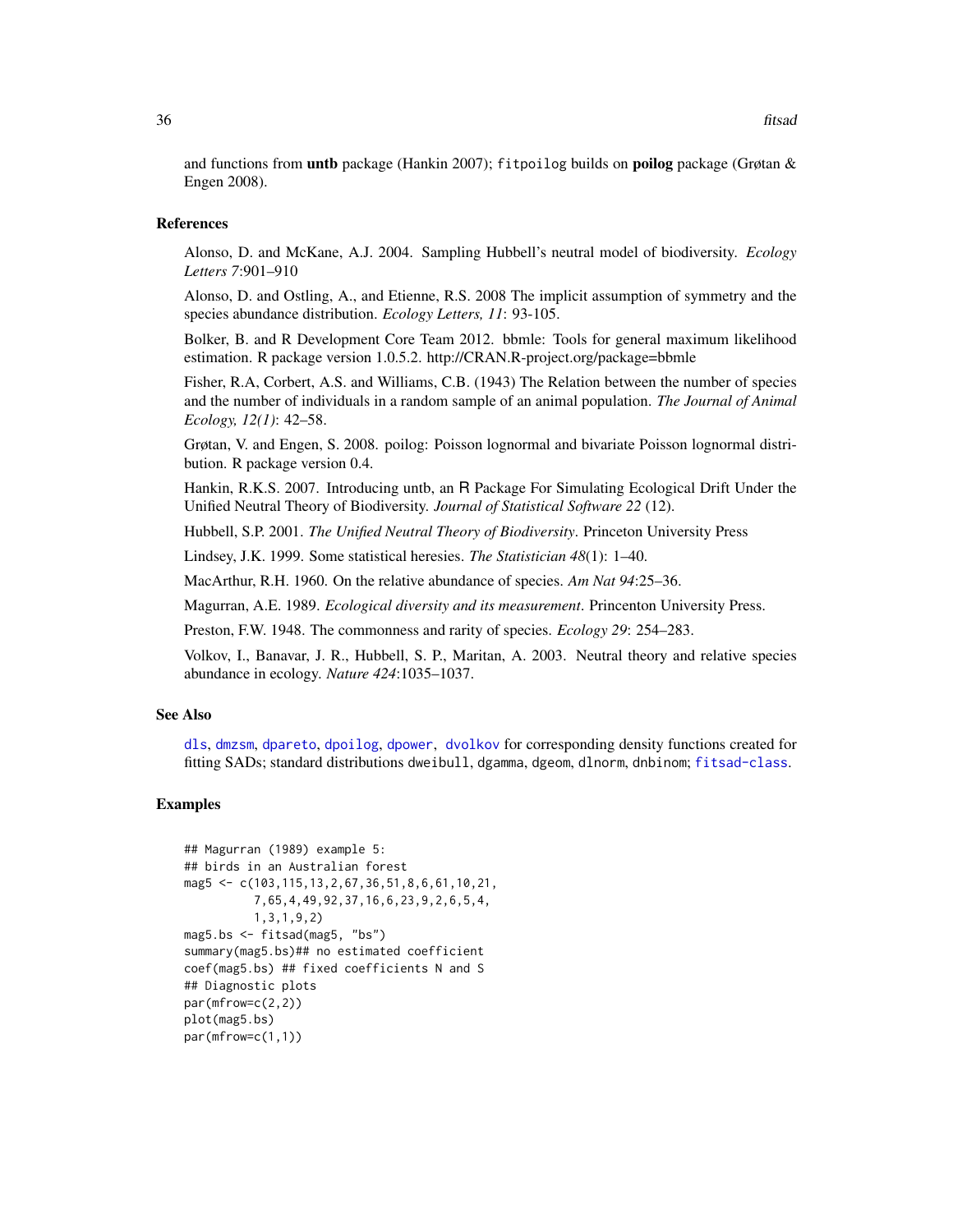#### <span id="page-36-0"></span>fitsad-class 37

```
data(moths) #Fisher's moths data
moths.mzsm <- fitmzsm(moths) ## same as fitsad(moths, sad="mzsm")
## fit to log-series
moths.ls <- fitsad(moths, sad="ls")
coef(moths.ls)
coef(moths.mzsm) ## Compare with theta=38.9, Alonso&McKanne (2004)
## Diagnostic plots
par(mfrow=c(2,2))
plot(moths.mzsm)
par(mfrow=c(1,1))
## Graphical comparison
plot(rad(moths))
lines(radpred(moths.ls))
lines(radpred(moths.mzsm), col="red", lty=2)
legend("topright", c("log-series", "mZSM"), lty=1, col=c("blue","red"))
## Two more models: truncated lognormal and Poisson-lognormal
moths.ln <- fitsad(moths, "lnorm", trunc=0.5)
moths.pln <- fitsad(moths, "poilog")
## Model selection
AICtab(moths.ln, moths.pln, moths.ls, moths.mzsm, weights=TRUE)
## Biomass as abundance variable
data(ARN82.eB.apr77) #benthonic marine animals
AR.ln <- fitsad(ARN82.eB.apr77, sad="lnorm", dec.places=2)
AR.g <- fitsad(ARN82.eB.apr77, sad="gamma", dec.places=2)
AR.wb <- fitsad(ARN82.eB.apr77, sad="weibull", dec.places=2)
plot(octav(ARN82.eB.apr77))
lines(octavpred(AR.ln))
lines(octavpred(AR.g), col="red")
lines(octavpred(AR.wb), col="green")
legend("topright", c("lognormal", "gamma", "weibull"), lty=1, col=c("blue","red", "green"))
AICctab(AR.ln, AR.g, AR.wb, nobs=length(ARN82.eB.apr77), weights=TRUE)
```
<span id="page-36-1"></span>fitsad-class *Class* "fitsad" *for maximum likelihood fitting of species abundance distributions*

#### Description

This class extends mle2-class to encapsulate models of species abundance distributions (SADs) fitted by maximum likelihood.

#### Objects from the Class

Objects created by a call to function [fitsad](#page-32-1), which fits a probability distribution to an abundance vector.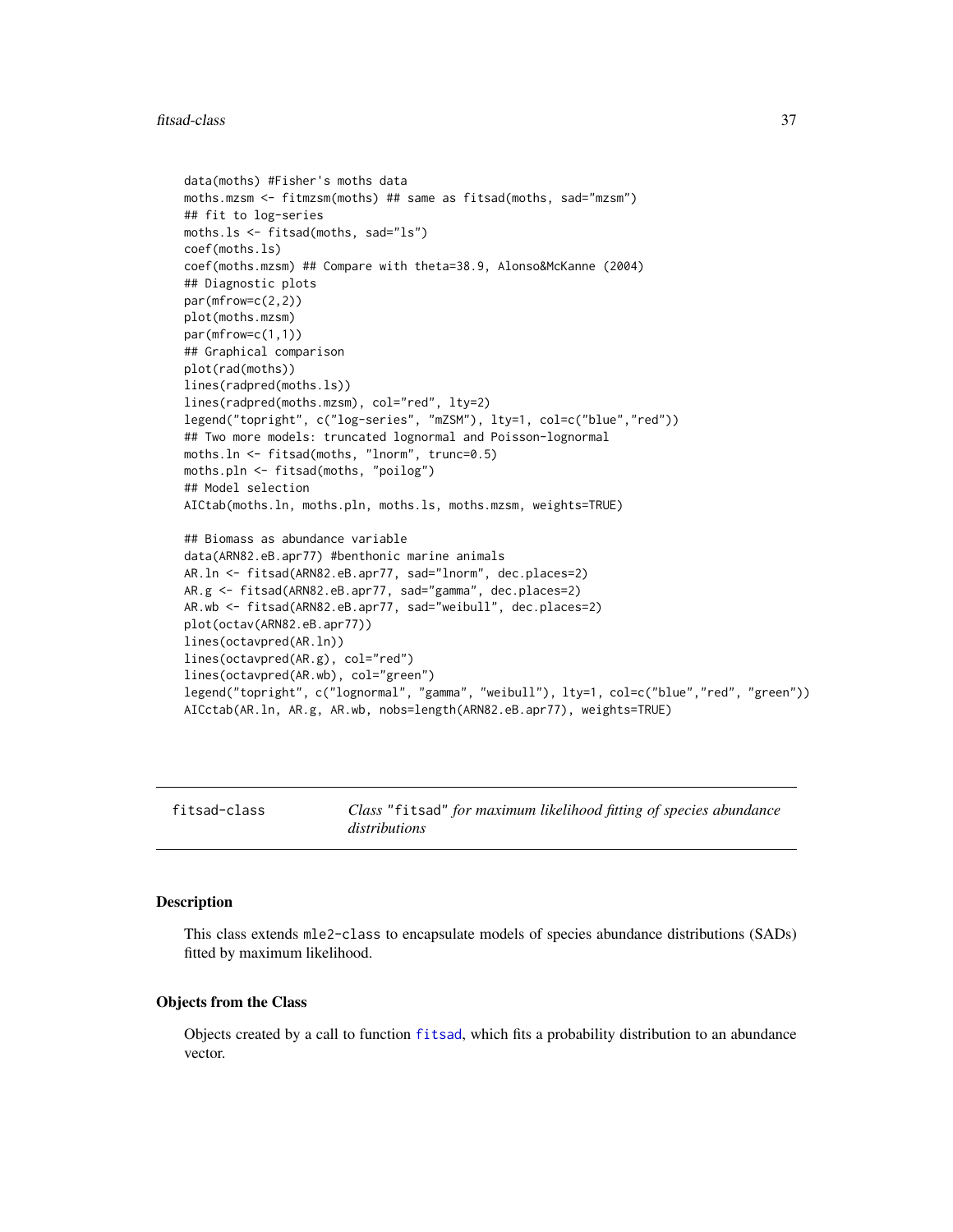#### <span id="page-37-0"></span>**Slots**

- sad: Object of class "character"; root name of the species abundance distribution fitted. See man page of fitsad for available models.
- distr: Object of class "character"; type of distribution given in the slot sad: "D" for discrete or "C" for continuous.
- trunc: Object of class "numeric"; truncation value used in the fitted model. 'NA' for a nontruncated distribution.
- call: Object of class "language"; The call to [mle2](#page-0-0).
- call.orig: Object of class "language" The call to [mle2](#page-0-0), saved in its original form (i.e. without data arguments evaluated).
- coef: Object of class "numeric"; Vector of estimated parameters.
- fullcoef: Object of class "numeric"; Fixed and estimated parameters.
- vcov: Object of class "matrix"; Approximate variance-covariance matrix, based on the second derivative matrix at the MLE.
- min: Object of class "numeric"; Minimum value of objective function = minimum negative loglikelihood.
- details: Object of class "list"; Return value from [optim](#page-0-0).
- minuslogl: Object of class "function"; The negative log-likelihood function.
- method: Object of class "character"; The optimization method used.
- data: Object of class "data. frame"; Data with which to evaluate the negative log-likelihood function.
- formula: Object of class "character"; If a formula was specified, a character vector giving the formula and parameter specifications.
- optimizer: Object of class "character"; The optimizing function used.

#### Extends

Class ["mle2"](#page-0-0), directly.

#### Methods

- AICc signature(object = "fitsad"): Akaike information criterion corrected for small samples.
- octavpred signature(object = "fitsad", sad = "missing",rad = "missing", coef = "missing", trunc = "mis "missing", N = "missing"): expected number of species per abundance octave, see [octav](#page-39-1) and [octavpred](#page-42-1).
- plot signature( $x =$  "fitsad",  $y =$  "ANY"): diagnostic plots of the fitted model.
- ppsad signature( $x = "fitsad", sad = "missing", coef = "missing", trunc = "missing":$ plot of observed vs predicted percentiles of the abundance distribution, details in [ppsad](#page-46-1).
- $qqsad$  signature(x = "fitsad", sad = "missing", coef = "missing", trunc = "missing", distr = "missing") plot of observed vs predicted quantiles of the abundance distribution, details in [qqsad.](#page-50-1)
- radpred signature(object = "fitsad", sad = "missing",rad = "missing", coef = "missing", trunc = "missi "missing",  $S =$  "missing",  $N =$  "missing"): expected abundances of the 1st to n-th most abundant species, see [rad](#page-52-1) and [radpred](#page-54-1).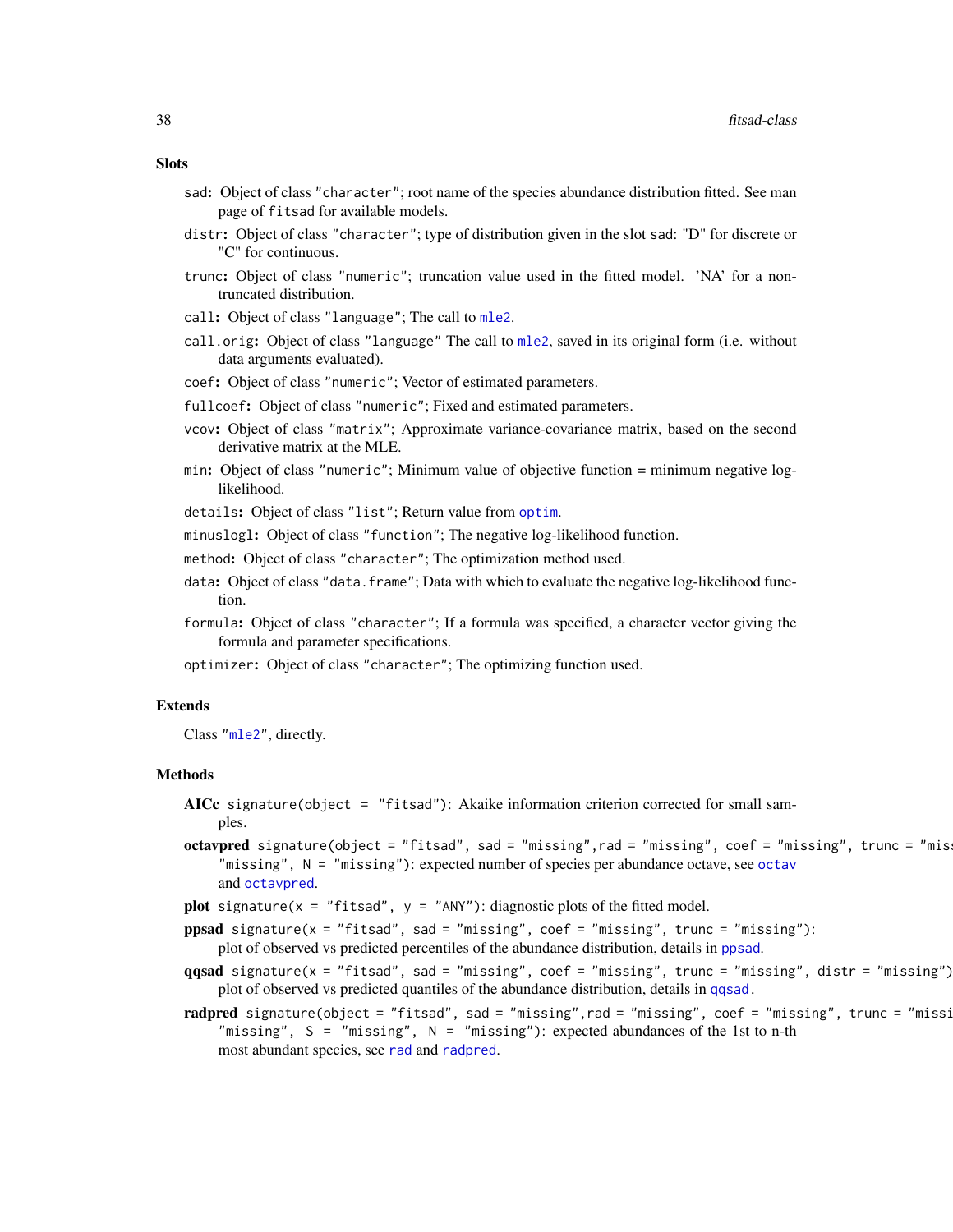#### <span id="page-38-0"></span>moths 39

# Note

Class fitsad only adds three slots to class mle2. The descriptions of slots inherited from mle2-class replicate those in [mle2-class](#page-0-0). AICc has a minor tweak to work with fitsad-class and so is listed in the 'Methods' section.

#### Author(s)

Paulo I Prado <prado@ib.usp.br> and Murilo Dantas Miranda, after Ben Bolker and R Core Team.

# Source

this class builds on mle2-class of bbmle package (Bolker 2012), which in turn builds on mle-class.

#### References

Bolker, B. and R Development Core Team 2012. bbmle: Tools for general maximum likelihood estimation. R package version 1.0.5.2. http://CRAN.R-project.org/package=bbmle

#### See Also

[mle2-class](#page-0-0) for all methods available from which fitsad-class inherits; [fitsad](#page-32-1) for details on fitting SADs models; [octavpred](#page-42-1) and [radpred](#page-54-1) to get rank-abundance and frequencies of species in octaves predicted from fitted models.

#### Examples

```
moths.ls <- fitsad(moths, "ls")
## The class has a plot method to show diagnostic plots
par(mfrow=c(2,2))
plot(moths.ls)
par(mfrow=c(1,1))
## Some useful methods inherited from mle2-class
coef(moths.ls)
confint(moths.ls)
logLik(moths.ls)
## Model selection
moths.ln <- fitsad(moths, "lnorm", trunc=0.5)
AICctab(moths.ls, moths.ln, nobs=length(moths), base=TRUE)
```
moths *Moths caught with light traps at Rothamsted 1933-1936*

#### Description

Number of captured individuals of species of nocturnal macrolepidoptera (moths) in light traps at the Rothamsted Experimental Station, UK between 1933 and 1936.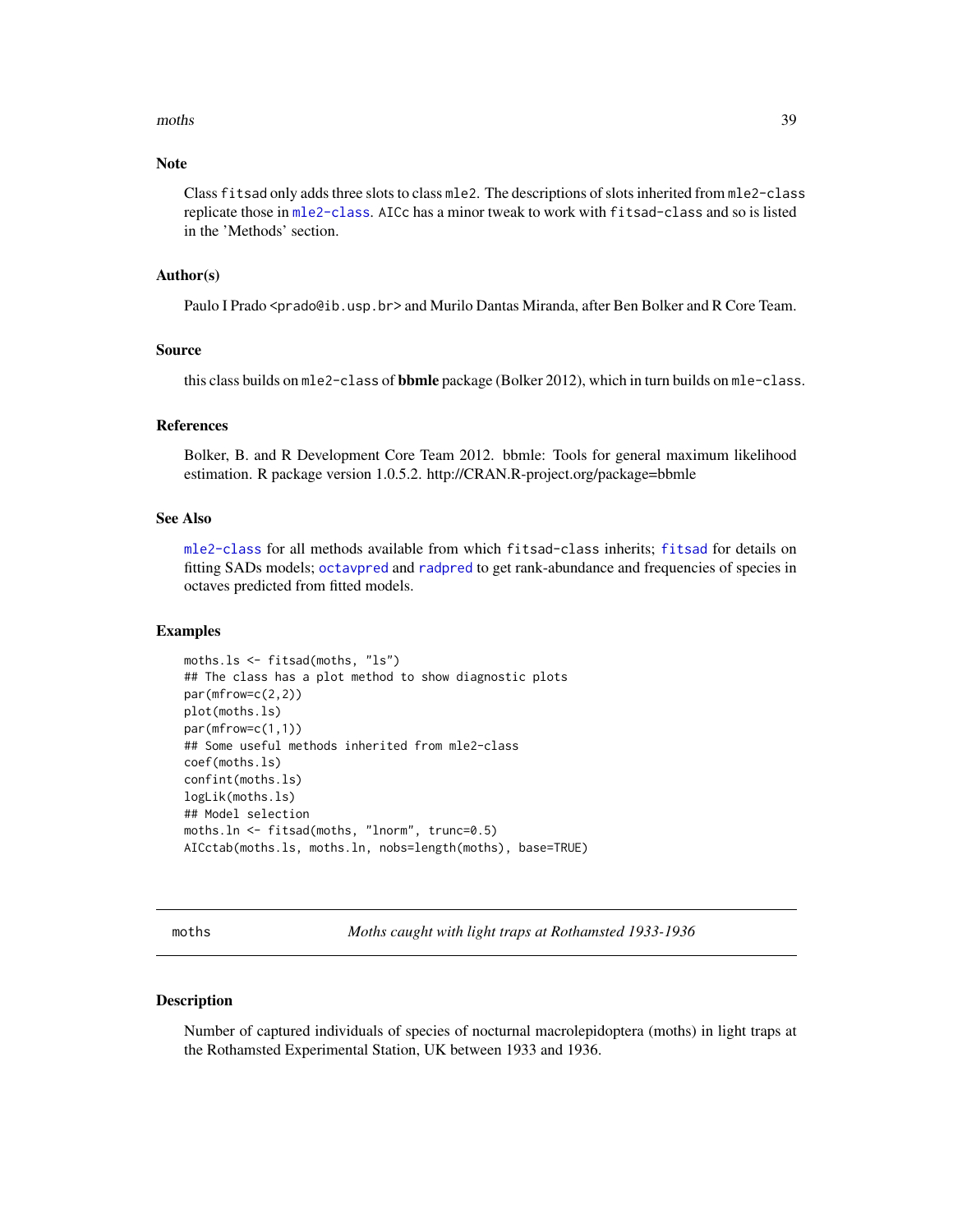# <span id="page-39-0"></span>Usage

data(moths)

# Format

A unnamed vector of 240 integers.

# Details

This is one of the datasets that C. B. Williams used to show the application of Fisher's log-series to describe the abundance of species in a random sample of a biological community.

#### Source

Column I of table 3 of Fisher et al. (1943), which did not provide species names.

# References

Fisher, R.A., Corbert, A.S. and Williams, C.B. 1943. The Relation between the number of species and the number of individuals in a random sample of an animal population. *The Journal of Animal Ecology, 12*: 42–58.

<span id="page-39-1"></span>octav *Frequencies of species in octaves*

# Description

Creates an object of octav-class with number of species in octaves of abundances from a vector of abundances or from a fitted model.

#### Usage

```
octav(x, oct, preston=FALSE)
```
# Arguments

| X       | a numerical vector of abundances or an object of class fits ad or fit rad.                                                                     |
|---------|------------------------------------------------------------------------------------------------------------------------------------------------|
| oct     | integer vector; the octaves to tabulate abundances. Should include all abundance<br>values in x.                                               |
| preston | logical; if 'TRUE' use Preston method to count frequencies (see details), if<br>'FALSE' class intervals are open on the left (default in cut). |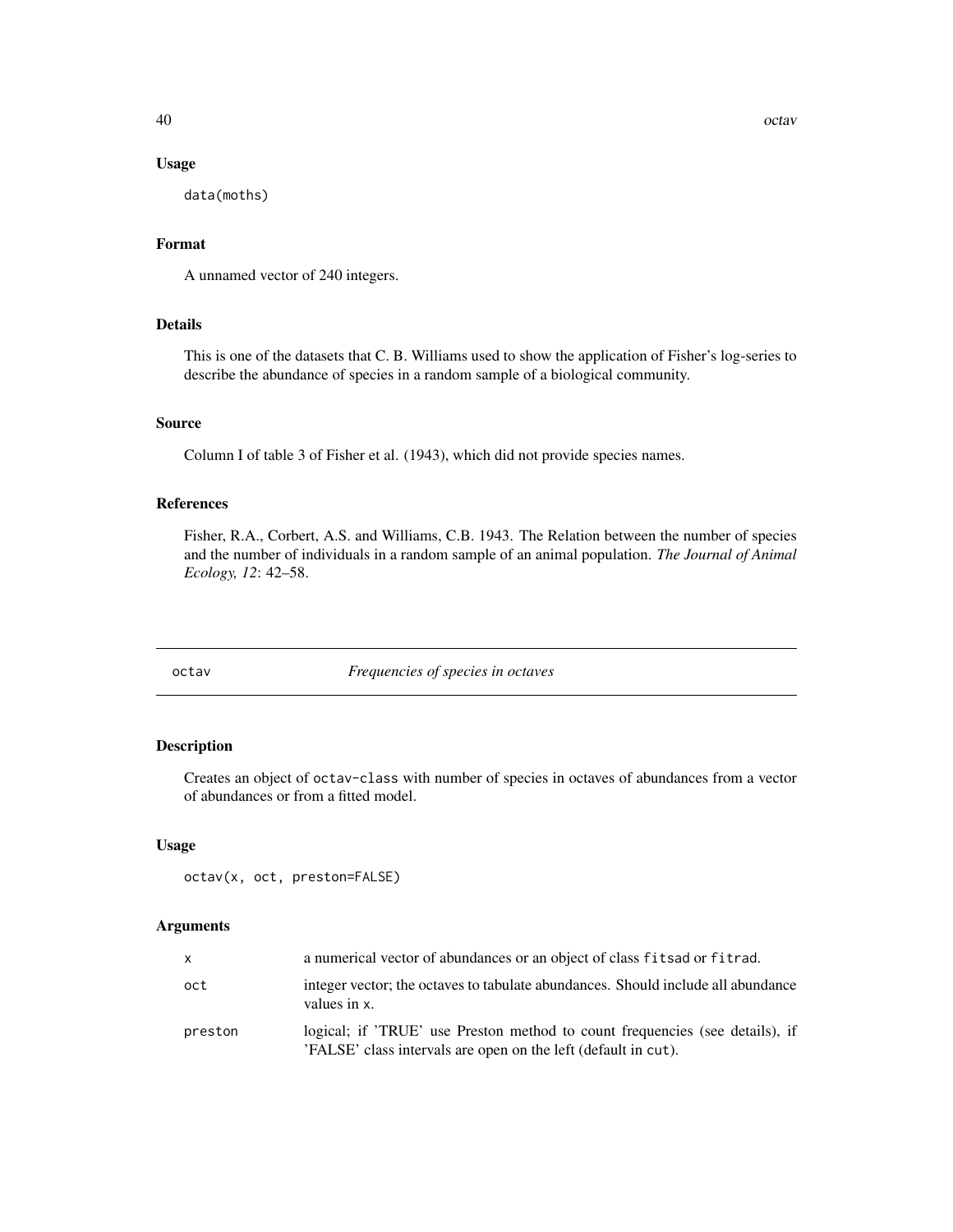#### <span id="page-40-0"></span>octav and the set of the set of the set of the set of the set of the set of the set of the set of the set of the set of the set of the set of the set of the set of the set of the set of the set of the set of the set of the

# Details

Preston (1948) popularized the use of histograms with logarithmic classes to depict species abundance distributions (Magurran 1989). Preston used classes at log base two, which he called 'octaves' as their end-points double from one classe to the other. In Preston original method half of the species with abundances equal to the limits of octaves are credited to the neighboring octave. If preston=TRUE this non-standard method of class closure is applied. In general this makes the histogram more bell-shaped, as Preston expected (see example).

# Value

an object of class octav, which is a data frame with three vectors:

| octav | factor; octave number, which is the upper limit of the class in log2. |
|-------|-----------------------------------------------------------------------|
| upper | numeric; upper limit of the class in arithmetic scale.                |
| Frea  | integer or numeric; (relative) frequencies of species in each class.  |

# Author(s)

Paulo I Prado <prado@ib.usp.br> and Murilo Dantas Miranda

# References

Magurran, A.E. 1989. *Ecological diversity and its measurement*. Princeton University Press.

Preston, F.W. 1948. The commonness and rarity of species. *Ecology 29*: 254–283.

# See Also

[octav-class](#page-41-1) for methods to create an octave plot; [octavpred](#page-42-1) to get an octav object of predicted abundances from a theoretical distribution; [fitsad-class](#page-36-1) and [fitrad-class](#page-29-1) objects, from which you can also get an object of class octav; man page of prestonfit in package vegan for a detailed account of Preston's octaves and an alternative way to get octaves and fitting of species abundances distributions.

# Examples

```
## BCI tree data
(bci.oc1 <- octav(bci, preston=TRUE))
## Comparing with standard class closure
par(mfrow=c(1,2))
plot(octav(bci), main="octav(bci, preston=FALSE)")
plot(bci.oc1, main="octav(bci, preston=TRUE)")
par(mfrow=c(1,1))
```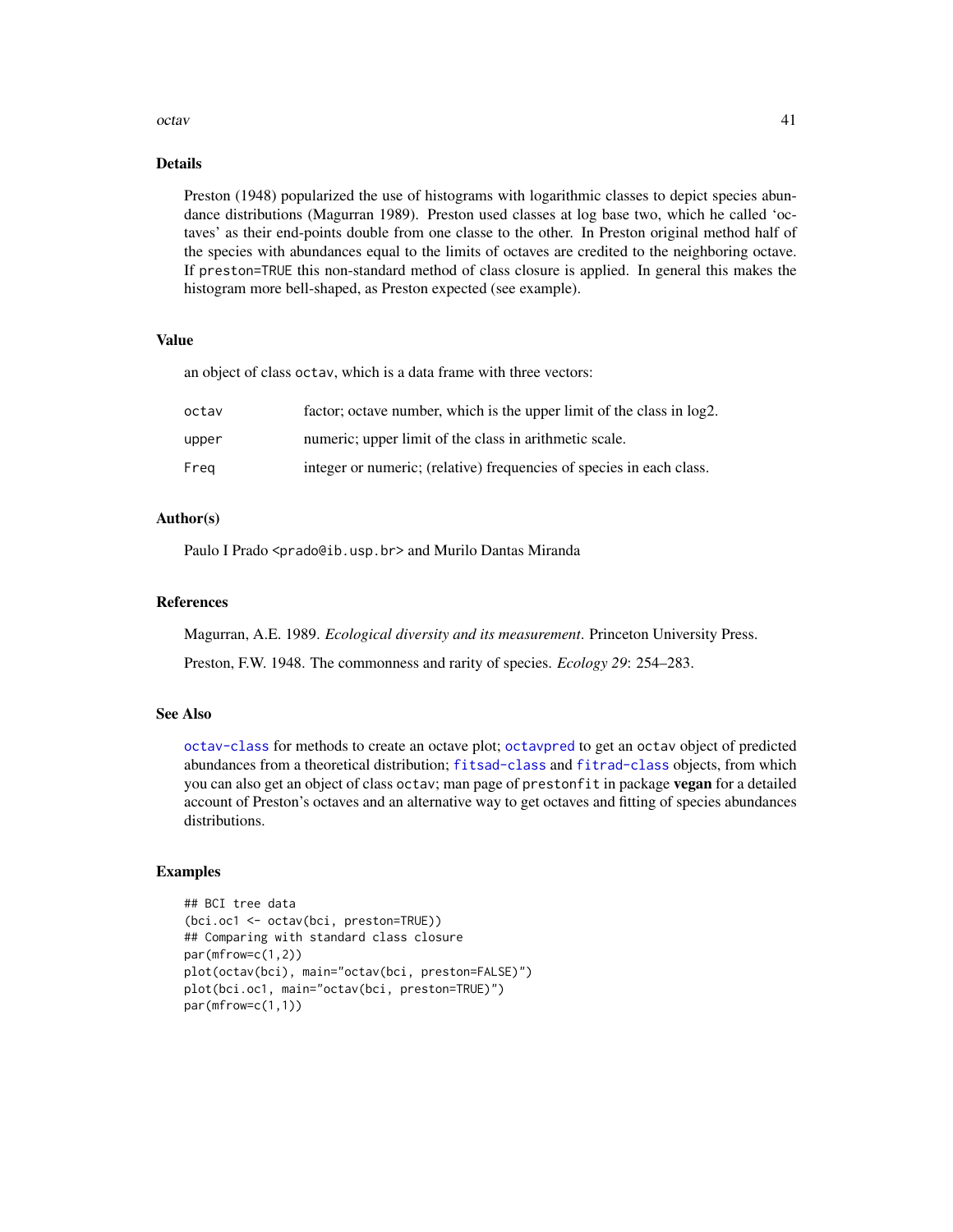<span id="page-41-1"></span><span id="page-41-0"></span>

#### Description

Data frame of frequencies of entities (usually species) in classes of logarithm of abundances at base 2 (Preston's octaves).

#### Usage

```
## S4 method for signature 'octav'
lines(x, prop=FALSE, ...)
## S4 method for signature 'octav'
plot(x, prop=FALSE, x.oct=FALSE, par.axis=list(), ...)
## S4 method for signature 'octav'
points(x, prop=FALSE, ...)
```
# Arguments

| X         | an object of class octav                                                                                                |
|-----------|-------------------------------------------------------------------------------------------------------------------------|
| prop      | logical; if TRUE relative frequencies are returned.                                                                     |
| x.oct     | logical; if TRUE axis labels are octave numbers, if FALSE upper limit of abun-<br>dance class are used as labels.       |
| par.axis  | list; further graphical parameters for the plot axes.                                                                   |
| $\ddotsc$ | further parameters to be passed to lines, points or plot functions (except axes<br>in plot, which are set by par. axis. |

#### Objects from the Class

Objects can be created by calls of the form new("octav", ...), but most often by a call to [octav](#page-39-1) or [octavpred.](#page-42-1)

#### **Slots**

- .Data: Object of class "list" a data frame of three vectors: octave number (factor), which is the upper limit of the class in log2; upper limit of the class in arithmetic scale (numeric); number of cases in each class (integer).
- names: Object of class "character"; names of the three vectors of .Data, "octave", "upper", and "Freq", respectively.

row.names: Object of class "data.frameRowLabels"; default line names for .Data.

.S3Class: Object of class "character"; indicates inheritance from S3 class data.frame.

#### Extends

Class ["data.frame"](#page-0-0), directly. Class ["list"](#page-0-0), by class "data.frame", distance 2. Class ["oldClass"](#page-0-0), by class "data.frame", distance 2. Class ["vector"](#page-0-0), by class "data.frame", distance 3.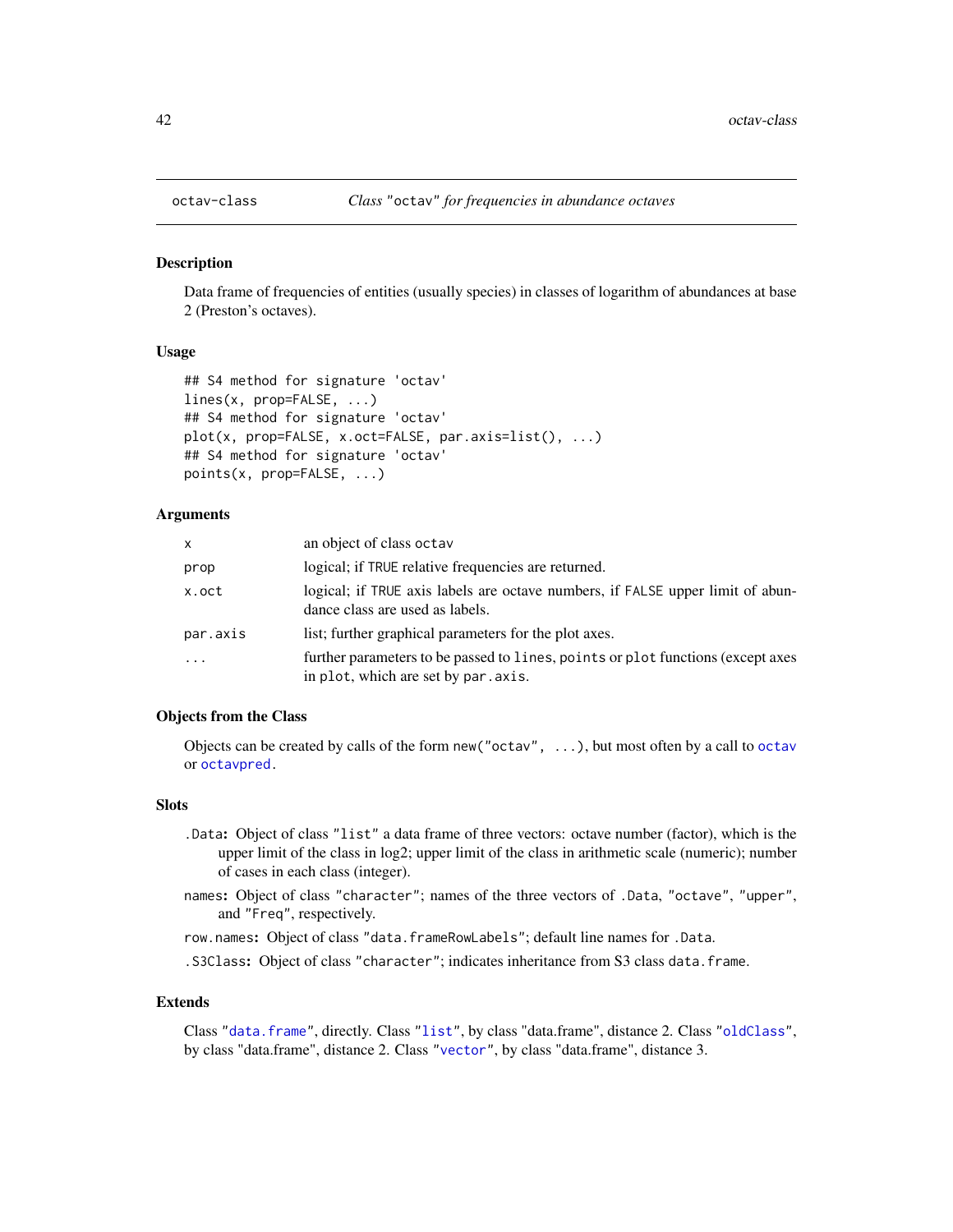# <span id="page-42-0"></span>octavpred-methods 43

#### Methods

- lines signature( $x = "octav")$ : adds frequency data contained in the object as lines in a octave plot created by plot method.
- plot signature(x = "octav", y = "ANY"): creates a histogram of frequencies of species in each octave in the object, a.k.a 'Preston plot'
- points signature(x = "octav"): adds frequency data contained in the object as points in a octave plot created by plot method.

#### Author(s)

Paulo I Prado <prado@ib.usp.br> and Murilo Dantas Miranda

# References

Magurran, A.E. 1989. *Ecological diversity and its measurement*. Princenton University Press.

Preston, F.W. 1948. The commonness and rarity of species. *Ecology 29*: 254–283.

#### See Also

[octav](#page-39-1) to get an object of the class from a vector of abundances; [octavpred](#page-42-1) to get a octav object of predicted abundances from a theoretical distribution; man page of prestonfit in package vegan for a detailed account of Preston's octaves and an alternative way to get octaves and model fitting.

#### Examples

```
## Creates an octav object from an abundance vector
birds.oc <- octav(birds)
## default plot
plot(birds.oc)
## Using line and argument prop to superpose two data sets
## Fisher's et al moth data and Preston's bird data
moths.oc <- octav(moths)
plot(moths.oc, col=NULL, border=NA, prop=TRUE)
lines(moths.oc, prop=TRUE)
lines(birds.oc, prop=TRUE, col="red")
```
octavpred-methods *Predicted frequencies of species in octaves*

# <span id="page-42-1"></span>Description

Creates an object of octav-class with the frequencies of species in octaves of abundances predicted by a species abundance distribution or by a rank-abundance distribution.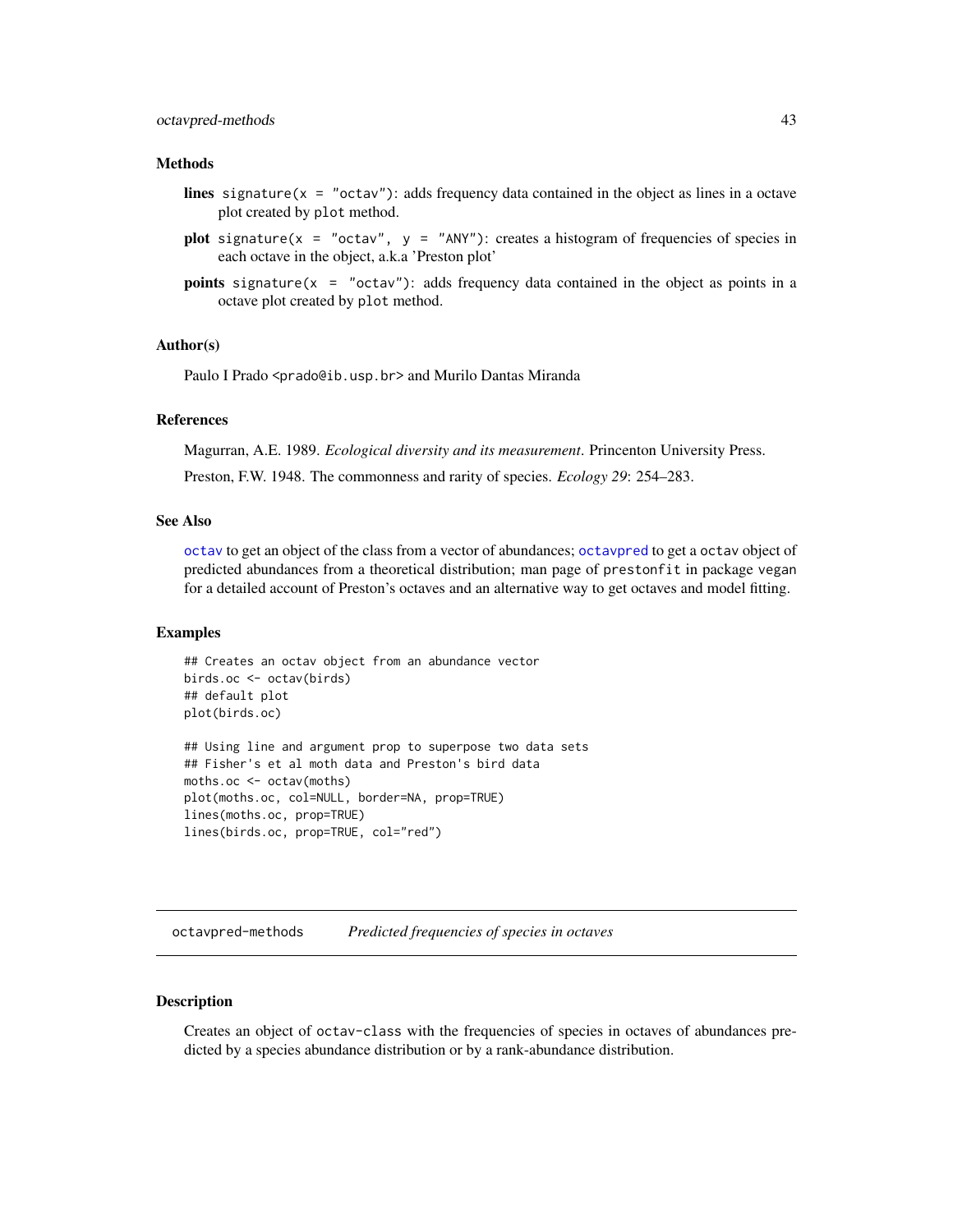#### <span id="page-43-0"></span>Arguments

| object   | an object of class fitrad or fitrad; fitted model of rank-abundance or species<br>abundances distributions. Alternatively a numeric vector abundances of species.                         |
|----------|-------------------------------------------------------------------------------------------------------------------------------------------------------------------------------------------|
| sad, rad | character; root name of sad or rad distribution to calculate expected percentiles.<br>See fits ad and fitrad for available distributions.                                                 |
| coef     | named list of numeric values; parameter values of the distribution given in sad<br>or rad. Parameters should be named as in the corresponding density function,<br>and in the same order. |
| trunc    | non-negative integer, trunc $> min(x)$ ; truncation point if fitted distribution is<br>truncated.                                                                                         |
| oct      | integer vector; the octaves to tabulate abundances, see octav.                                                                                                                            |
| S        | positive integer; number of species in the sample.                                                                                                                                        |
| N        | positive integer; number of individuals in the sample.                                                                                                                                    |

#### Methods

- $signature(object = "fitrad", sad = "missing", rad = "missing", code = "missing", coef = "missing", true = "missing",$ number of species in each octave predicted from a rank-abundance model fitted with function fitrad.
- $signature(object = "fitsad", sad = "missing", rad = "missing", code = "missing", coref = "missing", trunc = "missing",$ number of species in each octave predicted from an abundance distribution model fitted with function fitsad.
- $signature(object = "missing", sad = "character", rad = "missing", read = "missing", cost$ number of species in each octave predicted from an abundance distribution named by sad with parameters defined in coef.
- $signature(object = "numeric", sad = "character", rad = "matrix", read = "missing", coef = "list", trunc = "ANY", oct$ same as previous method, but with S and N taken from a vector of abundances given by object.
- $signature(object = "missing", sad = "missing", rad = "missing", rad = "character", coef = "list", trunc = "ANY", oct$ number of species in each octave predicted from an rank-abundance distribution named by rad with parameters defined in coef.
- $signature(object = "numeric", sad = "missing", rad = "character", coef = "list", trunc = "ANY", oct$ same as previous method, but with S and N taken from a vector of abundances given by object.

#### Author(s)

Paulo I Prado <prado@ib.usp.br> and Murilo Dantas Miranda.

#### See Also

[octav](#page-39-1) and [octav-class](#page-41-1) for generic function and methods to create an octave plot and details on abundance octaves; [fitsad-class](#page-36-1) and [fitrad-class](#page-29-1) objects, from which you can also get an object of class octav with observed and predicted values; man page of prestonfit in package vegan for a detailed account of Preston's octaves and an alternative way to get octaves and fitting of species abundances distributions.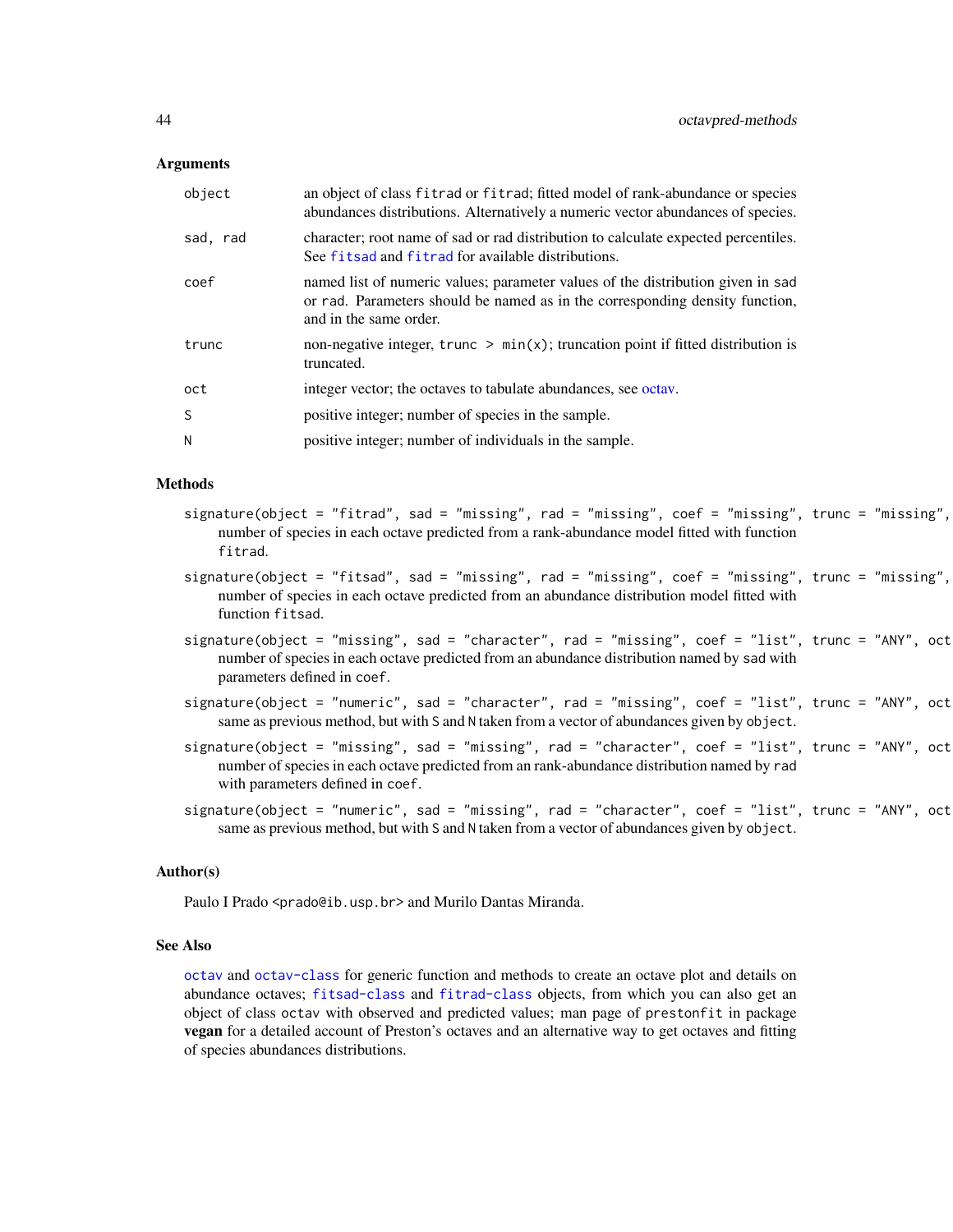#### <span id="page-44-0"></span>okland 45

#### Examples

```
## Predicted frequencies from a fitted model
## meta-community zero-sum multinomial for BCI data
bci.mzsm <- fitsad(bci, "mzsm")
bci.mzsm.oc <- octavpred(bci.mzsm)
## Preston plot with observed and predicted frequencies
plot(octav(bci))
lines(bci.mzsm.oc)
## Alternative model: local zero-sum multinomial
## Alonso & Mckane (Ecol. Lett. 2004, table 1) give theta = 44 and m = 0.15
bci.lzsm.oc <- octavpred( bci, sad = "volkov", coef =list(theta = 44, m = 0.15) )
## Adding predicted frequencies to the plot
lines(bci.lzsm.oc, col = "red")
```
okland *Abundances of land snail species in Norway*

#### Description

Number of individuals of 21 species of land snails caught in the vegetation in Norway, 1927.

#### Usage

data(okland)

#### Format

A unnamed vector of 21 integers.

# Details

This is one of the data sets that Isao Motomura used to demonstrate his 'law of geometric series' of the abundance of species in a sample of a biological community. The abundance values and fitted series are in figure 2 of Motomura (1932).

# Source

Second column ('A') of table 5 of Okland (1930).

# References

Motomura, I. 1932. On the statistical treatment of communities (in Japanese). *Zool. Mag. (Tokyo) 44*: 379–383. English translation in Appendix I in Doi, H. and Mori, T. 2012. The discovery of species-abundance distribution in an ecological community. *Oikos 122*: 179–182.

Okland, F. 1930. Quantitative Untersuchungen der Landschneckenfauna Norwegens. I. *Zoomorphology 16:* 748–804.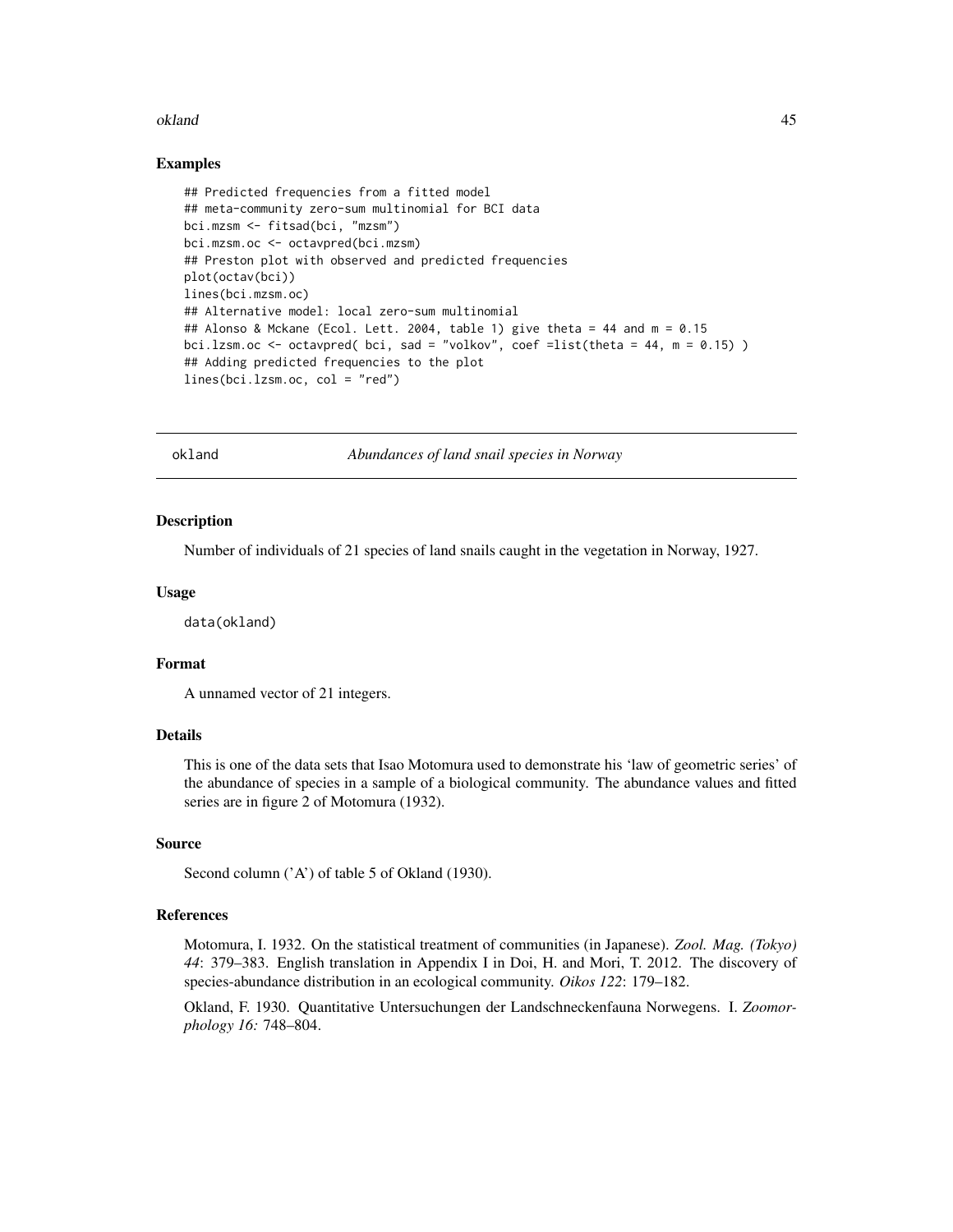#### Description

Given a likelihood profile of a model (object of the class profile.mle or profile.mle2), plots the relative log-likelihood profiles and the plausibility intervals for each one of the (or selected ones) parameters of a model.

#### Usage

```
plotprofmle(profobj, nseg=20, ratio=log(8), which=1:length(profobj@profile),
                   ask = prod(par("mfcol")) < length(which) && dev.interactive(),
                        col.line="blue", varname, ...)
```
# Arguments

| profobi   | list of profile data; object of class profile.mle or profile.mle2.                                                      |
|-----------|-------------------------------------------------------------------------------------------------------------------------|
| nseg      | positive integer; number of segments used by spline to interpolate the line of<br>log-likelihood profile                |
| ratio     | real positive or NULL; log-likelihood ratio that defines the likelihood interval to<br>be shown in the plot.            |
| which     | vector of positive integers; if a subset of profiles is required, the indexes of the<br>mle's in profobj to be plotted. |
| ask       | logical; if TRUE, the user is $\_\$ ask $\_\$ ed before each plot, see par $\left(\text{ask}=\right)$                   |
| col.line  | name; line color for the plausibility interval.                                                                         |
| varname   | vector of names; labels for the x-axis. If NULL defaults the names of mle's in<br>profobj.                              |
| $\ddotsc$ | further arguments to be passed to plot.                                                                                 |

#### Details

Log-likelihood profile plots are the basic diagnostic for model fitting by maximum likelihood methods. The profiles show the minimum of the log-likelihood function for a given value of a focal parameter, near the maximum likelihood estimate (mle) of this parameter. Profile objects in R (classes profile.mle and profile.mle2) return transformed values of the likelihood function, which are based on the deviance (=minus twice log-likelihood). These values are called 'z' and are the signed square-root of the deviance difference from the minimum deviance. As samples get larger, z-profiles tends to be symmetrical V-shaped, and are used to calculate confidence intervals using an approximation to the Chi-square distribution (see details in Bolker (2008) and in the **bbmle** vignette (vignette('mle2',package='bbmle')).

In its original form (e.g. Edwards 1972), likelihood profiles do not use z-transformed values, and can be interpreted directly, even if they are asymmetric. At the scale of the log-likelihood function, all values of the parameters that result in a negative log-likelihood less or equal to a given value k are  $exp(k)$  times as plausible as the mle. Hence,  $exp(k)$  is a likelihood ratio, and delimits a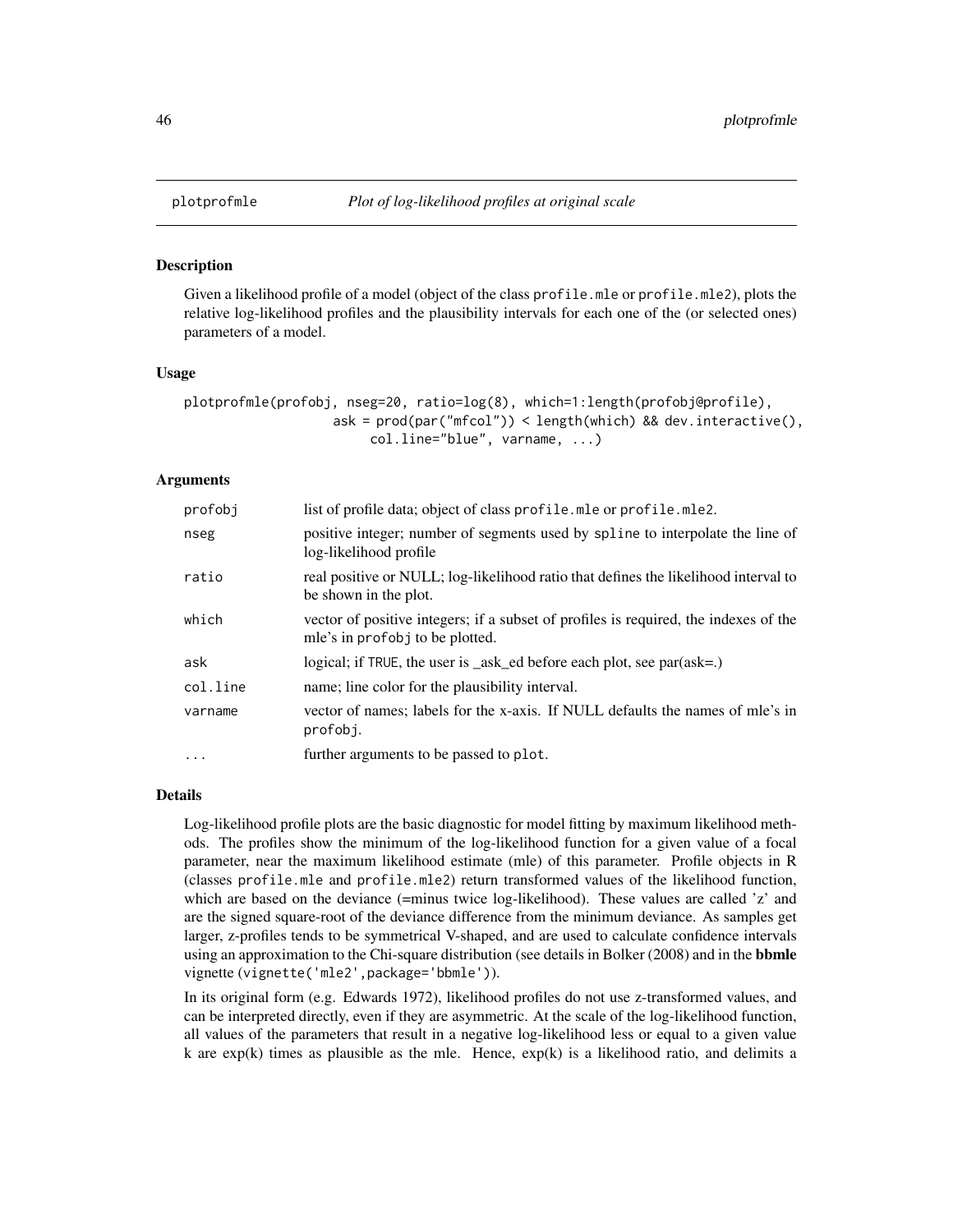# <span id="page-46-0"></span>ppsad and pprad methods 47

plausibility interval (or likelihood interval) for the mle's. Function plotprofmle plots profiles of the negative log-likelihood functions, along with the limits of likelihood interval for a given loglikelihood ratio.

# Author(s)

João L.F. Batista, André Chalom M. Oliveira, Paulo I. Prado <prado@ib.usp.br>

# References

Bolker, B. 2008. *Ecological Models and Data in R*. Princeton: Princeton University Press.

Edwards, A.W.F. 1972. *Likelihood – An Account of the Statistical Concept of Likelihood and its Application to Scientific Inference*. New York: Cambridge University Press.

Royall, R.M. 2000. *Statistical Evidence: A Likelihood Paradigm*. London: Chapman and Hall.

#### See Also

profile.mle.class, mle, mle-class from stats; profile.mle2.class, mle2, mle2-class from bbmle package.

# Examples

```
birds.pln <- fitsad(birds, "poilog")
birds.pln.p <- profile(birds.pln)
par(mfrow=c(1,2))
plotprofmle(birds.pln.p)
par(mfrow=c(1,1))
```
ppsad and pprad methods

*Percentile-percentile plots for species-abundance and rankabundance models*

# <span id="page-46-1"></span>Description

Plots empirical percentiles vs corresponding theoretical values expected by a model for species abundances (SAD) or a model for species abundance ranks (RAD).

#### Usage

```
## S4 method for signature 'fitsad'
ppsad(x, plot=TRUE, line=TRUE, ...)
## S4 method for signature 'numeric'
ppsad(x, sad, coef, trunc=NA, plot=TRUE,
line=TRUE, ...)
## S4 method for signature 'fitrad'
pprad(x, plot=TRUE, line=TRUE, ...)
## S4 method for signature 'rad'
```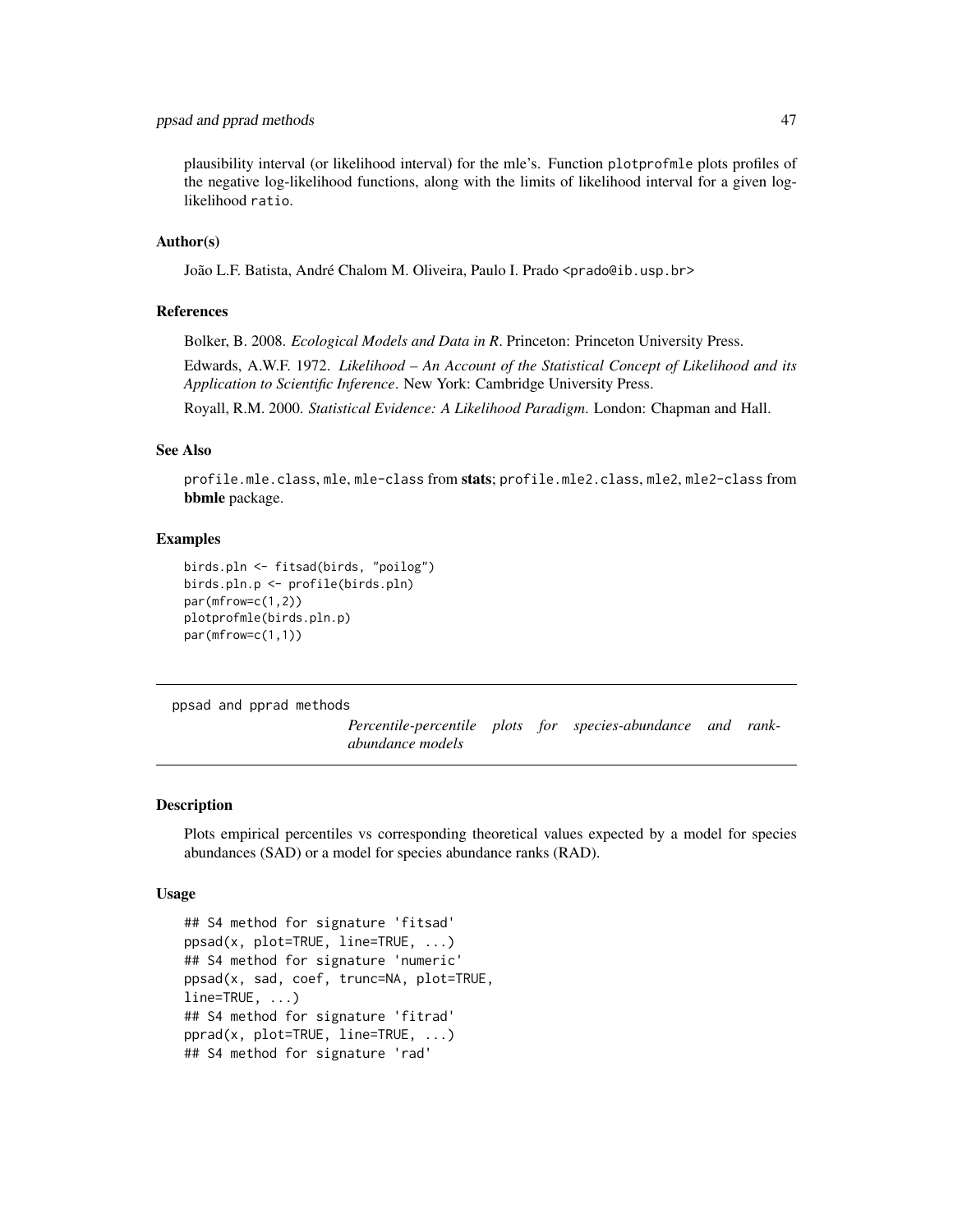```
pprad(x, rad, coef, trunc=NA, plot=TRUE, line=TRUE, ...)
## S4 method for signature 'numeric'
pprad(x, rad, coef, trunc=NA, plot=TRUE, line=TRUE, ...)
```
# Arguments

| $\times$ | a numeric vector of abundances of species or a fitted sad/rad model (object of<br>fitsad-class or fitrad-class, respectively). For pprad this argument can<br>be also a rank-abundance table of rad-class. |
|----------|------------------------------------------------------------------------------------------------------------------------------------------------------------------------------------------------------------|
| sad, rad | character; root name of sad or rad distribution to calculate expected percentiles.<br>See fits ad and fitrad for available distributions.                                                                  |
| coef     | named list of numeric values; parameter values of the distribution given in sad<br>or rad. Parameters should be named as in the corresponding density function,<br>and in the same order                   |
| trunc    | non-negative integer, trunc $> min(x)$ ; truncation point to fit a truncated distribu-<br>tion.                                                                                                            |
| plot     | logical; if 'TRUE' a percentile-percentile plot is produced. If not, only a data<br>frame with theoretical and empirical values for percentiles of the data is invisibly<br>returned.                      |
| line     | logical; if 'TRUE' and plot is 'TRUE', the equivalence line y=x with abline (0,1)<br>is added to the plot. If not, no line is drawn.                                                                       |
| .        | further arguments to be passed to the plot function.                                                                                                                                                       |

# Methods

- $ppsad$  signature(x = "fitsad", sad = "missing", coef = "missing", trunc = "missing", plot="ANY", line=' quantile-quantile plot for a fitted model of species abundances (a [fitsad-class](#page-36-1) object). Only argument x should be provided.
- ppsad signature(x = "numeric", sad = "character", coef = "list", trunc = "ANY", plot="ANY", line="ANY" quantile-quantile plot of a numeric vector of abundances  $(x)$  vs a species abundance distributions defined by the following arguments.
- $pprad$  signature(x = "fitrad", rad = "missing", coef = "missing", trunc = "missing", plot="ANY", line=' quantile-quantile plot for a fitted model of species abundances ranks (a [fitrad-class](#page-29-1) object). Only argument x should be provided.
- pprad signature(x = "rad", rad = "character", coef = "list", trunc = "ANY", plot="ANY", line="ANY"): quantile-quantile plot of a table of abundance ranks  $(x)$  vs a species rank-abundance distribution defined by the following arguments.
- pprad signature(x = "numeric", rad = "character", coef = "list", trunc = "ANY", plot="ANY", line="ANY" quantile-quantile plot of a numeric vector of abundances (x) vs a species rank-abundance distribution defined by the following arguments.

# Author(s)

Paulo I Prado <prado@ib.usp.br> and Murilo Dantas Miranda.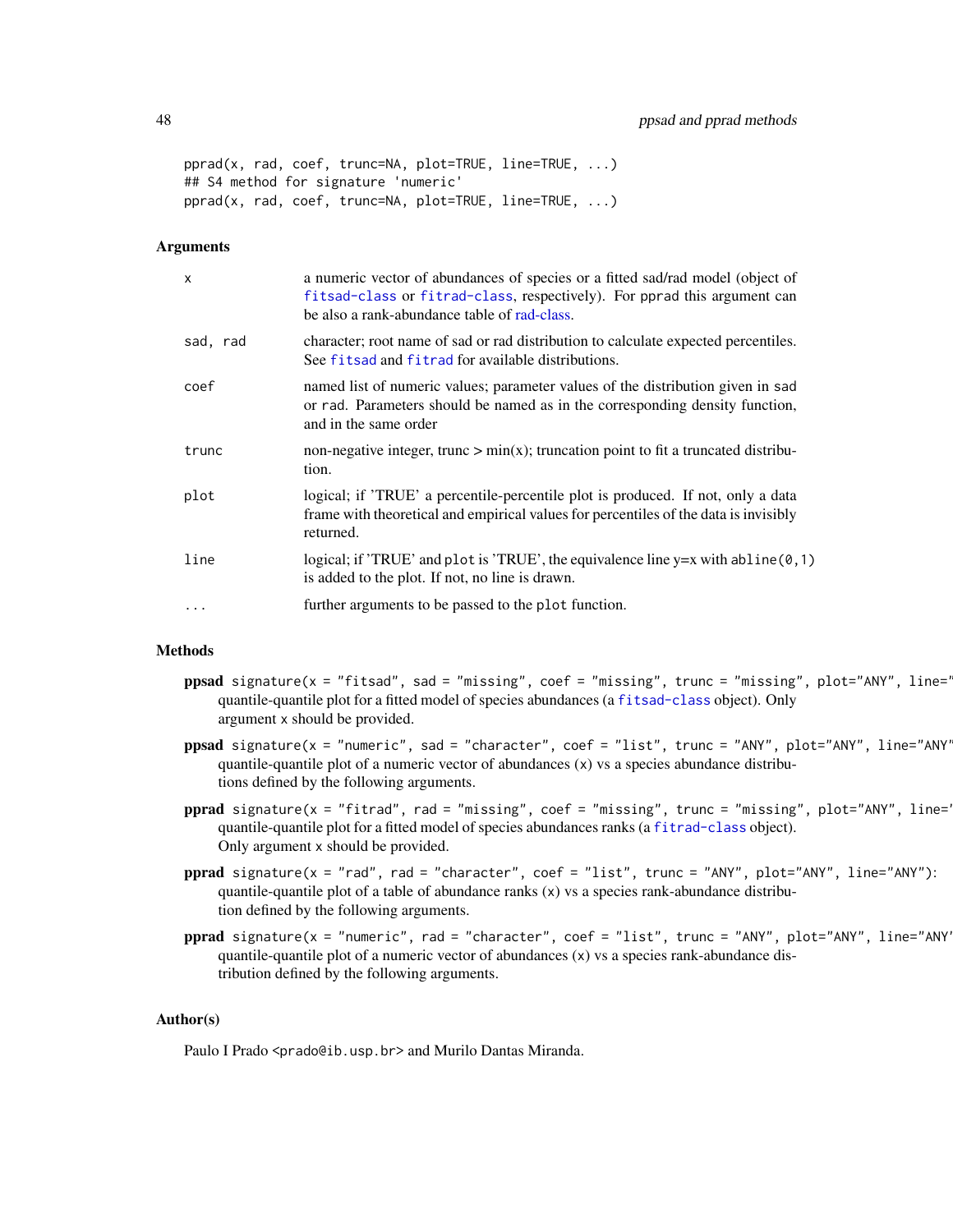# <span id="page-48-0"></span>pred.logser 49

#### References

Thas, O. 2010. Comparing distributions. Springer.

# Examples

```
## An example with SADs
data(moths)
## fits log-series distribution to abundance data
moths.ls <- fitsad(moths, "ls")
## fits lognormal distribution truncated at 0.5
moths.ln <- fitsad(moths,"lnorm", trunc=0.5)
## Plots with the model object and with abundance vector
par(mfrow=c(2,2))
ppsad(moths.ls)
ppsad(moths, sad="ls", coef=as.list(coef(moths.ls)) )
ppsad(moths.ln)
ppsad(moths, sad="lnorm", coef=as.list(coef(moths.ln)), trunc=0.5)
par(mfrow=c(1,1))
## An example with RADs
data(okland)
## Fits broken-stick RAD model
ok.bs <- fitrad(okland, "rbs")
## Fits geometric series RAD model
ok.gs <- fitrad(okland, "gs")
## Plots with the model object and with the abundance vector
par( mfrow=c(2, 2) )
pprad(ok.bs)
pprad(okland, rad="rbs", coef=as.list(coef(ok.bs)))
pprad(ok.gs)
pprad(okland, rad="gs", coef=as.list(coef(ok.gs)))
par(mfrow=c(1,1))
```
pred.logser *Predicted number of species by Fisher's Logseries*

# Description

Given a vector of species abundances, Fisher's alpha and total number of species and individuals in a sample, returns the number of species for each abundance value expected by the Fisher's logseries model

#### Usage

pred.logser(x, alpha, J, S)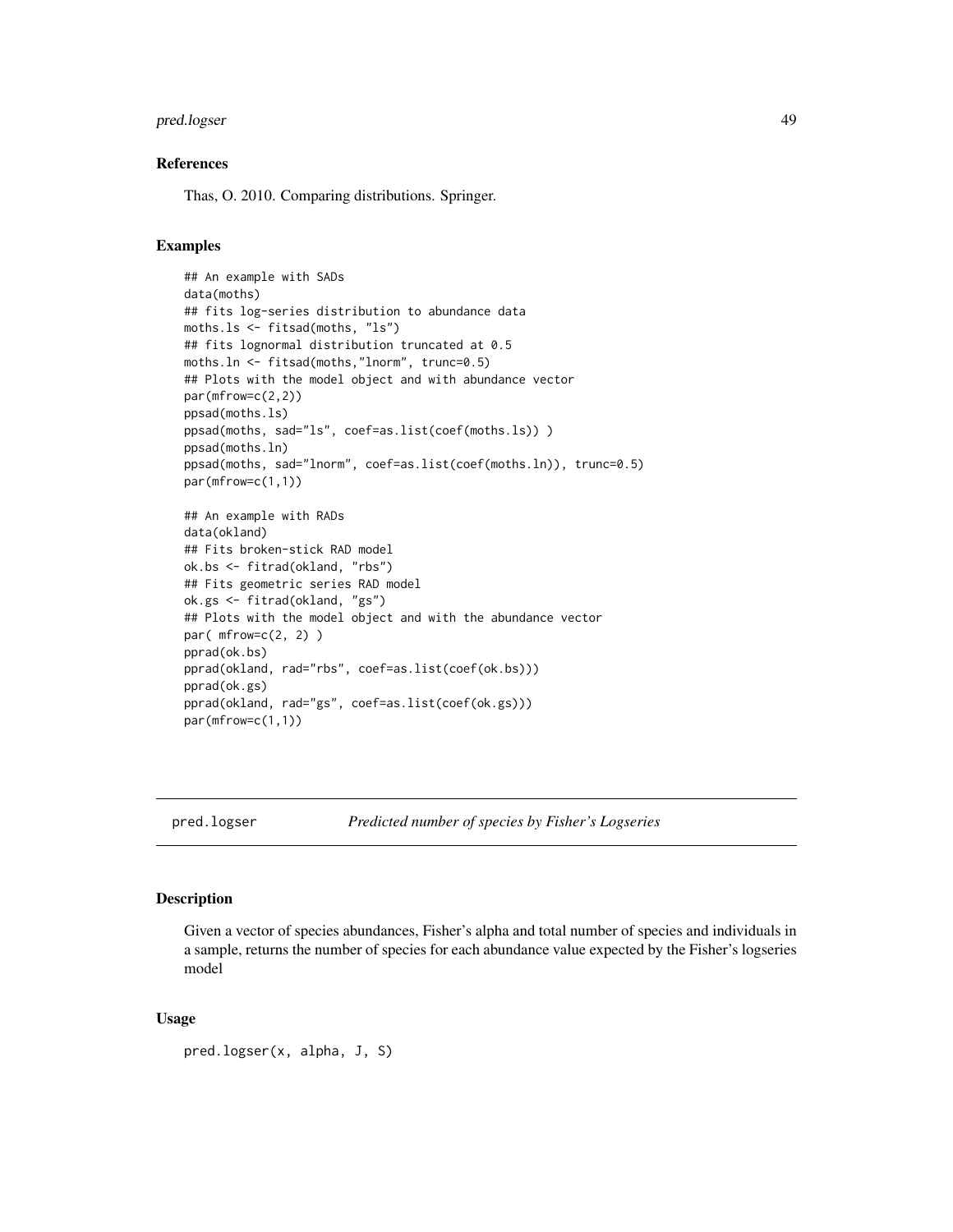<span id="page-49-0"></span>50 pred.logser

#### Arguments

| $\mathsf{x}$ | Vector of (non-negative integer) abundances of species in a sample. |
|--------------|---------------------------------------------------------------------|
| alpha        | Fisher's alpha, the single parameter of log-series.                 |
| $\cdot$      | Total number of individuals in the sample.                          |
| -S           | Total number of species in the sample.                              |

# Details

The Fisher logseries is a limiting case of the Negative Binomial where the dispersion parameter of the negative binomial tends to zero. It was originally proposed by Fisher (1943) to relate the expected number of species in a sample from a biological community to the sample size as:

 $S = alpha * log(1 + J/alpha)$ 

Where alpha is the single parameter of the logseries distribution, often used as a diversity index. From this relation follows that the expected number of species with x individuals in the sample is

 $S(x) = alpha*X^x/x$ 

Where X is a function of alpha and J, that tends to one as the sample size J increases:

 $X = J / (alpha + J)$ 

Since the logseries model is a function that relates S to J using a single parameter (alpha), once two of these quantities are known the remaining is determined. So the function allow the input of any two among S, J and alpha. If the user does not provide at least two of these values, an error message is returned.

This function returns the expected number of species with abundance x, which is

 $E[S(x)] = x^{\Lambda}(-1)^*$ alpha $X^{\Lambda}$ x

# Value

A (vector) of expected number of species to each abundance provided by argument x

# Author(s)

Paulo I. Prado <prado@ib.usp.br>.

# References

Pielou, E.C. 1977. *Mathematical Ecology*. New York: John Wiley and Sons.

Fisher, R.A, Corbert, A.S. and Williams, C.B. 1943. The Relation between the number of species and the number of individuals in a random sample of an animal population. *The Journal of Animal Ecology, 12(1)*: 42–58.

# See Also

[dls](#page-8-1) for the log-series distribution; and [fitls](#page-32-2), fishers.alpha in package untb and fisherfit in package vegan for fitting the log-series to abundance data.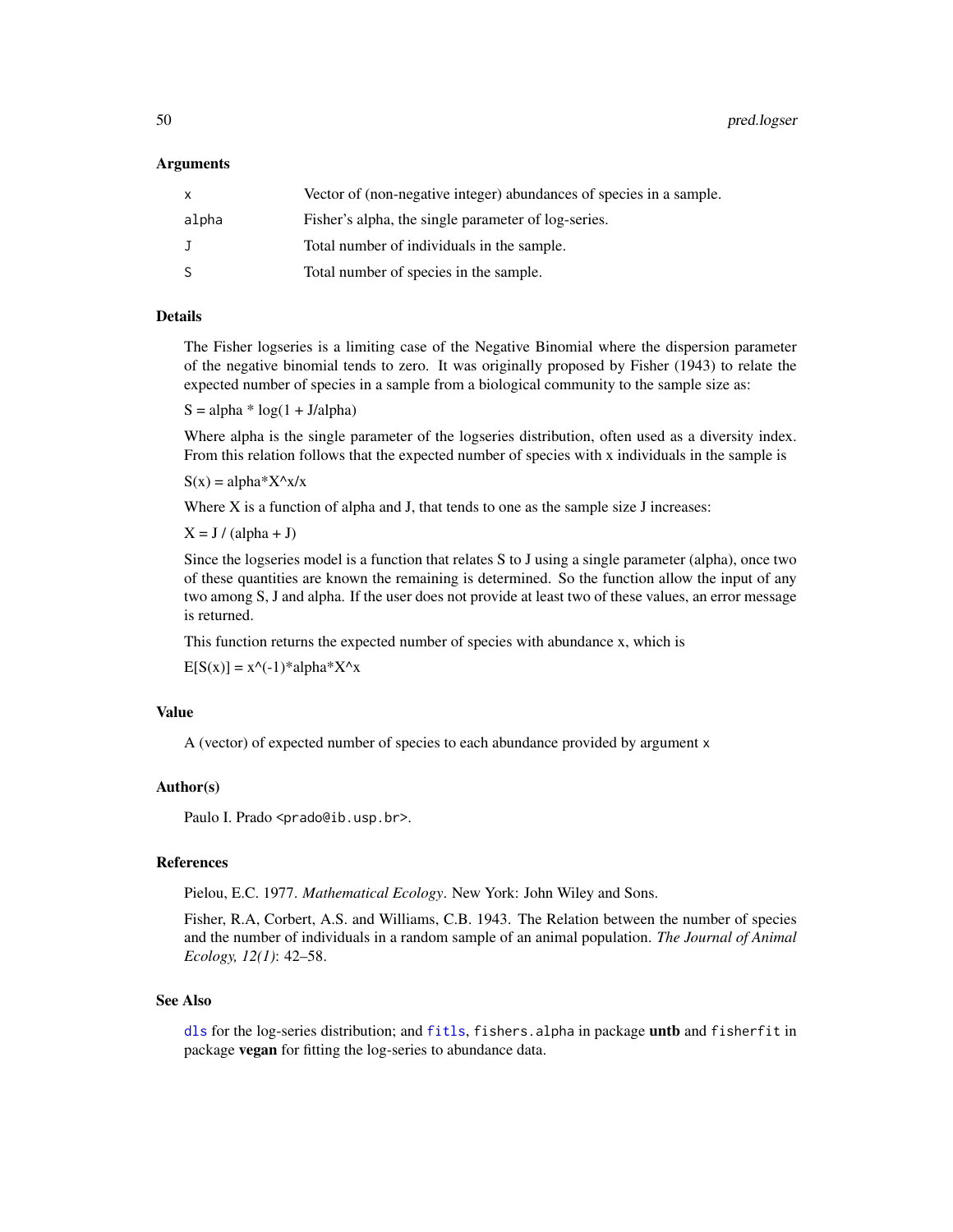# <span id="page-50-0"></span>qqsad and qqrad methods 51

#### Examples

```
data(moths) # Willians' moth data
pred.logser(1:5, J=sum(moths), S=length(moths)) #predicted
table(moths)[1:5] # observed
```
#### qqsad and qqrad methods

*Quantile-quantile plots for species-abundance and rank-abundance models*

#### <span id="page-50-1"></span>Description

Plots empirical quantiles vs corresponding theoretical values expected by a model for species abundances (SAD) or a model for species abundance ranks (RAD).

#### Usage

```
## S4 method for signature 'fitsad'
qqsad(x, plot=TRUE, line=TRUE, ...)
## S4 method for signature 'numeric'
qqsad(x, sad, coef, trunc=NA, distr, plot=TRUE,
line=TRUE, ...)
## S4 method for signature 'fitrad'
qqrad(x, plot=TRUE, line=TRUE, ...)
## S4 method for signature 'rad'
qqrad(x, rad, coef, trunc=NA, plot=TRUE, line=TRUE, ...)
## S4 method for signature 'numeric'
qqrad(x, rad, coef, trunc=NA, plot=TRUE, line=TRUE, ...)
```
# Arguments

| X        | a numeric vector of abundances of species or a fitted sad/rad model (object of<br>fitsad-class or fitrad-class, respectively). For qqrad this argument can<br>be also a rank-abundance table of rad-class. |
|----------|------------------------------------------------------------------------------------------------------------------------------------------------------------------------------------------------------------|
| sad, rad | character; root name of sad or rad distribution to calculate expected percentiles.<br>See fits ad and fitrad for available distributions.                                                                  |
| coef     | named list of numeric values; parameter values of the distribution given in sad<br>or rad. Parameters should be named as in the corresponding density function,<br>and in the same order                   |
| trunc    | non-negative integer, $trunc > min(x)$ ; truncation point to fit a truncated distri-<br>bution.                                                                                                            |
| distr    | character; type of distribution given in sad: "D" for discrete or "C" for continu-<br>ous.                                                                                                                 |
| plot     | logical; if TRUE a percentile-percentile plot is produced. If not, only a data<br>frame with theoretical and empirical values for percentiles of the data is invisibly<br>returned.                        |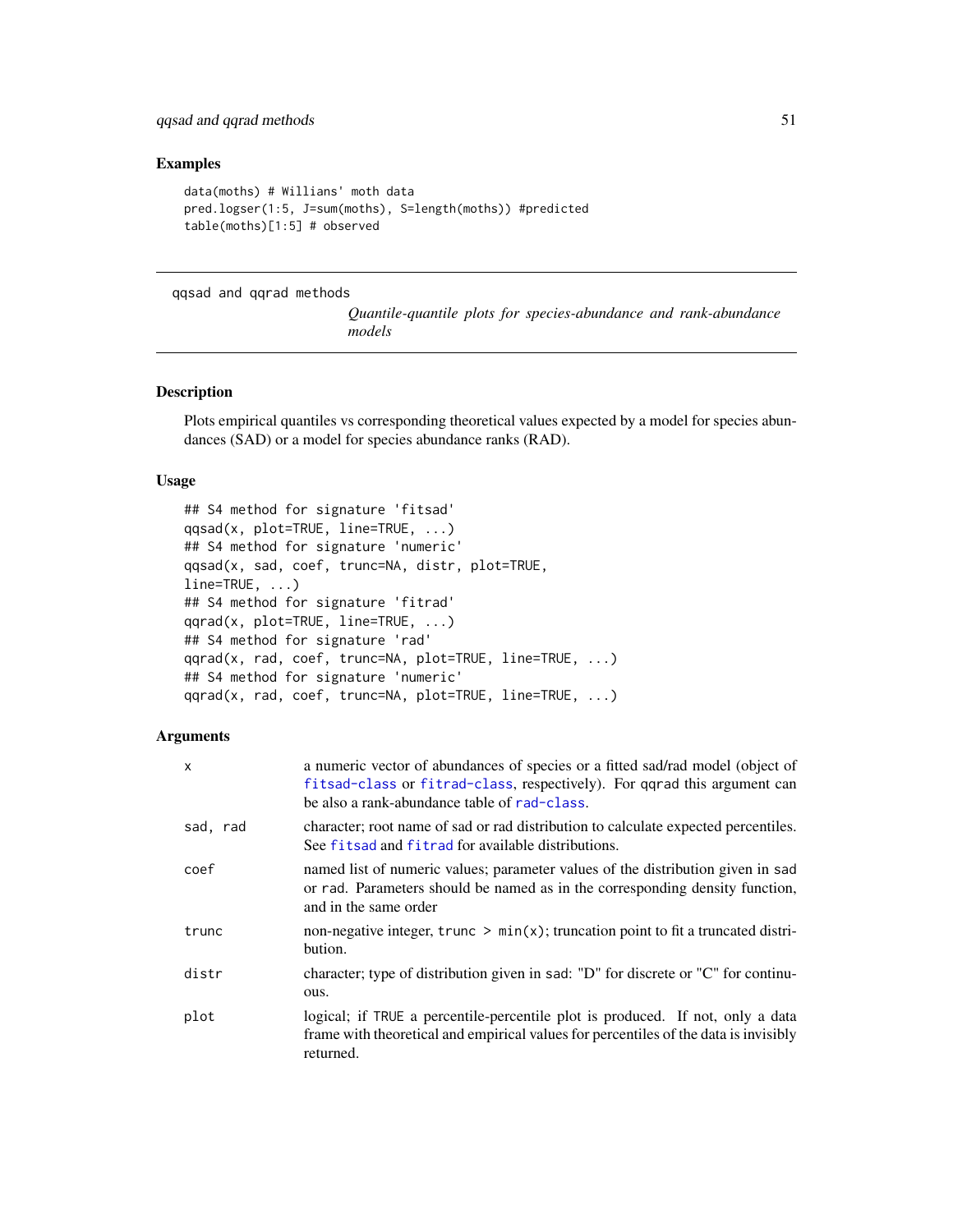| line                    | logical; if TRUE and plot is TRUE, the equivalence line $y=x$ with abline $(0,1)$<br>is added to the plot. If not, no line is drawn. |
|-------------------------|--------------------------------------------------------------------------------------------------------------------------------------|
| $\cdot$ $\cdot$ $\cdot$ | further arguments to be passed to the plot function.                                                                                 |

# Methods

- $qqsad$  signature(x = "fitsad", sad = "missing", coef = "missing", trunc = "missing", distr = "missing", quantile-quantile plot for a fitted model of species abundances (a [fitsad-class](#page-36-1) object). Only argument x should be provided
- $qqsad$  signature(x = "numeric", sad = "character", coef = "list", trunc = "ANY", distr = "character", p quantile-quantile plot of a numeric vector of abundances  $(x)$  vs a species abundance distributions defined by the following arguments.
- $qqrad$  signature(x = "fitrad", rad = "missing", coef = "missing", trunc = "missing", plot="ANY", line=' quantile-quantile plot for a fitted model of species abundances ranks (a [fitrad-class](#page-29-1) object). Only argument x should be provided
- qqrad signature(x = "rad", rad = "character", coef = "list", trunc = "ANY", plot="ANY", line="ANY"): quantile-quantile plot of a table of abundance ranks  $(x)$  vs a species rank-abundance distribution defined by the following arguments.
- qqrad signature(x = "numeric", rad = "character", coef = "list", trunc = "ANY", plot="ANY", line="ANY"): quantile-quantile plot of a numeric vector of abundances (x) vs a species rank-abundance distribution defined by the following arguments.

# Author(s)

Paulo I Prado <prado@ib.usp.br> and Murilo Dantas Miranda.

#### References

Thas, O. 2010. Comparing distributions. Springer.

#### Examples

```
## An example with SADs
data(moths)
## fits log-series distribution to abundance data
moths.ls <- fitsad(moths, "ls")
## fits lognormal distribution truncated at 0.5
moths.ln <- fitsad(moths,"lnorm", trunc=0.5)
## Plots with the model object and with abundance vector
par(mfrow=c(2,2))
qqsad(moths.ls)
qqsad(moths, sad="ls", coef=as.list(coef(moths.ls)), distr="D")
qqsad(moths.ln)
qqsad(moths, sad="lnorm", coef=as.list(coef(moths.ln)), trunc=0.5, distr="C")
par(mfrow=c(1,1))
## An example with RADs
data(okland)
## Fits broken-stick RAD model
```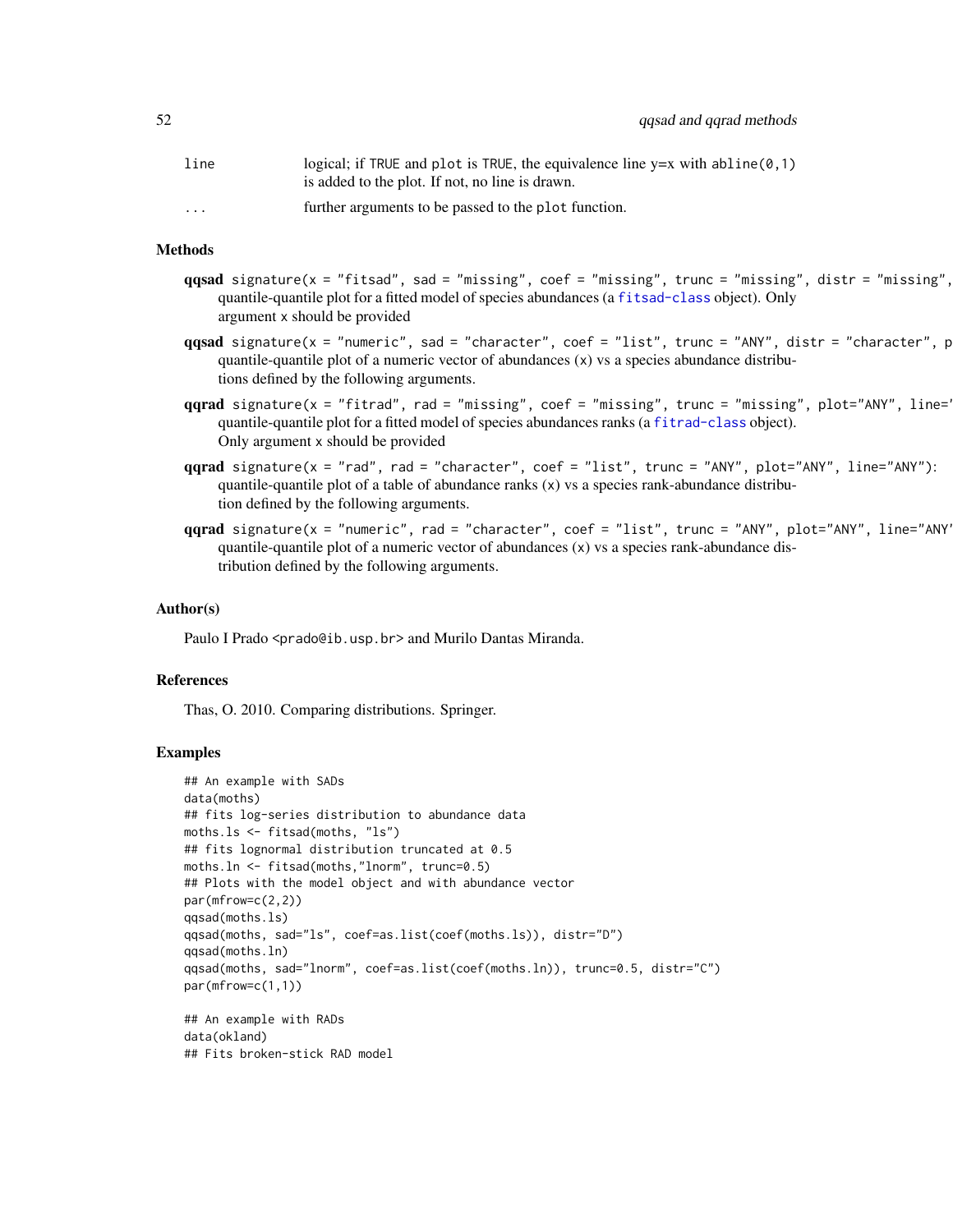```
ok.bs <- fitrad(okland, "rbs")
## Fits geometric series RAD model
ok.gs <- fitrad(okland, "gs")
## Plots with the model object and with the abundance vector
par( mfrow=c(2, 2) )
qqrad(ok.bs)
qqrad(okland, rad="rbs", coef=as.list(coef(ok.bs)))
qqrad(ok.gs)
qqrad(okland, rad="gs", coef=as.list(coef(ok.gs)))
par(mfrow=c(1,1))
```
<span id="page-52-1"></span>rad *Rank-abundance data frame*

#### Description

Creates a data frame with ranked abundances of rad-class from a vector of abundances or fitted model object.

#### Usage

 $rad(x)$ 

# Arguments

|  |  |  | a numerical vector of abundances or an object of class fitsad or fitrad. |  |  |  |  |  |
|--|--|--|--------------------------------------------------------------------------|--|--|--|--|--|
|--|--|--|--------------------------------------------------------------------------|--|--|--|--|--|

# Value

an object of [rad-class](#page-53-1), which is a data frame with two vectors:

| rank  | integer; abundance rank of each species (integer), from most abundant (rank=1) |
|-------|--------------------------------------------------------------------------------|
|       | to the least abundant (rank=length(rank))                                      |
| abund | numeric; abundance of each species                                             |

#### Author(s)

Paulo I. Prado <prado@ib.usp.br> and Murilo Dantas Miranda.

#### References

Whittaker, R. H. 1965, Dominance and Diversity in Land Plant Communities. *Science, 147*: 250– 260.

#### See Also

[rad-class](#page-53-1) for methods to create a rank-abundance data frame; [radpred](#page-54-1) to get a rad-class object of predicted abundances from a theoretical distribution; [fitsad-class](#page-36-1) and [fitrad-class](#page-29-1) objects, from which you can also get an object of class rad; [qqrad](#page-50-1) for quantile-quantile plots from a rad-class object, and [pprad](#page-46-1) for percentile-percentile plots.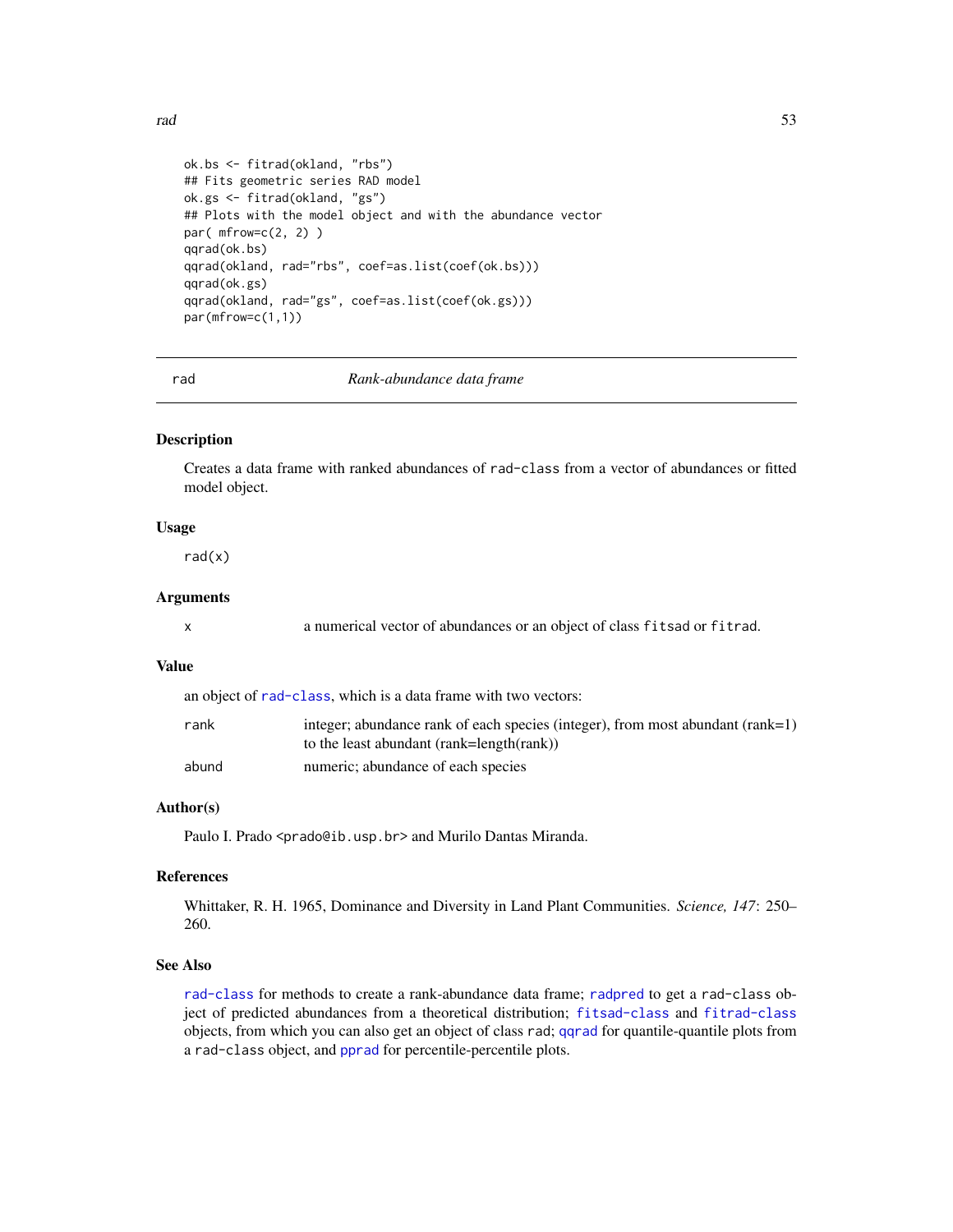# <span id="page-53-0"></span>Examples

```
## rank-abundance plot
plot(rad(okland))
```
#### <span id="page-53-1"></span>rad-class *Class* "rad" *for rank-abundance data*

#### Description

Data frame of ranked abundances of species

#### Objects from the Class

Objects can be created by calls of the form new ("[rad](#page-52-1)",  $\ldots$ ), but most often by a call to rad or [radpred](#page-54-1).

# Slots

- .Data: Object of class "list"; a data frame of two vectors: abundance rank of each species (integer), from most abundant (rank=1) to the least abundant (rank=length(rank)); abundance of each species (numeric)
- names: Object of class "character"; names of the two vectors of .Data, "rank" and "abund", respectively.
- row.names: Object of class "data.frameRowLabels"; default line names for .Data; integer indexes from 1 to nrow(.Data).

.S3Class: Object of class "character"; indicates inheritance from S3 class data.frame.

#### Extends

Class ["data.frame"](#page-0-0), directly. Class ["list"](#page-0-0), by class "data.frame", distance 2. Class ["oldClass"](#page-0-0), by class "data.frame", distance 2. Class ["vector"](#page-0-0), by class "data.frame", distance 3.

# Methods

- lines signature( $x = "rad"$ ): adds rank-abundance data contained in the object as lines in rankabundance plots created by plot method.
- plot signature( $x = "rad", y = "ANY")$ : creates a rank-abundance plot from data in the object.
- **points** signature( $x = "rad"$ ): adds rank-abundance data contained in the object as points in rank-abundance plots created by plot method.
- pprad signature( $x = "rad"$ , rad = "character", coef =  $"list")$ : percentilepercentile plot, see [pprad](#page-46-1).
- qqrad signature( $x = "rad", rad = "character", coef = "list", trunc = "ANY":$ quantile-quantile plot, see [qqrad](#page-50-1).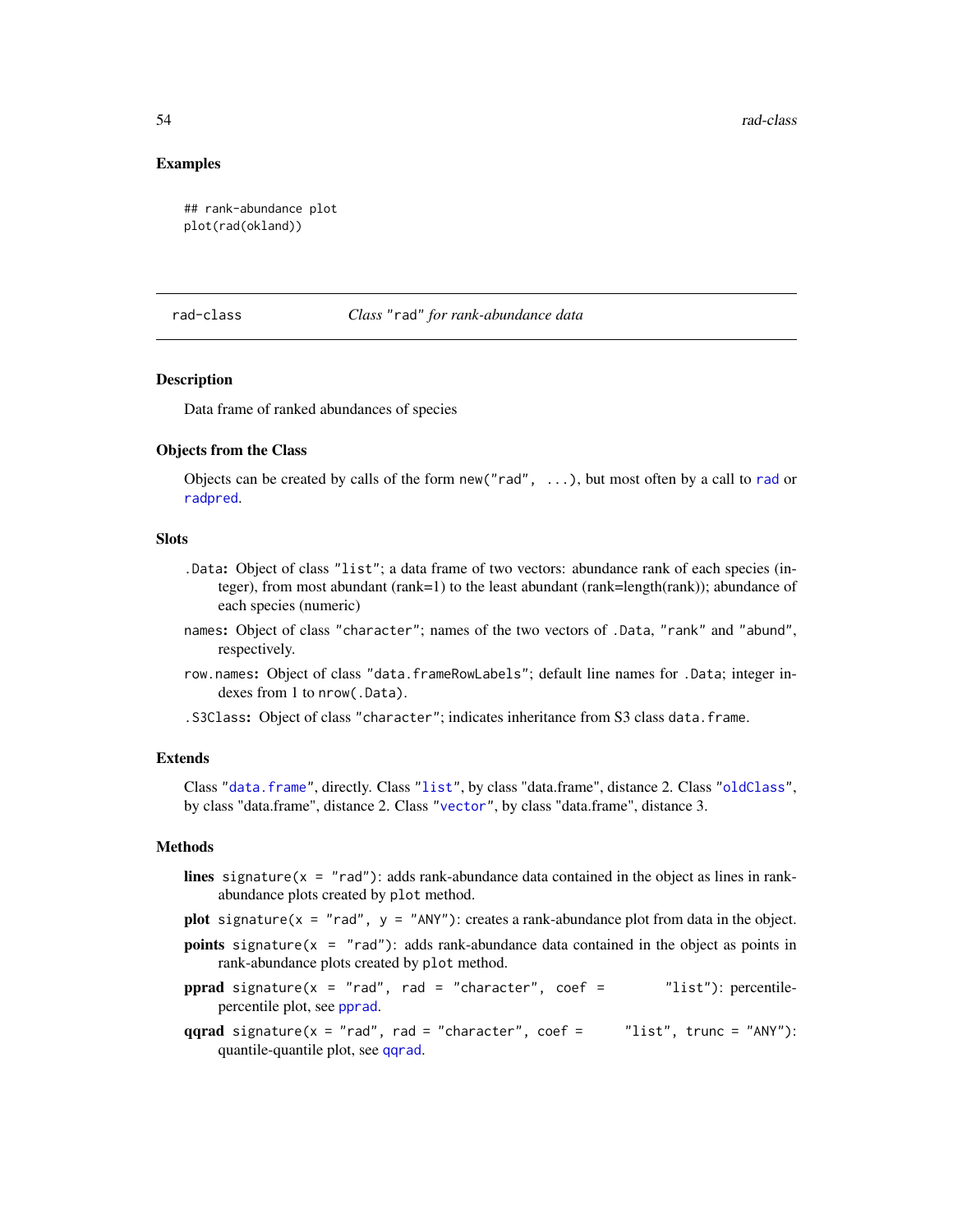#### <span id="page-54-0"></span>Author(s)

Paulo I. Prado <prado@ib.usp.br> and Murilo Dantas Miranda

#### References

Whittaker, R. H. 1965, Dominance and Diversity in Land Plant Communities. *Science, 147*: 250– 260.

# See Also

[rad](#page-52-1) to get an object of the class from a vector of abundances; [radpred](#page-54-1) to get a rad-class object of predicted abundances from a theoretical distribution, [qqrad](#page-50-1) for quantile-quantile plots from a rad-class object, and [pprad](#page-46-1) for percentile-percentile plots.

#### Examples

```
## Creates a rad object from a vector of abundances
birds.rad <- rad(birds)
## Rank-abundance plot
plot(birds.rad)
## Same, with non-default graphical parameters
plot(birds.rad, pch=19, xlab="Abundance rank of species")
## Adding points from another data set
points(rad(okland), pch=19)
```
radpred-methods *Predicted ranked abundance of species*

#### <span id="page-54-1"></span>Description

Creates an object of rad-class with the ranked abundances predicted by a species abundance distribution or a rank-abundance distribution.

#### Arguments

| object   | an object of class fitrad or fitrad; fitted model of rank-abundance or species<br>abundances distributions. Alternatively a numeric vector abundances of species.                         |
|----------|-------------------------------------------------------------------------------------------------------------------------------------------------------------------------------------------|
| sad, rad | character; root name of sad or rad distribution to calculate expected percentiles.<br>See fits ad and fitrad for available distributions.                                                 |
| coef     | named list of numeric values; parameter values of the distribution given in sad<br>or rad. Parameters should be named as in the corresponding density function,<br>and in the same order. |
| trunc    | non-negative integer, trunc $> min(x)$ ; truncation point if fitted distribution is<br>truncated.                                                                                         |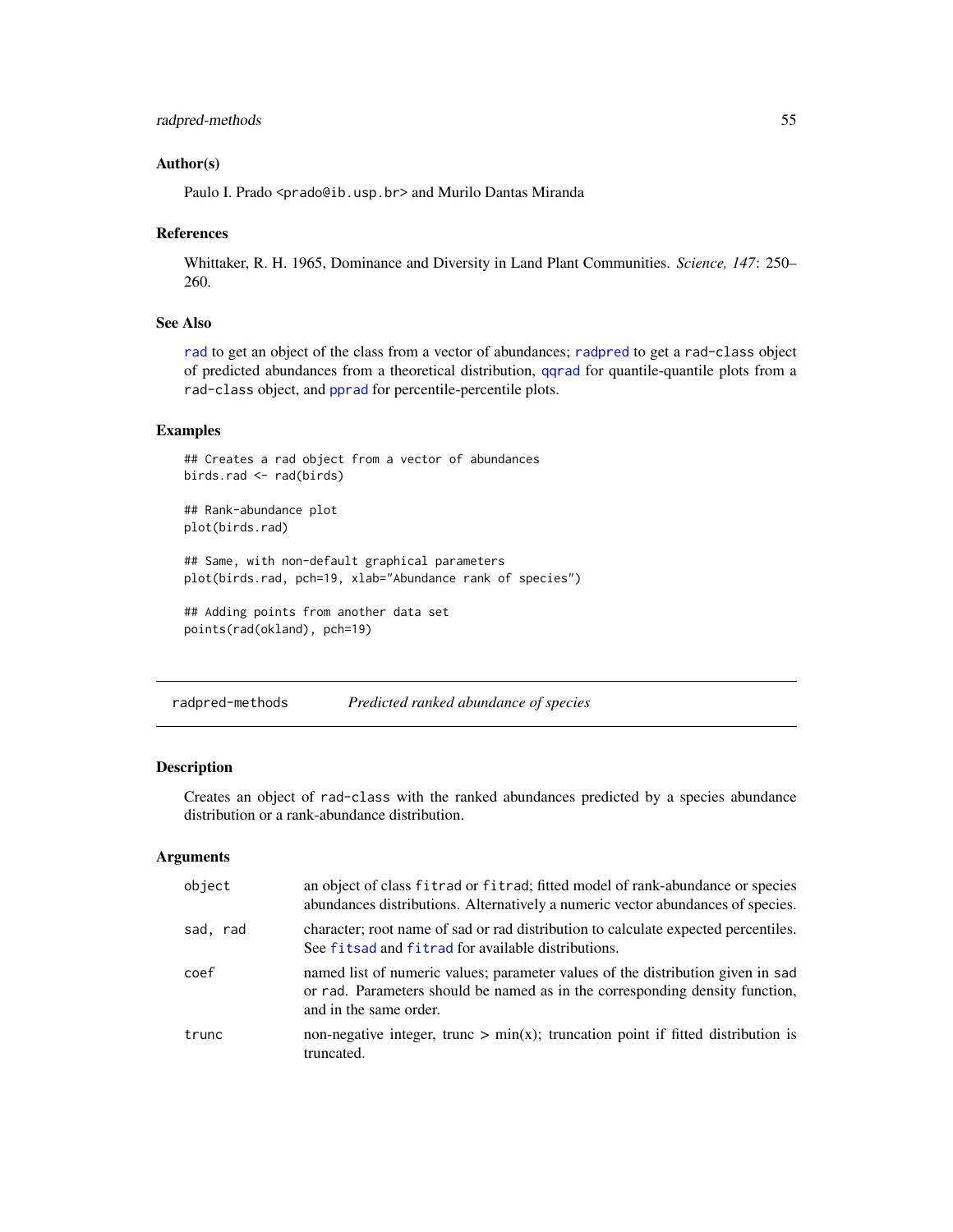56 radpred-methods

| distr | character; type of distribution given in sad: D for discrete or C for continuous. |
|-------|-----------------------------------------------------------------------------------|
|       | positive integer; number of species in the sample.                                |
| N     | positive integer; number of individuals in the sample.                            |

# Methods

| signature(object = "fitrad", sad = "missing", rad = "missing", coef = "missing", trunc = "missing", |  |  |  |  |  |  |
|-----------------------------------------------------------------------------------------------------|--|--|--|--|--|--|
| ranked abundances of species predicted from a rank-abundance model fitted with function             |  |  |  |  |  |  |
| fitrad.                                                                                             |  |  |  |  |  |  |

- $signature(object = "fitsad", sad = "missing", rad = "missing", code = "missing", coref = "missing", trunc = "missing",$ ranked abundances of species predicted from a abundance distribution model fitted with function fitsad.
- $signature(object = "missing", sad = "character", rad = "missing", code = "list", trunc = "ANN", dis$ ranked abundances of species predicted from abundance distribution named by sad with parameters defined in coef.
- $signature(object = "numeric", sad = "character", rad = "missing", coef = "list", trunc = "ANY", dis$ same as previous method, but with S and N taken from a vector of abundances given by object.
- $signature(object = "missing", sad = "missing", rad = "character", coef = "list", trunc = "ANY", dis$ ranked abundances of species predicted from a rank-abundance distribution named by rad with parameters defined in coef.
- $signature(object = "numeric", sad = "missing", rad = "character", coef = "list", trunc = "ANY", dis$ same as previous method, but with S and N taken from a vector of abundances given by object.

#### Note

The rank-abundance function is the inverse of the quantile function of the species abundance distribution (May 1975). radpred uses numeric interpolation with approxfun to find quantiles, instead of the slower bisection method used in many quantile functions in the package sads. Hence results from radpred and from the quantile functions may not match exactly.

#### Author(s)

Paulo I. Prado <prado@ib.usp.br> and Murilo Dantas Miranda

#### References

May, R.M. 1975. Patterns of Species Abundance and Diversity. In Cody, M.L. and Diamond, J.M. (Eds) *Ecology and Evolution of Communities*. Harvard University Press. pp 81–120.

# Examples

```
## Predicted frequencies from a fitted model
## meta-community zero-sum multinomial for BCI data
moths.mzsm <- fitsad(moths, "mzsm")
moths.mzsm.r <- radpred(moths.mzsm)
## Rank-abundance plot with observed and predicted frequencies
plot(rad(moths))
lines(moths.mzsm.r)
```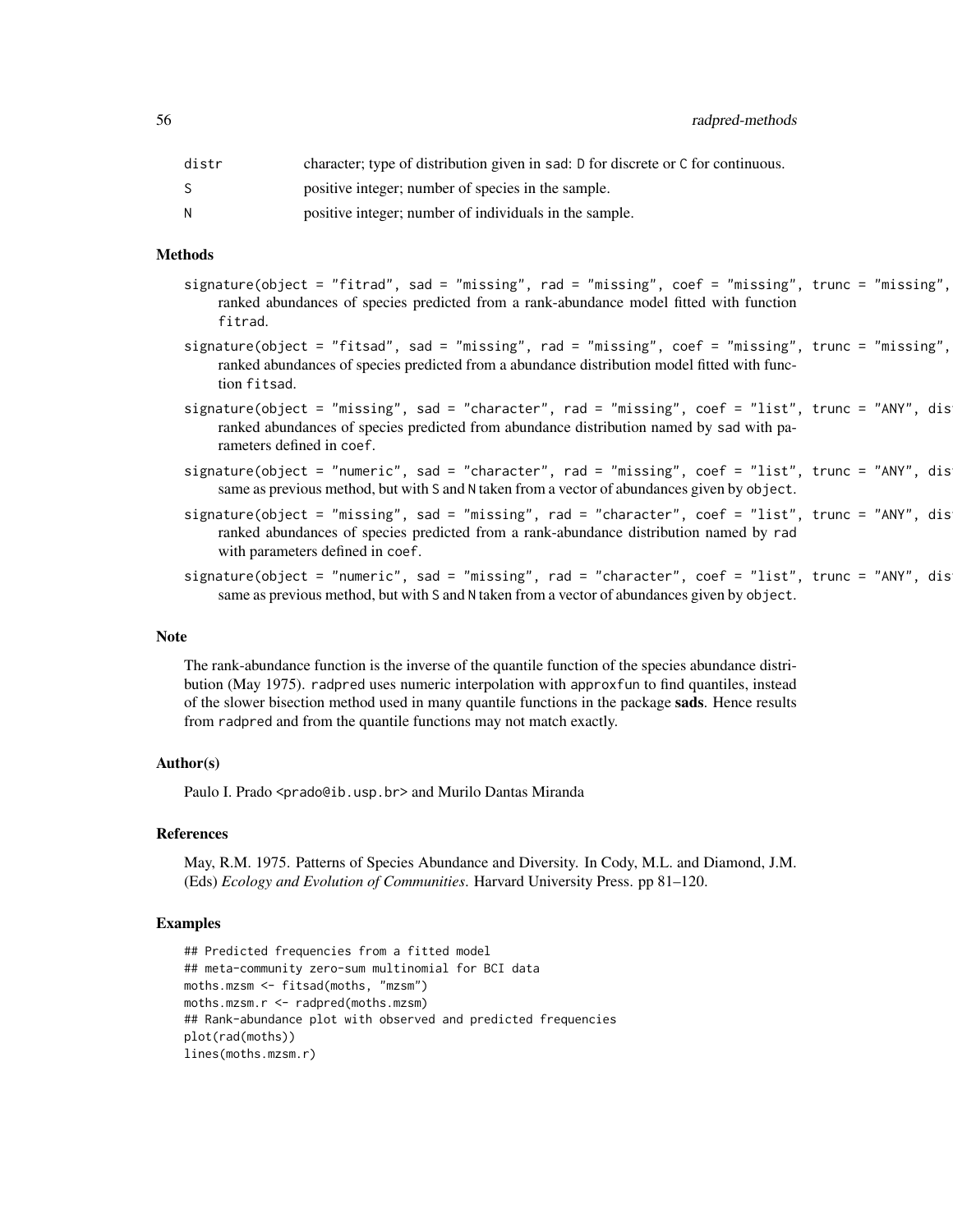```
## Alternative model: local zero-sum multinomial
## Alonso & Mckane (Ecol. Lett. 2004, table 1) give theta = 41 and m = 0.77
moths.lzsm.r <- radpred( moths, sad = "volkov", distr="D", coef =list(theta = 41, m = 0.77) )
## Adding predicted frequencies to the plot
lines(moths.lzsm.r, col = "red")
```
<span id="page-56-1"></span>

rsad *Poisson and negative binomial sampling of a species abundance distribution*

# Description

A given number of realizations of a probability distribution (species abundances in a community) is sampled by a Poisson or Negative Binomial process.

#### Usage

rsad(S, frac, sad, Pois.samp = TRUE, k , zeroes = FALSE, ssize=1, ...)

#### **Arguments**

| S         | positive integer; number of species in the community, which is the number of<br>random deviates generated by the probability distribution given by argument<br>sad                                    |
|-----------|-------------------------------------------------------------------------------------------------------------------------------------------------------------------------------------------------------|
| frac      | single numeric $0 \le$ frac $\le$ 1; fraction of the community sampled                                                                                                                                |
| sad       | character; root name of community sad distribution - e.g., 1 norm for the lognor-<br>mal distribution; geom for the geometric distribution.                                                           |
| Pois.samp | logical; if TRUE the sampling process is Poisson (independent sampling of indi-<br>viduals); if FALSE negative binomial sampling is used to simulate aggregation<br>of individuals in sampling units. |
| k         | positive; size parameter for the sampling binomial negative.                                                                                                                                          |
| zeroes    | logical; should zero values be included in the returned vector?                                                                                                                                       |
| ssize     | positive integer; sample size: number of draws taken from the community.                                                                                                                              |
| $\cdots$  | named arguments to be passed to the probability function defined by the argu-<br>ment sad.                                                                                                            |

#### Details

This function simulates a random sample taken from a community with S species. The expected species abundances in the sampled community follow a probability distribution given by the argument sad. A fraction frac of the community is sampled, thus the expected abundance in the sample of each species is frac\*n, where n is the species' expected abundance in the community.

Two sampling processes can be simulated: Poisson, where individuals are sampled independently, and negative binomial, where individuals are aggregated over sampling units.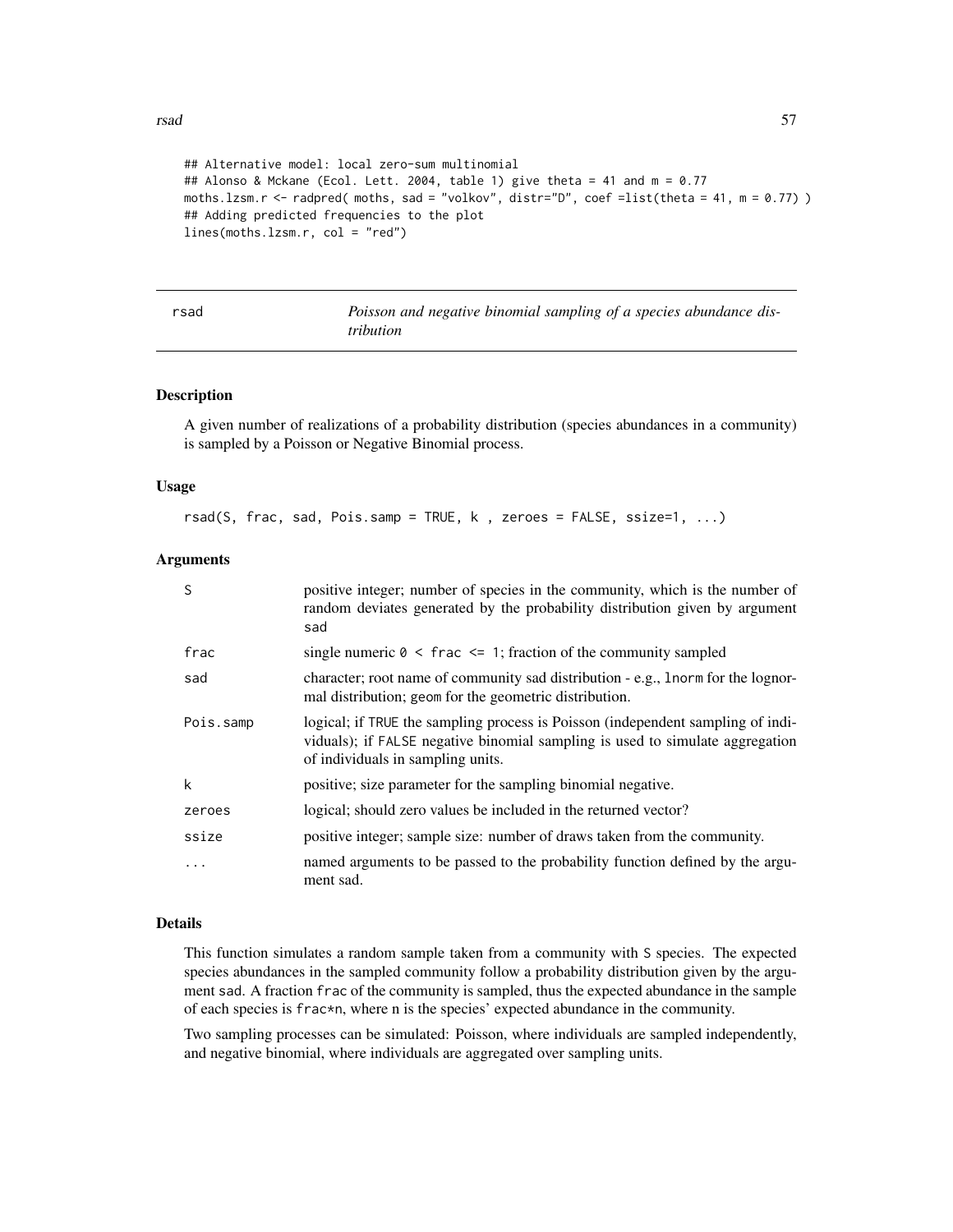<span id="page-57-0"></span>In general terms, this function takes a Poisson or negative binomial sampling with replacement of a vector of S realizations of a random variable, with the sampling intensity given by frac. The resulting values are realizations of a Poisson (or a Negative Binomial) random variable where the parameter that correspond to the mean (=expected value of the variable) follows a probability distribution given by the argument sad.

#### Value

if ssize=1 a vector of (zero truncated) abundances in the sample; if ssize>1 a data frame with sample identification, species identification, and (zero truncated) abundances.

# Author(s)

Paulo I. Prado <prado@ib.usp.br>.

# References

Pielou, E.C. 1977. *Mathematical Ecology*. New York: John Wiley and Sons.

Green,J. and Plotkin, J.B. 2007 A statistical theory for sampling species abundances. *Ecology Letters 10*:1037–1045

#### See Also

[dpoix](#page-19-1), [dpoig](#page-15-1) and [dpoilog](#page-17-1) for examples of compound Poisson probability distributions like those simulated by rsad.

#### Examples

```
##A Poisson sample from a community with a lognormal sad
samp2 \leq -rsad(S = 100, frac=0.1, sad='Inorm", meanlog=5, sdlog=2)## Preston plot
plot(octav(samp2))
## Once this is a Poisson sample of a lognormal community, the abundances
## in the sample should follow a Poisson-lognormal distribution.
## Adds line of theoretical Poisson-lognormal with
## mu=meanlog+log(frac) and sigma=sdlog)
## Predicted by the theoretical Poisson-lognormal truncated at zero
samp2.pred <- octavpred(samp2, sad="poilog", coef= list(mu=5+log(0.1), sig=2), trunc=0)
## Adding the line in the Preston plot
lines(samp2.pred)
```
<span id="page-57-1"></span>trueLL *True likelihood for continuous variables*

#### Description

Calculates the correct likelihood for independent observations of a continuous variable that follows a given (truncated) density function.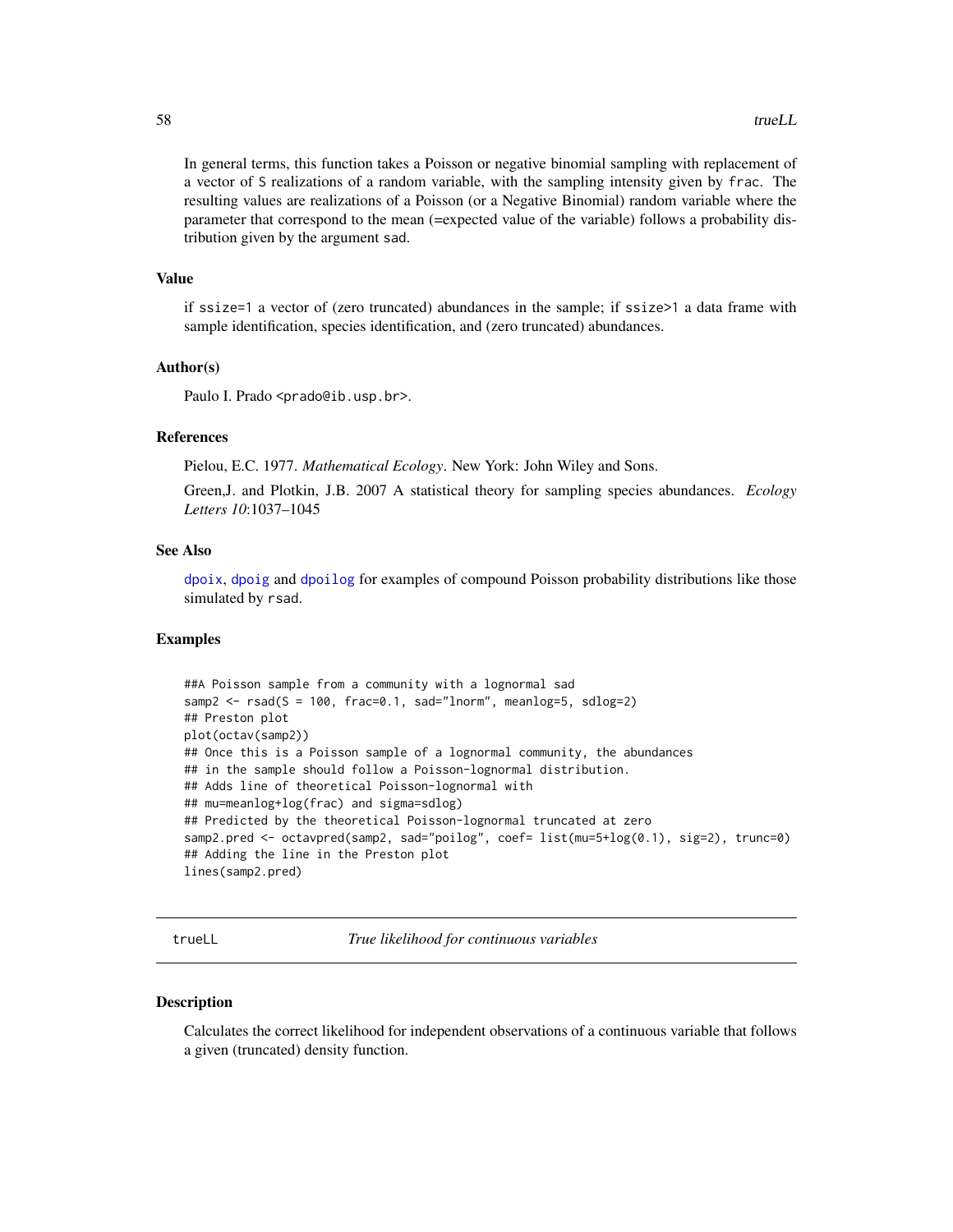#### trueLL 59

# Usage

trueLL(x, dens, coef, trunc, dec.places =  $0$ , log = TRUE, ...)

#### **Arguments**

| X          | vector of observed values.                                                                                                                                                                                                                        |
|------------|---------------------------------------------------------------------------------------------------------------------------------------------------------------------------------------------------------------------------------------------------|
| dens       | character; root name of the continuous density distribution of the variable - e.g.,<br>Inorm for the lognormal distribution; gamma for the gamma distribution.                                                                                    |
| coef       | named list; values of the coefficients of the continuous density distribution, in<br>the same order and with the same names as in the probability function defined<br>by the argument dens.                                                       |
| trunc      | real number trunc $\leq$ min(x); value from which the density distribution is<br>truncated. Currently only lower-tail truncation (or right-truncation) is imple-<br>mented. If this argument is omitted the whole distribution is used (default). |
| dec.places | positive integer; number of decimal places used in the measurement of the ob-<br>served values. Observed values will be rounded to this number of decimals.<br>This argument defines the measurement precision, see details.                      |
| log        | logical; convert probabilities to logs and sum them to get log-likelihoods? The<br>log-likelihood value is returned if TRUE and the likelihood value if FALSE (quickly<br>tends to zero as number of observation increases).                      |
|            | named arguments to be passed to the probability function defined by the argu-<br>ment dens.                                                                                                                                                       |

# Details

The (log)likelihood function is often defined as any function proportional to the (sum) product of (log) probability density of the observations. In its original formulation, however, the likelihood is proportional to the product of probabilities, not probabilities densities (Fisher 1922, stressed by Lindsey 1999). For continuous variables these probabilities are calculated through integration of the probability density function in an interval. For observed values of continuous variables, this interval is defined by the measurement precision. The likelihood function is thus any function proportional to

prod ( integral\_ $(x-D)^{\wedge}(x+D)$  f(x) dx )

where x is the observed value,  $f(x)$  the density function and D is half the measurement precision:

 $D = 10$ ^(-'dec.places')/2

Because products of probabilities quickly tends to zero, probabilities are usually converted to their logs and then summed to give the log-likelihood function.

# Value

(log)-likelihood for the observations, under the (truncated) probability density model defined by the argument dens and their parameters, passed through the ... argument.

#### Author(s)

Paulo I. Prado <prado@ib.usp.br>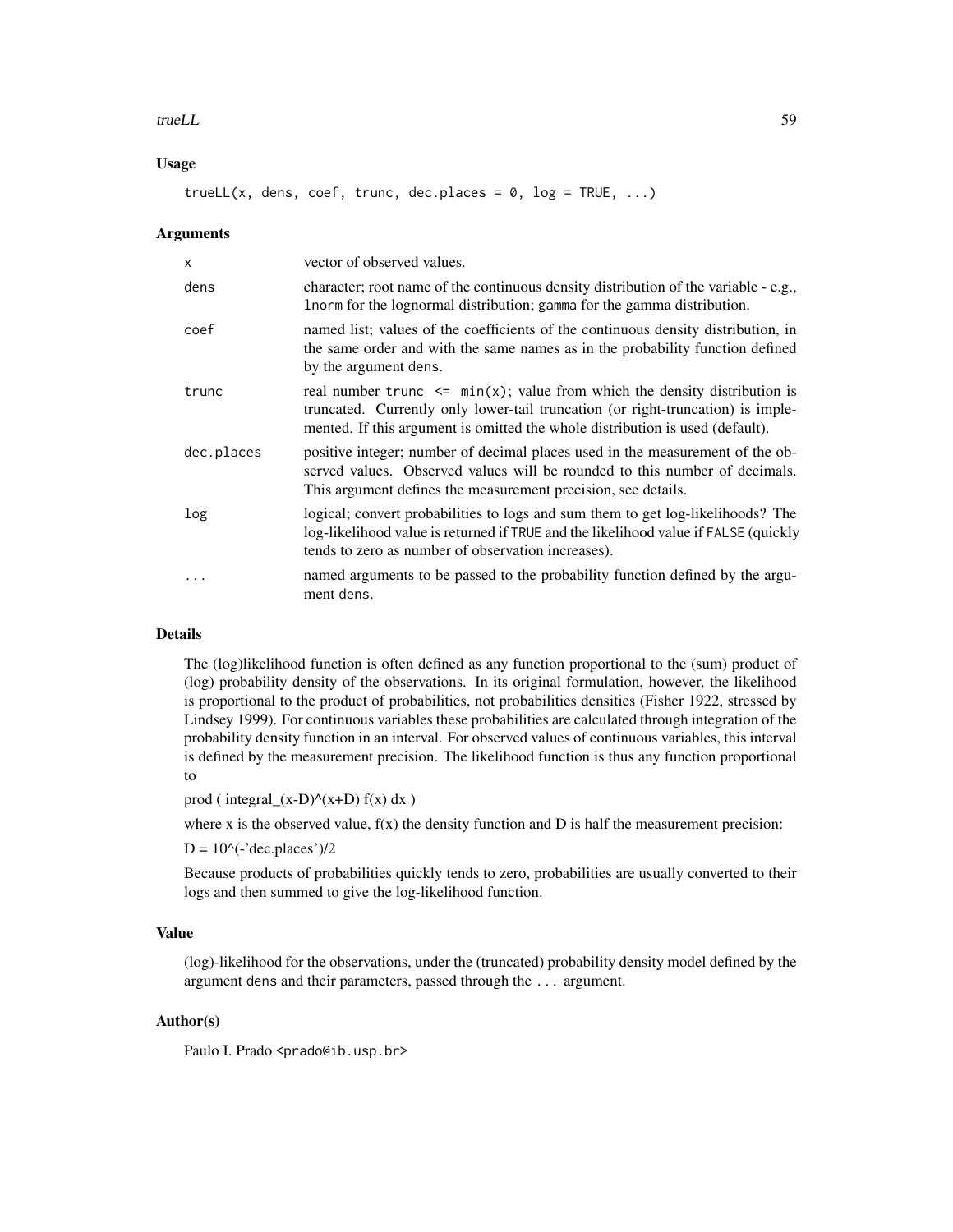# References

Fisher, R.A. 1922. On the mathematical foundations of theoretical statistics. *Phil. Trans. R. Soc. Lond. A 222*: 309–368.

Lindsey, J.K. 1999. Some statistical heresies. *The Statistician 48*(1): 1–40.

# See Also

logLik in the package MASS and logLik-methods in package bbmle.

# Examples

```
##Random sample of a lognormal distribution with precision=0.1
x <- round(rlnorm(500,meanlog=3,sdlog=0.5),1)
## Log-likelihood given by fitdistr
library(MASS)
logLik(fitdistr(x,"lognormal"))
## Which is the sum of log of densities
sum( dlnorm(x, meanlog=mean(log(x)), sdlog=sd(log(x)), log=TRUE) )
## Correct log-likelihood
trueLL(x, "lnorm", coef=list(meanlog=mean(log(x)), sdlog=sd(log(x))), dec.places=1, )
```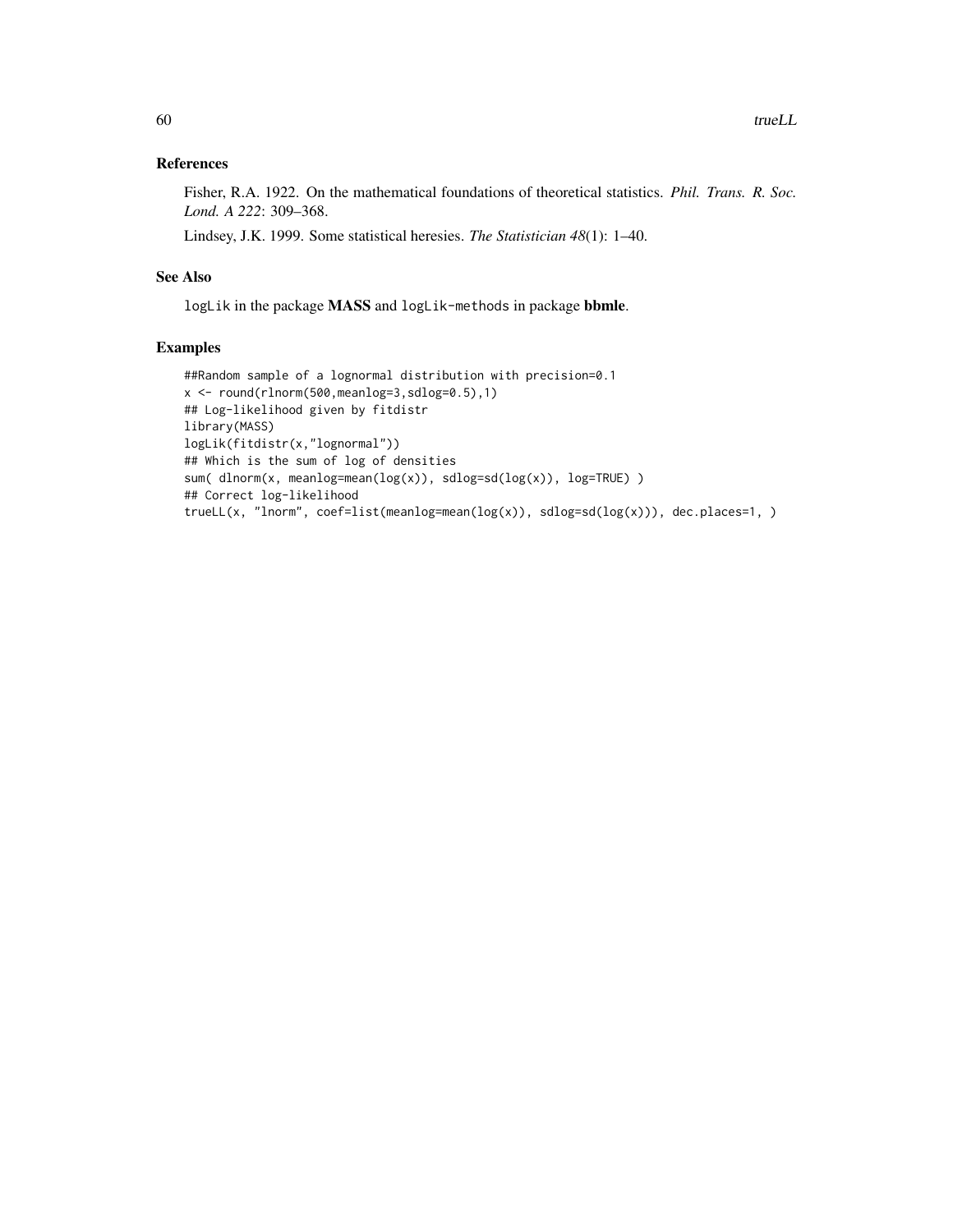# <span id="page-60-0"></span>Index

∗Topic classes fitrad-class, [30](#page-29-0) fitsad-class, [37](#page-36-0) octav-class, [42](#page-41-0) rad-class, [54](#page-53-0) ∗Topic datasets ARN82, [3](#page-2-0) bci, [4](#page-3-0) birds, [5](#page-4-0) moths, [39](#page-38-0) okland, [45](#page-44-0) ∗Topic maximum likelihood estimation sads-package, [2](#page-1-0) ∗Topic methods octavpred-methods, [43](#page-42-0) ppsad and pprad methods, [47](#page-46-0) qqsad and qqrad methods, [51](#page-50-0) radpred-methods, [55](#page-54-0) ∗Topic species abundance distributions, ecology, environmetrics, sads-package, [2](#page-1-0) AICc,fitrad-method *(*fitrad-class*)*, [30](#page-29-0) AICc,fitsad-method *(*fitsad-class*)*, [37](#page-36-0) ARN82, [3](#page-2-0) bci, [4](#page-3-0) birds, [5](#page-4-0) data.frame, *[42](#page-41-0)*, *[54](#page-53-0)* dbs, [6](#page-5-0) dgeom, *[28](#page-27-0)* dgs, [8,](#page-7-0) *[30](#page-29-0)*, *[33](#page-32-0)* dls, [9,](#page-8-0) *[36](#page-35-0)*, *[50](#page-49-0)* dmand, [11,](#page-10-0) *[30](#page-29-0)* dmzsm, [13,](#page-12-0) *[26](#page-25-0)*, *[35,](#page-34-0) [36](#page-35-0)* dpareto, [15,](#page-14-0) *[36](#page-35-0)* dpoig, *[11](#page-10-0)*, [16,](#page-15-0) *[58](#page-57-0)*

dpoilog, [18,](#page-17-0) *[36](#page-35-0)*, *[58](#page-57-0)* dpoix, [20,](#page-19-0) *[58](#page-57-0)* dpower, [21,](#page-20-0) *[36](#page-35-0)* drbs, *[30](#page-29-0)* drbs *(*dbs*)*, [6](#page-5-0) dtrunc, [23](#page-22-0) dvolkov, [24,](#page-23-0) *[35,](#page-34-0) [36](#page-35-0)* dzipf, [26,](#page-25-0) *[30](#page-29-0)* fitbs, *[7](#page-6-0)* fitbs *(*fitsad*)*, [33](#page-32-0) fitgamma *(*fitsad*)*, [33](#page-32-0) fitgeom *(*fitsad*)*, [33](#page-32-0) fitgs, *[9](#page-8-0)*, *[34](#page-33-0)* fitgs *(*fitrad*)*, [28](#page-27-0) fitlnorm *(*fitsad*)*, [33](#page-32-0) fitls, *[11](#page-10-0)*, *[50](#page-49-0)* fitls *(*fitsad*)*, [33](#page-32-0) fitmand *(*fitrad*)*, [28](#page-27-0) fitmzsm, *[14](#page-13-0)* fitmzsm *(*fitsad*)*, [33](#page-32-0) fitnbinom *(*fitsad*)*, [33](#page-32-0) fitpareto, *[16](#page-15-0)* fitpareto *(*fitsad*)*, [33](#page-32-0) fitpoilog, *[20](#page-19-0)* fitpoilog *(*fitsad*)*, [33](#page-32-0) fitpower, *[22](#page-21-0)* fitpower *(*fitsad*)*, [33](#page-32-0) fitrad, *[6](#page-5-0)*, *[9](#page-8-0)*, [28,](#page-27-0) *[31,](#page-30-0) [32](#page-31-0)*, *[44](#page-43-0)*, *[48](#page-47-0)*, *[51](#page-50-0)*, *[55](#page-54-0)* fitrad-class, *[29](#page-28-0)*, [30](#page-29-0) fitrbs, *[7](#page-6-0)* fitrbs *(*fitrad*)*, [28](#page-27-0) fitsad, *[7](#page-6-0)*, *[9](#page-8-0)*, *[24](#page-23-0)*, [33,](#page-32-0) *[37](#page-36-0)*, *[39](#page-38-0)*, *[44](#page-43-0)*, *[48](#page-47-0)*, *[51](#page-50-0)*, *[55](#page-54-0)* fitsad-class, [37](#page-36-0) fitvolkov, *[26](#page-25-0)* fitvolkov *(*fitsad*)*, [33](#page-32-0) fitweibull *(*fitsad*)*, [33](#page-32-0) fitzipf, *[28](#page-27-0)* fitzipf *(*fitrad*)*, [28](#page-27-0)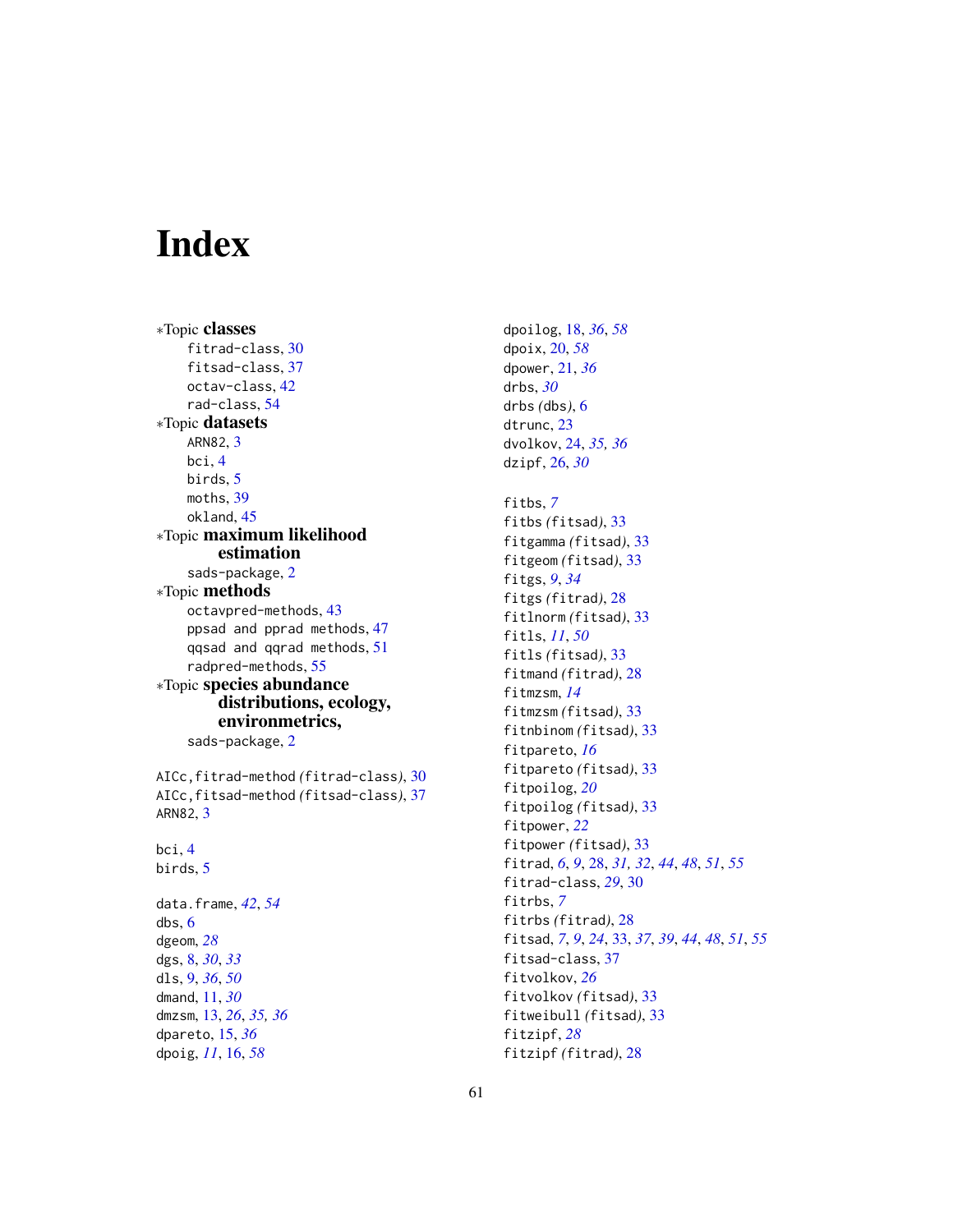pprad,fitrad,missing,missing,missing,missing-method

*(*fitrad-class*)*, [30](#page-29-0) pprad,fitrad,missing,missing-method *(*fitrad-class*)*, [30](#page-29-0) pprad,fitrad-method *(*ppsad and pprad

lines,octav-method *(*octav-class*)*, [42](#page-41-0) lines,rad-method *(*rad-class*)*, [54](#page-53-0) list, *[42](#page-41-0)*, *[54](#page-53-0)*

mle2, *[31](#page-30-0)*, *[38](#page-37-0)* moths, [39](#page-38-0)

octav, *[31](#page-30-0)*, *[38](#page-37-0)*, [40,](#page-39-0) *[42](#page-41-0)[–44](#page-43-0)* octav-class, [42](#page-41-0) octavpred, *[24](#page-23-0)*, *[31,](#page-30-0) [32](#page-31-0)*, *[38,](#page-37-0) [39](#page-38-0)*, *[41–](#page-40-0)[43](#page-42-0)* octavpred *(*octavpred-methods*)*, [43](#page-42-0) octavpred,fitrad,missing,missing,missing,missing,ANY,<del>Mi</del>ssong),mhissing-method *(*octavpred-methods*)*, [43](#page-42-0) octavpred,fitsad,missing,missing,missing,missing,ANY,**MPSsPh***e***!Mis9Pr**nethods),[47](#page-46-0) *(*octavpred-methods*)*, [43](#page-42-0) octavpred,missing,character,missing,list,ANY,ANY,nume**?le,PDGnedi@e#eq4s\**[47](#page-46-0) *(*octavpred-methods*)*, [43](#page-42-0) octavpred,missing,missing,character,list,ANY,ANY,nume<sup>me</sup>th,Admer<sup>4</sup>ic-method *(*octavpred-methods*)*, [43](#page-42-0) octavpred,numeric,character,missing,list,ANY,**ANY**9़न{1**08§Ag**,AndspPpgade@pathods),[47](#page-46-0) *(*octavpred-methods*)*, [43](#page-42-0) octavpred,numeric,missing,character,list,ANY,**ANY?hi**ssingdwmisssingswein&ing,missing-method *(*octavpred-methods*)*, [43](#page-42-0) octavpred-methods, [43](#page-42-0) okland, [45](#page-44-0) oldClass, *[42](#page-41-0)*, *[54](#page-53-0)* optim, *[29](#page-28-0)*, *[31](#page-30-0)*, *[38](#page-37-0)* pbs *(*dbs*)*, [6](#page-5-0) pgs *(*dgs*)*, [8](#page-7-0) plot,fitrad,ANY-method *(*fitrad-class*)*, [30](#page-29-0) plot,fitsad,ANY-method *(*fitsad-class*)*, [37](#page-36-0) plot,octav,ANY-method *(*octav-class*)*, [42](#page-41-0) plot,octav-method *(*octav-class*)*, [42](#page-41-0) plot,rad,ANY-method *(*rad-class*)*, [54](#page-53-0) plotprofmle, [46](#page-45-0) pls *(*dls*)*, [9](#page-8-0) pmand *(*dmand*)*, [11](#page-10-0) pmzsm *(*dmzsm*)*, [13](#page-12-0) points,octav-method *(*octav-class*)*, [42](#page-41-0) points,rad-method *(*rad-class*)*, [54](#page-53-0) ppareto *(*dpareto*)*, [15](#page-14-0) ppoilog *(*dpoilog*)*, [18](#page-17-0) ppower *(*dpower*)*, [21](#page-20-0) pprad, *[32](#page-31-0)*, *[53](#page-52-0)[–55](#page-54-0)* pprad *(*ppsad and pprad methods*)*, [47](#page-46-0) methods*)*, [47](#page-46-0) pprad,numeric,character,list,ANY,character-method *(*ppsad and pprad methods*)*, [47](#page-46-0) pprad,numeric,character,list-method *(*ppsad and pprad methods*)*, [47](#page-46-0) pprad,numeric-method *(*ppsad and pprad pprad,rad,character,list,ANY,character-method pprad,rad,character,list-method *(*ppsad pprad,rad-method *(*ppsad and pprad ppsad, *[38](#page-37-0)* ppsad and pprad methods, [47](#page-46-0) *(*fitsad-class*)*, [37](#page-36-0) ppsad,fitsad,missing,missing-method *(*fitsad-class*)*, [37](#page-36-0) ppsad,fitsad-method *(*ppsad and pprad methods*)*, [47](#page-46-0) ppsad,numeric,character,list,ANY-method *(*ppsad and pprad methods*)*, [47](#page-46-0) ppsad,numeric,character,list-method *(*ppsad and pprad methods*)*, [47](#page-46-0) ppsad,numeric-method *(*ppsad and pprad methods*)*, [47](#page-46-0) prbs *(*dbs*)*, [6](#page-5-0) pred.logser, [49](#page-48-0) ptrunc *(*dtrunc*)*, [23](#page-22-0) pvolkov *(*dvolkov*)*, [24](#page-23-0) pzipf *(*dzipf*)*, [26](#page-25-0) qbs *(*dbs*)*, [6](#page-5-0) qgs *(*dgs*)*, [8](#page-7-0) qls *(*dls*)*, [9](#page-8-0) qmand *(*dmand*)*, [11](#page-10-0) qpareto *(*dpareto*)*, [15](#page-14-0) qpoilog *(*dpoilog*)*, [18](#page-17-0) qpower *(*dpower*)*, [21](#page-20-0) qqrad, *[32](#page-31-0)*, *[53](#page-52-0)[–55](#page-54-0)* qqrad *(*qqsad and qqrad methods*)*, [51](#page-50-0)